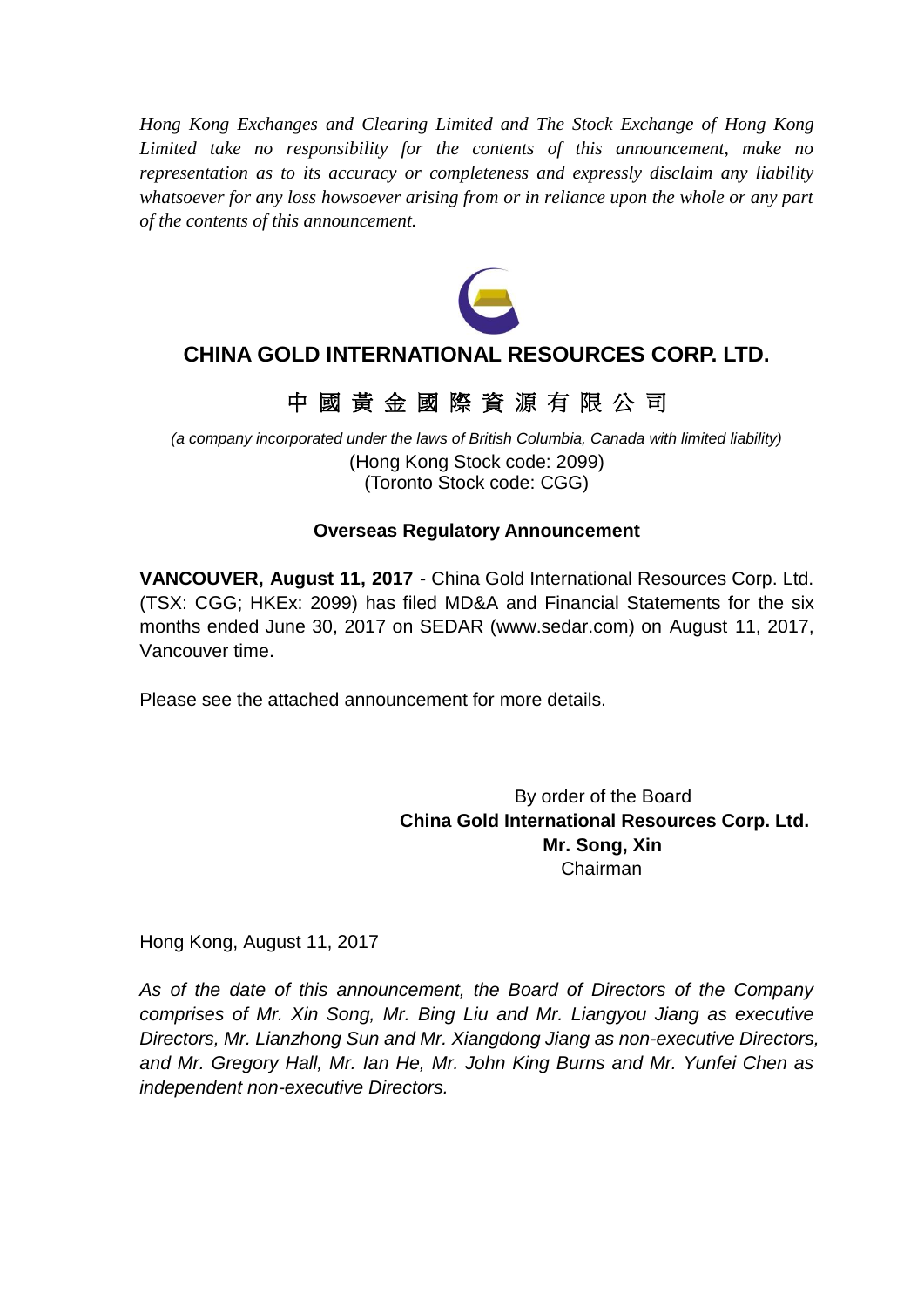*Hong Kong Exchanges and Clearing Limited and The Stock Exchange of Hong Kong Limited take no responsibility for the contents of this announcement, make no representation as to its accuracy or completeness and expressly disclaim any liability whatsoever for any loss howsoever arising from or in reliance upon the whole or any part of the contents of this announcement.*



# **China Gold International Resources Corp. Ltd.**

**Management's Discussion and Analysis of Financial Condition and Results of Operations Six months ended June 30, 2017 (Stated in U.S. dollars, except as otherwise noted)**

Suite 660, One Bentall Centre, 505 Burrard Street, Box 27, Vancouver, BC, V7X 1M4

Tel: 604-609-0598 Fax: 604-688-0598 E-mail: info@chinagoldintl.com, [www.chinagoldintl.com](http://www.chinagoldintl.com/)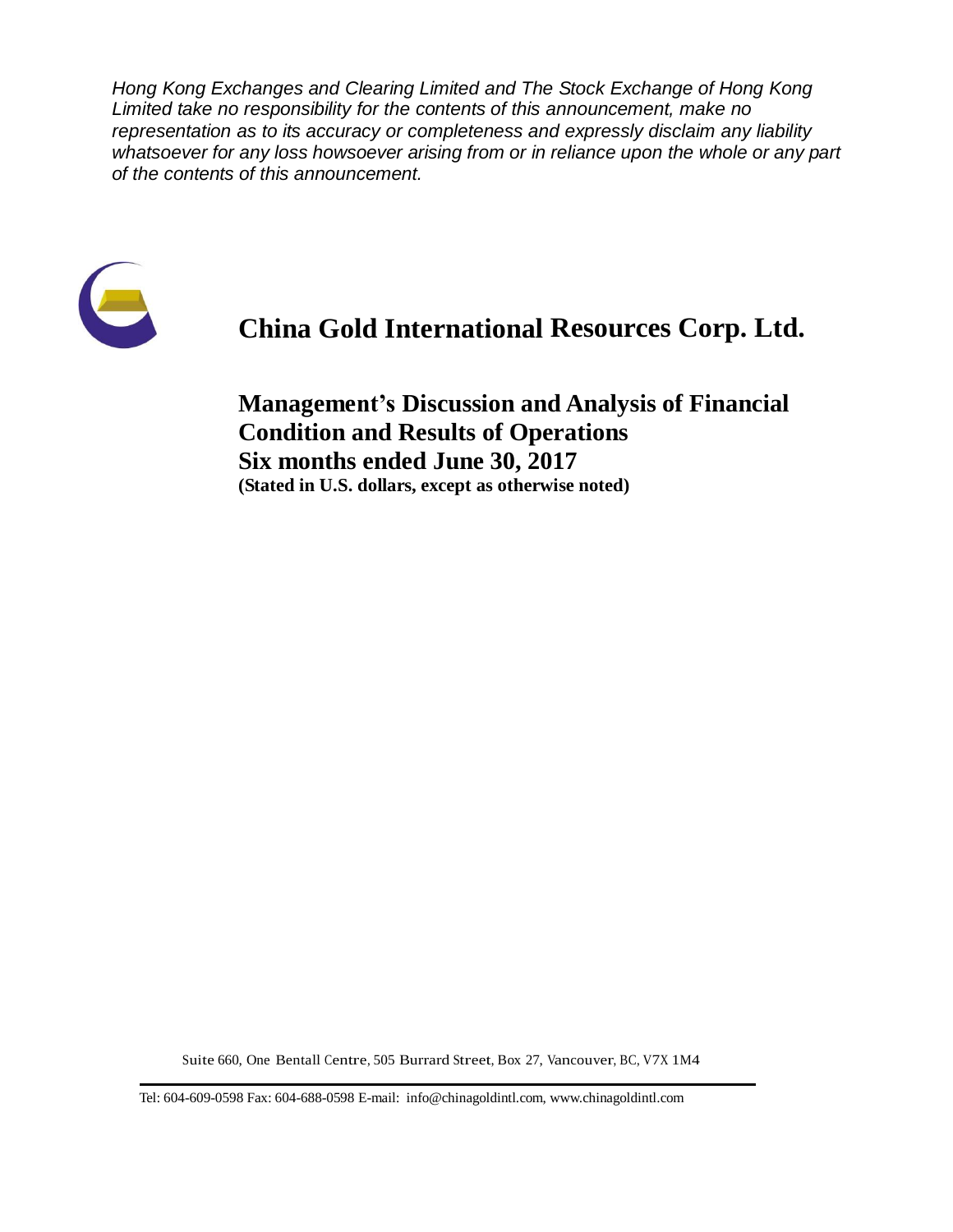# MANAGEMENT'S DISCUSSION AND ANALYSIS

*Management's Discussion and Analysis of Financial Condition and Results of Operations for the three and six months ended June 30, 2017 (Stated in U.S. dollars, except as otherwise noted)*

| FORWARD-LOOKING STATEMENTS                                                                                       | 2              |
|------------------------------------------------------------------------------------------------------------------|----------------|
| <b>THE COMPANY</b>                                                                                               | З              |
| OVERVIEW<br>PERFORMANCE HIGHLIGHTS<br><b>OUTLOOK</b>                                                             | 3<br>3<br>3    |
| <b>RESULTS OF OPERATIONS</b>                                                                                     | 4              |
| SELECTED QUARTERLY FINANCIAL DATA<br>SELECTED QUARTERLY PRODUCTION DATA AND ANALYSIS<br>REVIEW OF QUARTERLY DATA | 4<br>4<br>5    |
| <b>NON-IFRS MEASURES</b>                                                                                         | 7              |
| <b>MINERAL PROPERTIES</b>                                                                                        | 8              |
| THE CSH MINE<br>THE JIAMA MINE                                                                                   | 8<br>9         |
| <b>LIQUIDITY AND CAPITAL RESOURCES</b>                                                                           | 11             |
| <b>CASH FLOWS</b>                                                                                                | 12             |
| <b>OPERATING CASH FLOW</b><br><b>INVESTING CASH FLOW</b><br><b>FINANCING CASH FLOW</b>                           | 12<br>13<br>13 |
| <b>CHARGE ON ASSETS</b>                                                                                          | 13             |
| <b>EXPOSURE TO FLUCTUATIONS IN EXCHANGE RATES AND RELATED HEDGES</b>                                             | 13             |
| <b>COMMITMENTS AND CONTINGENCIES</b>                                                                             | 13             |
| <b>RELATED PARTY TRANSACTIONS</b>                                                                                | 14             |
| PROPOSED TRANSACTIONS                                                                                            | 14             |
| <b>CRITICAL ACCOUNTING ESTIMATES</b>                                                                             | 15             |
| <b>CHANGE IN ACCOUNTING POLICIES</b>                                                                             | 15             |
| FINANCIAL INSTRUMENTS AND OTHER INSTRUMENTS                                                                      | 15             |
| <b>OFF-BALANCE SHEET ARRANGEMENTS</b>                                                                            | 15             |
| DIVIDEND AND DIVIDEND POLICY                                                                                     | 15             |
| <b>OUTSTANDING SHARES</b>                                                                                        | 15             |
| DISCLOSURE CONTROLS AND PROCEDURES AND INTERNAL CONTROL OVER FINANCIAL<br><b>REPORTING</b>                       | 15             |
| <b>RISK FACTORS</b>                                                                                              | 16             |
| <b>QUALIFIED PERSON</b>                                                                                          | 16             |
| <b>ADDITIONAL INFORMATION</b>                                                                                    | 16             |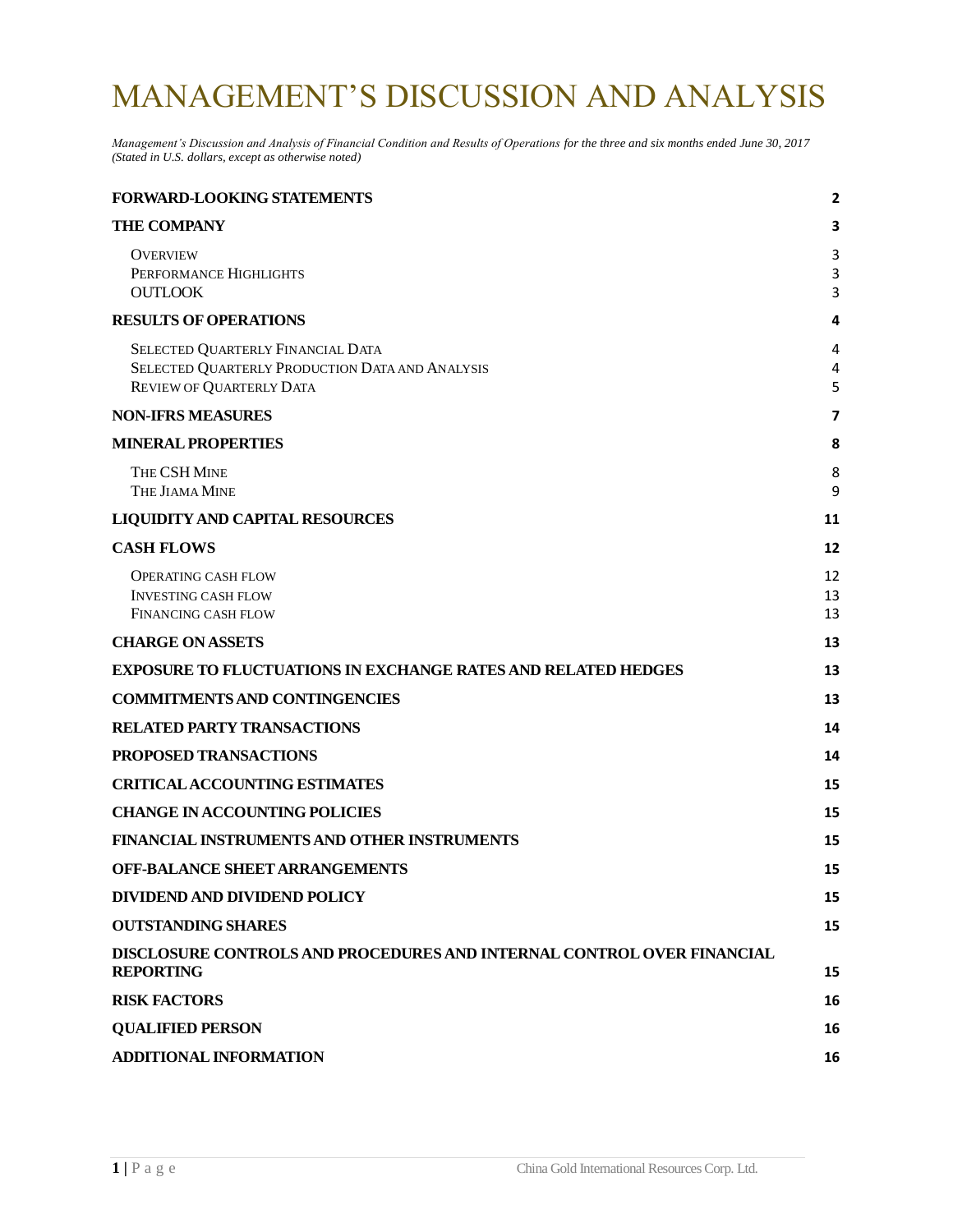The following Management Discussion and Analysis of financial condition and results of operations ("MD&A") is prepared as of August 11, 2017. It should be read in conjunction with the condensed consolidated financial statements and notes thereto of China Gold International Resources Corp. Ltd. (referred to herein as "China Gold International", the "Company", "we" or "our" as the context may require) for the three and six months ended June 30, 2017 and the three and six months ended June 30, 2016, respectively. Unless the context otherwise provides, references in this MD&A to China Gold International or the Company refer to China Gold International and each of its subsidiaries collectively on a consolidated basis.

The following discussion contains certain forward-looking statements relating to the Company's plans, objectives, expectations and intentions, which are based on the Company's current expectations and are subject to risks, uncertainties and changes in circumstances. Readers should carefully consider all of the information set out in this MD&A, including the risks and uncertainties outlined further in the Company's Annual Information Form ("Annual Information Form" or "AIF") dated March 30, 2017 on SEDAR at www.sedar.com. For further information on risks and other factors that could affect the accuracy of forward-looking statements and the result of operations of the Company, please refer to the sections titled "Forward-Looking Statements" and "Risk Factors" and to discussions elsewhere within this MD&A. China Gold International's business, financial condition or results of operations could be materially and adversely affected by any of these risks.

## <span id="page-3-0"></span>**FORWARD-LOOKING STATEMENTS**

Certain statements made herein, other than statements of historical fact relating to the Company, represent forward-looking information. In some cases, this forward-looking information can be identified by words or phrases such as "may", "will", "expect", "anticipate", "contemplates", "aim", "estimate", "intend", "plan", "believe", "potential", "continue", "is/are likely to", "should" or the negative of these terms, or other similar expressions intended to identify forward-looking information. This forward-looking information includes, among other things; China Gold International's production estimates, business strategies and capital expenditure plans; the development and expansion plans and schedules for the CSH Mine and the Jiama Mine; China Gold International's financial condition; the regulatory environment as well as the general industry outlook; general economic trends in China; and statements respecting anticipated business activities, planned expenditures, corporate strategies, participation in projects and financing, and other statements that are not historical facts.

By their nature, forward-looking information involves numerous assumptions, both general and specific, which may cause the actual results, performance or achievements of China Gold International and/or its subsidiaries to be materially different from any future results, performance or achievements expressed or implied by the forward–looking information. Some of the key assumptions include, among others, the absence of any material change in China Gold International's operations or in foreign exchange rates, the prevailing price of gold, copper and other non-ferrous metal products; the absence of lower-than-anticipated mineral recovery or other production problems; effective income and other tax rates and other assumptions underlying China Gold International's financial performance as stated in the Company's technical reports for its CSH Mine and Jiama Mine; China Gold International's ability to obtain regulatory confirmations and approvals on a timely basis; continuing positive labor relations; the absence of any material adverse effects as a result of political instability, terrorism, natural disasters, litigation or arbitration and adverse changes in government regulation; the availability and accessibility of financing to China Gold International; and the performance by counterparties of the terms and conditions of all contracts to which China Gold International and its subsidiaries are a party. The forward-looking information is also based on the assumption that none of the risk factors identified in this MD&A or in the AIF that could cause actual results to differ materially from the forward-looking information actually occurs.

Forward-looking information contained herein as of the date of this MD&A is based on the opinions, estimates and assumptions of management. There are a number of important risks, uncertainties and other factors that could cause actual actions, events or results to differ materially from those described as forward-looking information. China Gold International disclaims any obligation to update any forward-looking information, whether as a result of new information, estimates, opinions or assumptions, future events or results, or otherwise except to the extent required by law. There can be no assurance that forward-looking information will prove to be accurate, as actual results and future events could differ materially from those anticipated in such statements. The forward-looking information in this MD&A is expressly qualified by this cautionary statement. The reader is cautioned not to place undue reliance on forward-looking information.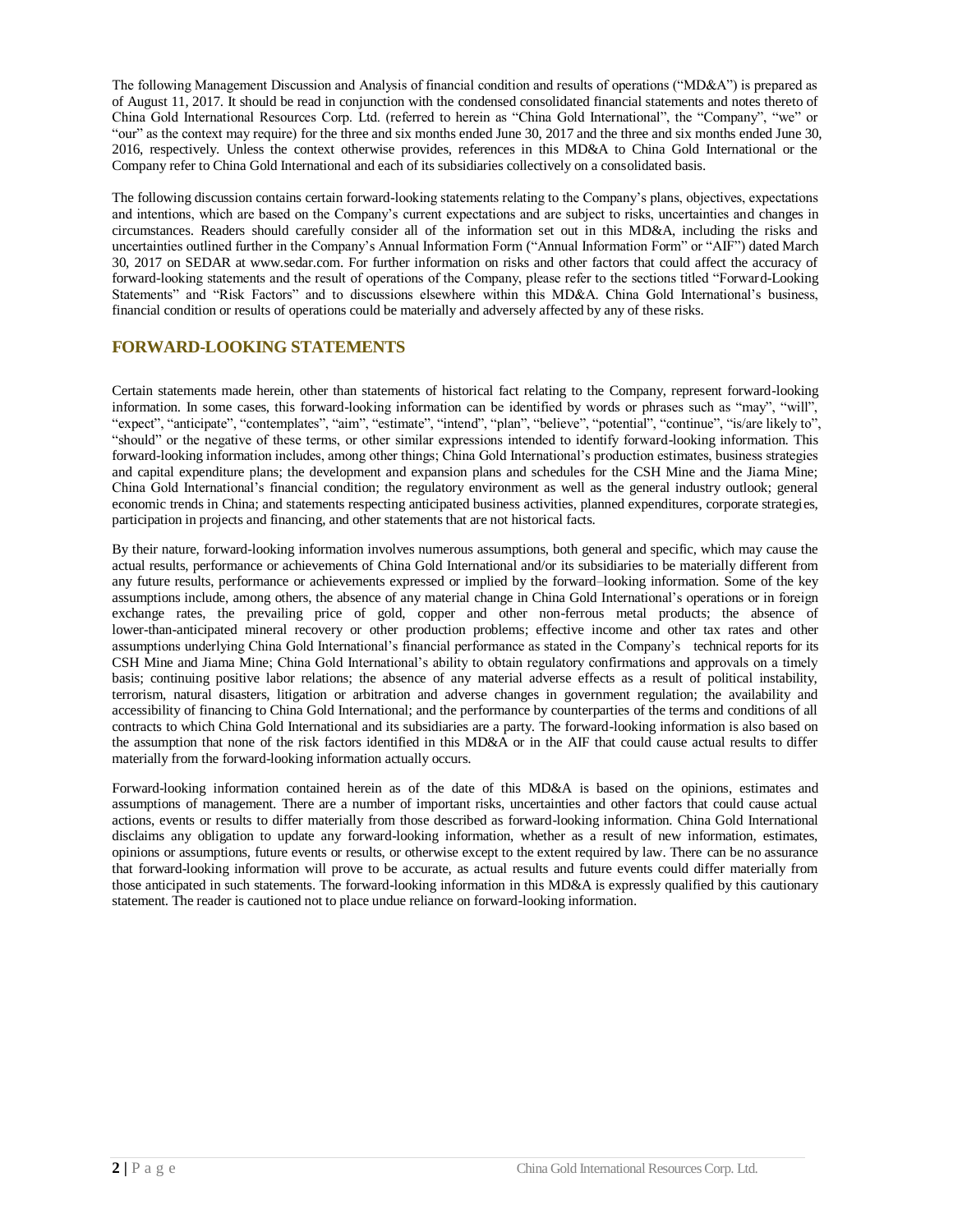## <span id="page-4-0"></span>**THE COMPANY**

#### <span id="page-4-1"></span>*Overview*

China Gold International is a gold and base metal mining company based in Vancouver, Canada. The Company's main business involves the operation, acquisition, development and exploration of gold and base metal properties.

The Company's principal mining operations are the Chang Shan Hao Gold Mine ("CSH Mine" or "CSH"), located in Inner Mongolia, China and the Jiama Copper-Gold Polymetallic Mine ("Jiama Mine" or "Jiama"), located in Tibet, China. China Gold International holds a 96.5% interest in the CSH Mine, while its Chinese joint venture ("CJV") partner holds the remaining 3.5% interest. The CSH Mine commenced commercial production on July 1, 2008. The Company owns a 100% interest in the Jiama Mine, which hosts a large scale copper-gold polymetallic deposit containing copper, gold, molybdenum, silver, lead and zinc metals. The Jiama Mine commenced commercial production in September 2010.

China Gold International's common shares are listed on the Toronto Stock Exchange ("TSX") and The Stock Exchange of Hong Kong Limited ("HKSE") under the symbol CGG and the stock code 2099, respectively. Additional information about the Company, including the Company's Annual Information Form, is available on SEDAR at sedar.com as well as Hong Kong Exchange News at hkexnews.hk.

#### <span id="page-4-2"></span>*Performance Highlights*

#### *Three months ended June 30, 2017*

- Revenue increased by 40% to US\$97.9 million from US\$69.9 million for the same period in 2016.
- Mine operating earnings increased by 114% to US\$25 million from US\$11.7 million for the same period in 2016.
- Net profit after income taxes increased to US\$20.6 million from a net loss of US\$7.4 million for the same period in 2016.
- Gold production from the CSH Mine decreased by 6% to 45,798 ounces from 48,867 ounces for the same period in 2016.
- Copper production from the Jiama Mine increased by 38% to 6,918 tonnes (approximately 15.25 million pounds) from 5,014 tonnes (approximately 11.05 million pounds) for the same period in 2016. The increase in production was primarily due to the commissioning of phase II series I production.

#### *Six months ended June 30, 2017*

- Revenue increased by 33% to US\$180 million from US\$135.5 million for the same period in 2016.
- Mine operating earnings increased by 128% to US\$44.1 million from US\$19.3 million for the same period in 2016.
- Net profit after income taxes increased to US\$27.0 million from a net loss of US\$10.9 million for the same period in 2016.
- Gold production from the CSH Mine decreased by 6% to 80,338 ounces from 85,570 ounces for the same period in 2016.
- Copper production from the Jiama Mine increased by 59% to 14,500 tonnes (approximately 31.97 million pounds) from 9,120 tonnes (approximately 20.11 million pounds) for the same period in 2016. The increase in production was mainly due to the commissioning of phase II series I production.

#### <span id="page-4-3"></span>*OUTLOOK*

- Projected gold production of 218,700 ounces in 2017.
- Projected copper production of approximately 79 million pounds in 2017.
- The Jiama Mine's Phase II expansion consists of two series, with each series having a mining and mineral processing capacity of 22,000 tpd. The Phase II series I construction is now complete. The commissioning started in December 2016. It is expected that the output of series I will be ramped up to its full capacity in the second half of 2017. With Phase II series I put in production, the total nameplate capacity will be increased from the current 6,000 tpd to 28,000 tpd.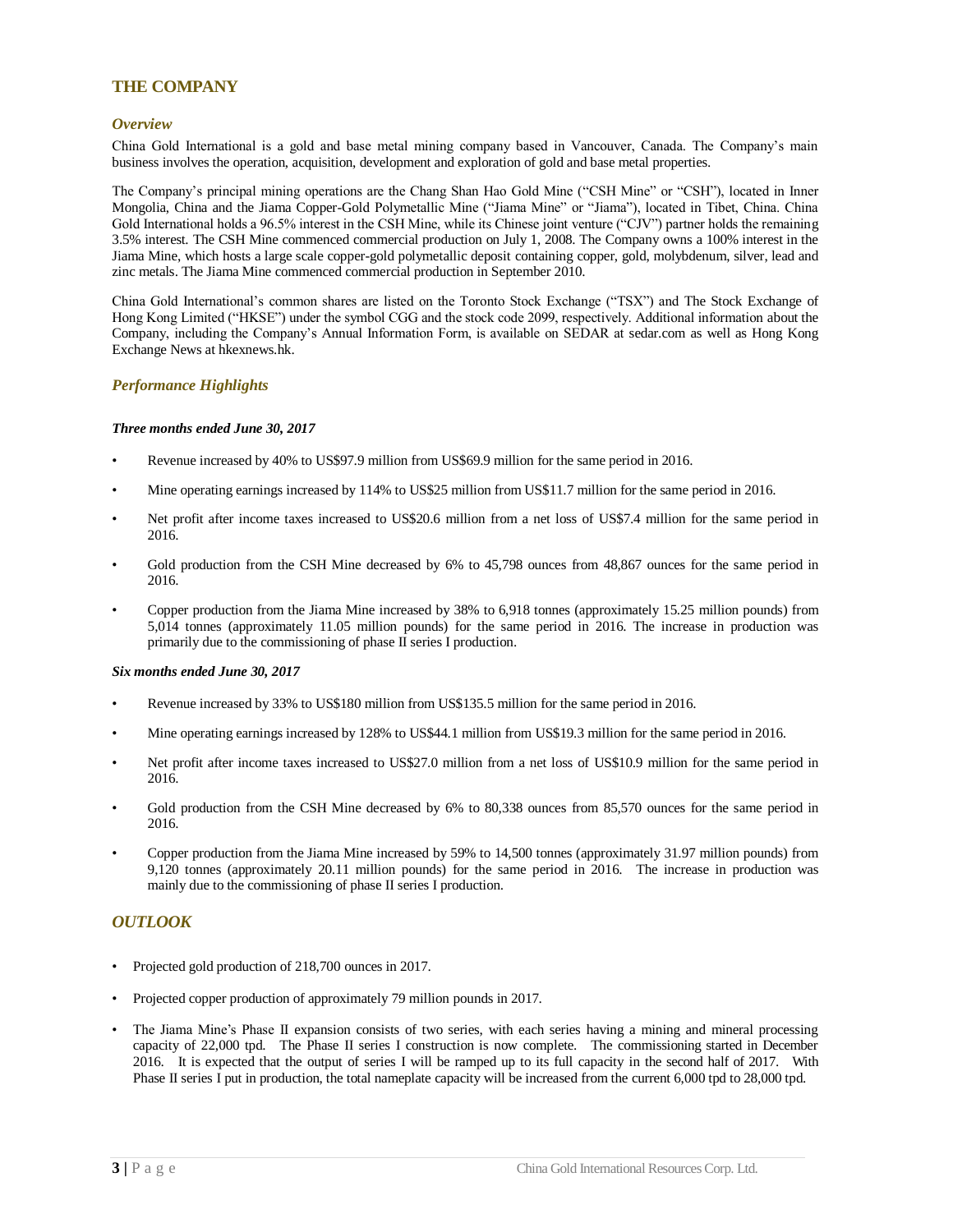- The Company will continue to leverage the technical and operating experience of the Company's substantial shareholder, China National Gold Group Corporation ("CNG"), to improve operations at its mines. In addition, the Company continues to focus its efforts on increasing production while minimizing costs at both mines.
- To fulfill its growth strategy, the Company is continually working with CNG and other interested parties to identify potential international mining acquisition opportunities, namely projects outside of China, which can be readily and quickly brought into production with the possibility of further expansion through continued exploration.

## <span id="page-5-0"></span>**RESULTS OF OPERATIONS**

#### <span id="page-5-1"></span>*Selected Quarterly Financial Data*

|                                           | <b>Ouarter ended</b> |          |            |          |           |          |            |          |  |
|-------------------------------------------|----------------------|----------|------------|----------|-----------|----------|------------|----------|--|
|                                           | 2017                 |          |            |          | 2016      |          |            | 2015     |  |
| (US\$ in thousands except per share)      | $30 - Jun$           | $31-Mar$ | $31 - Dec$ | $30-Sep$ | $30-J$ un | $31-Mar$ | $31 - Dec$ | $30-Sep$ |  |
| Revenues                                  | 97,916               | 82,110   | 93,552     | 109,560  | 69,904    | 65,585   | 78.967     | 99,948   |  |
| Cost of sales                             | 72,923               | 62,986   | 80,517     | 85,861   | 58,162    | 58,039   | 74,798     | 82,752   |  |
| Mine operating earnings.                  | 24,993               | 19,124   | 13,035     | 23,879   | 11,742    | 7,546    | 4.169      | 17,196   |  |
| General and administrative expenses       | 5,660                | 5,776    | 5,127      | 5,902    | 5,361     | 5,049    | 6.483      | 5.330    |  |
| Exploration and evaluation expenses       | 53                   | 36       | 216        | 65       | 53        | 46       | 157        | 45       |  |
| Income (loss) from operations             | 19,280               | 13,312   | 7,692      | 17,912   | 6,328     | 2,451    | (2,471)    | 11,821   |  |
| Foreign exchange gain (loss)              | 4,001                | 2,845    | (9,154)    | (2, 493) | (5,980)   | 1,198    | (5,624)    | (8,606)  |  |
| Finance costs                             | 5,264                | 4,914    | 4,264      | 3,793    | 4,063     | 4,453    | (868)      | 7,181    |  |
| Profit (loss) before income tax           | 21,936               | 13,709   | (2,703)    | 13,972   | (8,198)   | (2,986)  | (13,640)   | 692      |  |
| Income tax expense                        | 1,332                | 7,332    | 6,431      | 6,276    | 5,531     | 500      | 4,836      | 5,850    |  |
| Net profit (loss)                         | 20,604               | 6,377    | (9,134)    | 7,696    | (7,401)   | (3,846)  | (18, 476)  | (5,158)  |  |
| Basic earnings (loss) per share (cents)   | 5.09                 | 1.60     | (2.32)     | 1.82     | (1.95)    | (0.91)   | (4.69)     | (1.41)   |  |
| Diluted earnings (loss) per share (cents) | N/A                  | N/A      | N/A        | 1.82     | (1.95)    | (0.91)   | (4.69)     | (1.41)   |  |

#### <span id="page-5-2"></span>*Selected Quarterly Production Data and Analysis*

| <b>CSH Mine</b>                                         |        | Three months ended June 30, | Six months ended June 30, |        |
|---------------------------------------------------------|--------|-----------------------------|---------------------------|--------|
|                                                         | 2017   | 2016                        | 2017                      | 2016   |
| Gold sales (US\$ million)                               | 58.66  | 42.64                       | 103.86                    | 84.28  |
| Realized average $price^{(1)}$ (US\$) of gold per ounce | 1.281  | 1,198                       | 1,261                     | 1,172  |
| Gold produced (ounces)                                  | 45,798 | 48,867                      | 80,338                    | 85,570 |
| Gold sold (ounces)                                      | 45,789 | 35,595                      | 82,346                    | 71,939 |
| Total production $cost^{(2)}$ (US\$ per ounce)          | 1.075  | 1.042                       | 1,098                     | 1,038  |
| Cash production $cost^{(2)}$ (US\$ per ounce)           | 659    | 695                         | 696                       | 748    |

*(1)* Net of resource compensation fees that is based on revenue and paid to PRC government

*(2)* Non-IFRS measure. See 'Non-IFRS measures' section of this MD&A

Gold production at the CSH Mine decreased by 6% from 48,867 ounces for the three months ended June 30, 2016 to 45,798 ounces for the three months ended June 30, 2017. The decrease in gold production is mainly due to the lower recovery rates during the current period.

The total production cost of gold for the three months ended June 30, 2017 increased compared with the same period in 2016, due to higher depletion and depreciation costs. The cash production cost of gold for the three months ended June 30, 2017 decreased by approximately 5% from US\$695 per ounce for the three months ended June 30, 2016 to US\$659 for the three months ended June 30, 2017 due to lower waste removal costs.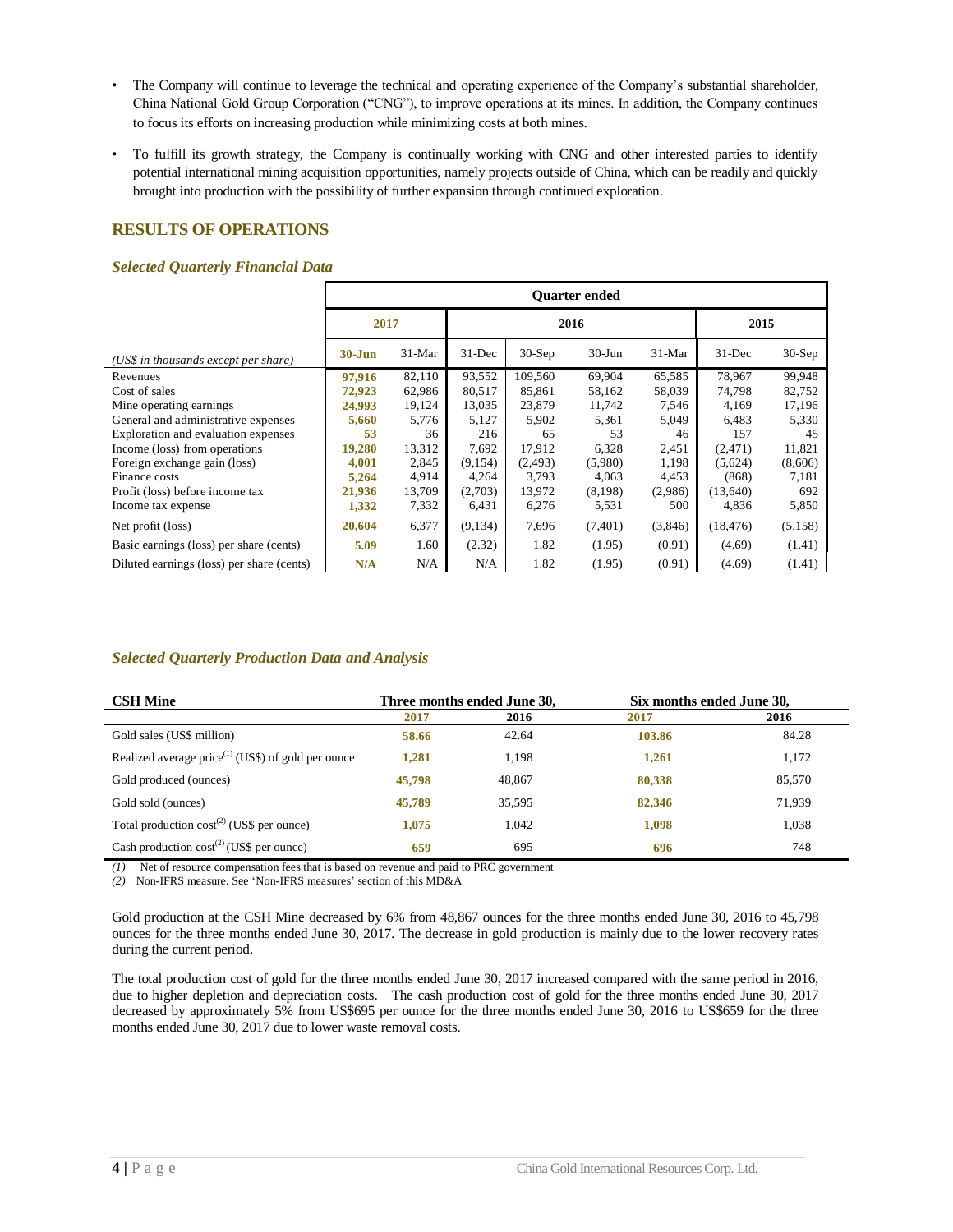| <b>Jiama Mine</b>                                                                                       | Three months ended June 30, |            | Six months ended June 30, |            |  |
|---------------------------------------------------------------------------------------------------------|-----------------------------|------------|---------------------------|------------|--|
|                                                                                                         | 2017                        | 2016       | 2017                      | 2016       |  |
| Copper sales <sup>1</sup> (US\$ in millions)                                                            | 24.47                       | 16.85      | 49.22                     | 32.36      |  |
| Realized average price $2$ (US\$) of copper per pound after<br>smelting fee discount                    | 2.06                        | 1.42       | 2.06                      | 1.49       |  |
| Copper produced (tonnes)                                                                                | 6,918                       | 5,014      | 14,500                    | 9,120      |  |
| Copper produced (pounds)                                                                                | 15,250,084                  | 11,053,590 | 31,966,331                | 20,106,840 |  |
| Copper sold (tonnes)                                                                                    | 5,416                       | 4,829      | 10,908                    | 9,296      |  |
| Copper sold (pounds)                                                                                    | 11,938,767                  | 10,646,573 | 24,047,620                | 20,494,125 |  |
| Gold produced (ounces)                                                                                  | 9,458                       | 7,847      | 17,618                    | 12,971     |  |
| Gold sold (ounces)                                                                                      | 9,853                       | 7,240      | 17,817                    | 13,223     |  |
| Silver produced (ounces)                                                                                | 348,898                     | 333,379    | 701,657                   | 647,896    |  |
| Silver sold (ounces)                                                                                    | 372,947                     | 299,949    | 711,659                   | 646,185    |  |
| Total production cost $3$ (US\$) of copper per pound                                                    | 2.31                        | 2.36       | 2.23                      | 2.43       |  |
| Total production cost <sup>3</sup> (US\$) of copper per pound<br>after by-products credits <sup>5</sup> | 1.08                        | 1.36       | 1.12                      | 1.47       |  |
|                                                                                                         | 1.97                        | 1.94       | 1.88                      | 2.02       |  |
| Cash production $\cos^4(\text{USS})$ per pound of copper                                                |                             |            |                           |            |  |
| Cash production $\cos^4$ (US\$) of copper per pound after<br>by-products credits $5$                    | 0.73                        | 0.94       | 0.77                      | 1.06       |  |

*1* Net of resource compensation fees that is based on revenue and paid to PRC government agency

*2* A discount factor of 22.4% to 27% is applied to the copper bench mark price to compensate the refinery costs incurred by the buyers

*3* Production costs include expenditures incurred at the mine sites for the activities related to production including mining, processing, mine site G&A and royalties etc.

*4* Non-IFRS measure. See 'Non-IFRS measures' section of this MD&A

*5* By-products credit refers to the sales of gold and silver during the corresponding period.

During the three months ended June 30, 2017, the Jiama Mine produced 6,918 tonnes (approximately 15.25 million pounds) of copper, an increase of 38% compared with the three months ended June 30, 2016 (5,014 tonnes, or 11.05 million pounds). The increase in production is due to the commissioning of phase II series I production. .

During the three months ended June 30, 2017, both cash production cost and total production cost of copper per pound after by products decreased, mainly because of the higher ore grade mined during the period.

#### <span id="page-6-0"></span>*Review of Quarterly Data*

*Three months ended June 30, 2017 compared to three months ended June 30, 2016*

**Revenue** of US\$97.9 million for the second quarter of 2017 increased by US\$28.0 million or 40%, from US\$69.9 million for the same period in 2016.

Revenue from the CSH Mine was US\$58.7 million, an increase of US\$16.1 million, compared to US\$42.6 million for the same period in 2016. Gold sold by the CSH Mine was 45,789 ounces (gold produced: 45,798 ounces), compared to 35,595 ounces (gold produced: 48,867 ounces) for the same period in 2016.

Revenue from the Jiama Mine was US\$39.2 million, an increase of US\$11.9 million, compared to US\$27.3 million for the same period in 2016. Total copper sold was 5,416 tonnes (11.9 million pounds) for the three months ended June 30, 2017, an increase of 12% from 4,829 tonnes (10.6 million pounds) for the same period in 2016.

**Cost of sales** of US\$72.9 million for the quarter ended June 30, 2017, an increase of US\$14.7 million or 25% from US\$58.2 million for the same period in 2016. The overall increase is primarily attributed to an increase of 33% at CSH. Cost of sales as a percentage of revenue for the Company decreased from 83% to 74% for the three months ended June 30, 2016 and 2017, respectively.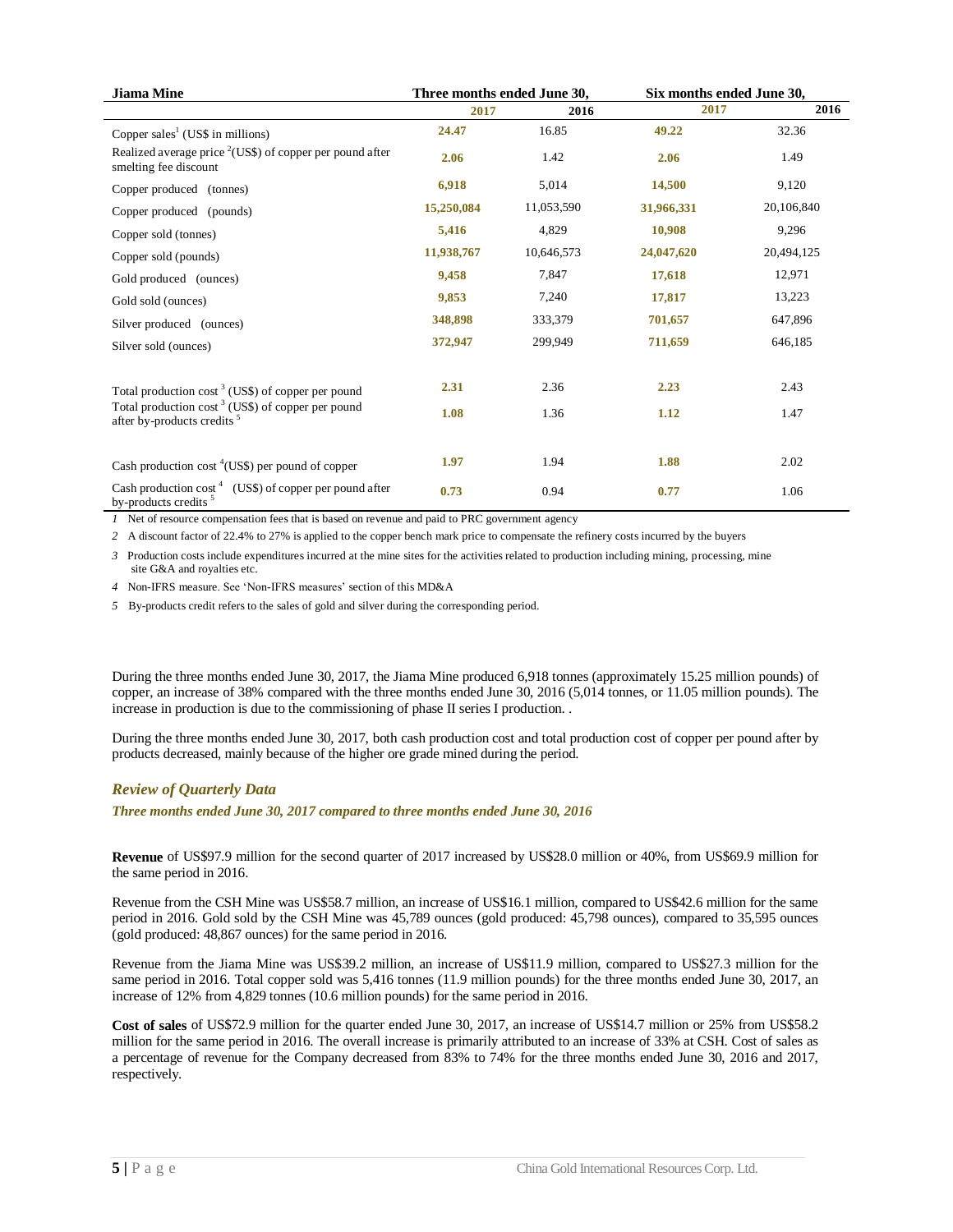**Mine operating earnings** of US\$25.0 million for the three months ended June 30, 2017 an increase of 114%, or US\$13.3 million, from US\$11.7 million for the same period in 2016. Mine operating earnings as a percentage of revenue increased from 17% to 26% for the three months ended June 30, 2016 and 2017, respectively. The increase in mine operating earnings as a percentage of revenue can be attributed to a 45% increase in the realized average price of copper per pound and a 7% increase in the realized average price of gold per ounce for the three months ended June 30, 2017.

**General and administrative expenses** increased by US\$0.3 million, from US\$5.4 million for the quarter ended June 30, 2016 to US\$5.7 million for the quarter ended June 30, 2017.

**Income from operations** of US\$19.3 million for the second quarter of 2017, increased by US\$13.0 million, compared to US\$6.3 million for the same period in 2016.

**Finance costs** of US\$5.3 million for the three months ended June 30, 2017, increased by US\$1.2 million compared to the same period in 2016. During the three months ended June 30, 2017, interest payments of US\$6.2 million (2016: US\$7.1 million) were capitalized for borrowing costs related to the Jiama Mine expansion.

**Foreign exchange gain** increased to US\$4.0 million for the three months ended June 30, 2017 from a loss of US\$6.0 million for the same period in 2016. The increase is related to the revaluation of monetary items held in Chinese RMB, which was based on changes in the RMB/USD exchange rates.

**Interest and other income** of US\$3.9 million for the three months ended June 30, 2017 increased from US\$1.8 million for the same period in 2016, due to higher income earned on term deposits and related party loans.

**Income tax expense** of US\$1.3 million for the quarter ended June 30, 2017 decreased by US\$4.2 million from US\$5.5 million for the comparative period in 2016. During the current quarter, the Company had US\$2.5 million of deferred tax credit compared to US\$2.9 million of deferred tax expense for the same period in 2016.

**Net income** of the Company increased by US\$28.0 million from a loss of US\$7.4 million for the three months ended June 30, 2016 to a gain of US\$20.6 million for the three months ended June 30, 2017.

#### *Six months ended June 30, 2017 compared to six months ended June 30, 2016*

**Revenue** of US\$180.0 million for the six months ended June 30, 2017 increased by US\$44.5 million or 33%, from US\$135.5 million for the same period in 2016.

Revenue from the CSH Mine was US\$103.9 million, an increase of US\$19.6 million, compared to US\$84.3 million for the same period in 2016. Gold sold by the CSH Mine was 82,346 ounces (gold produced: 80,338 ounces), compared to 71,939 ounces (gold produced: 85,570 ounces) for the same period in 2016.

Revenue from the Jiama Mine was US\$76.2 million, an increase of US\$25.0 million, compared to US\$51.2 million for the same period in 2016. Total copper sold was 10,908 tonnes (24.0 million pounds) for the six months ended June 30, 2017, an increase of 17% from 9,296 tonnes (20.5 million pounds) for the same period in 2016.

**Cost of sales** of US\$135.9 million for the six months ended June 30, 2017, an increase of US\$19.7 million or 17% from US\$116.2 million for the same period in 2016. The overall increase is primarily attributed to an increase of 21% at CSH. Cost of sales as a percentage of revenue for the Company decreased from 86% to 75% for the six months ended June 30, 2016 and 2017, respectively.

**Mine operating earnings** of US\$44.1 million for the six months ended June 30, 2017 an increase of 128%, or US\$24.8 million, from US\$19.3 million for the same period in 2016. Mine operating earnings as a percentage of revenue increased from 14% to 25% for the six months ended June 30, 2016 and 2017, respectively. The increase in mine operating earnings as a percentage of revenue can be attributed to a 38% increase in the realized average price of copper per pound and an 8% increase in the realized average price of gold per ounce for the six months ended June 30, 2017.

**General and administrative expenses** increased by US\$1.0 million, from US\$10.4 million for the six months ended June 30, 2016 to US\$11.4 million for the six months ended June 30, 2017.

**Income from operations** of US\$32.6 million for the six months ended June 30, 2017, increased by US\$23.8 million, compared to US\$8.8 million for the same period in 2016.

**Finance costs** of US\$10.2 million for the six months ended June 30, 2017, increased by US\$1.7 million compared to the same period in 2016. During the six months ended June 30, 2017, interest payments of US\$12.5 million (2016: US\$12.2 million) were capitalized for borrowing costs related to the Jiama Mine expansion.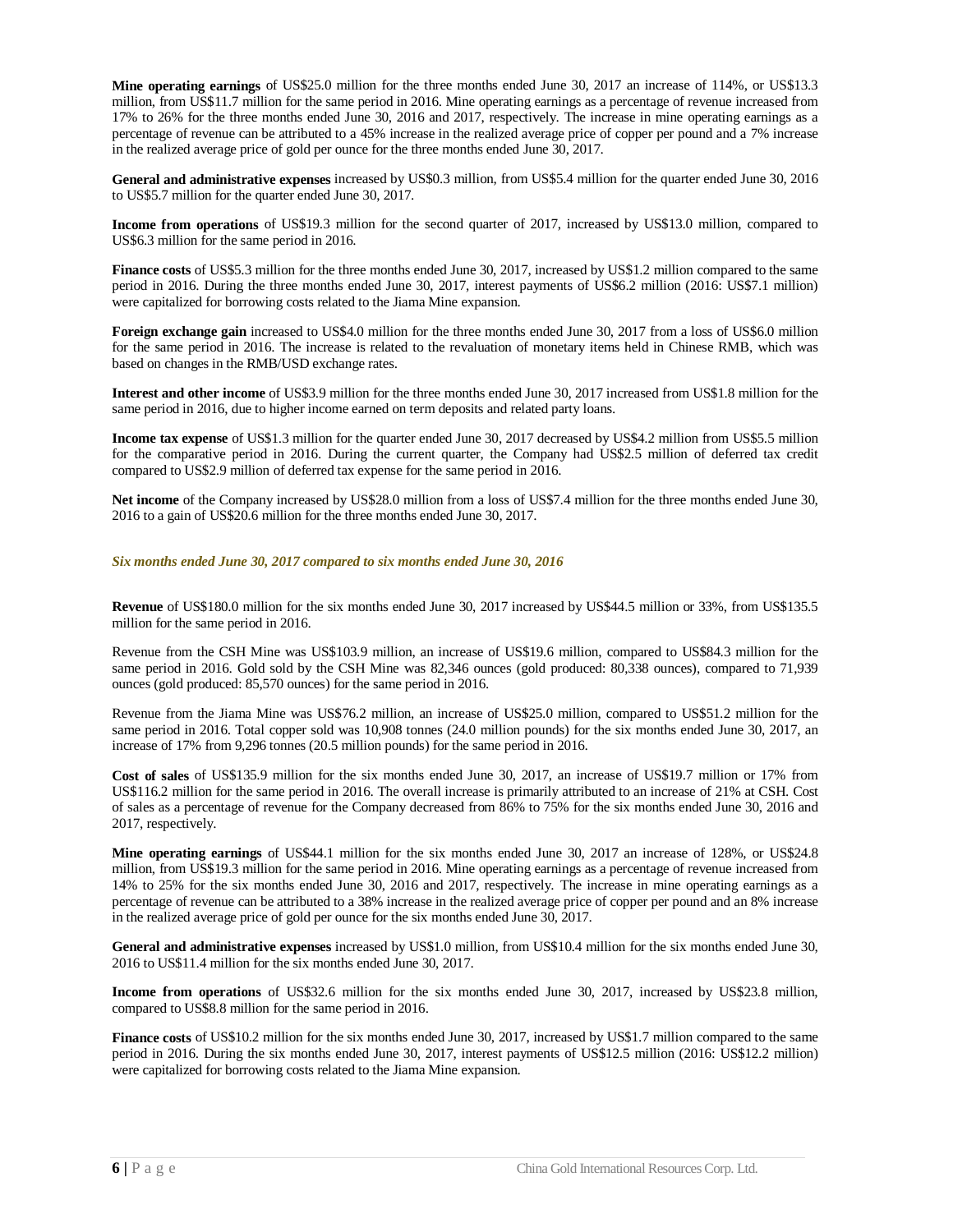**Foreign exchange gain** increased to US\$6.8 million for the six months ended June 30, 2017, from a loss of US\$4.8 million for the same period in 2016. The increase is related to the revaluation of monetary items held in Chinese RMB, which was based on changes in the RMB/USD exchange rates.

**Interest and other income** of US\$6.4 million for the six months ended June 30, 2017 increased from US\$3.5 million for the same period in 2016, due to higher income earned on term deposits and related party loans.

**Income tax expense** of US\$8.7 million for the six months ended June 30, 2017 increased by US\$2.7 million from US\$6.0 million for the comparative period in 2016. The increase is mainly due to US\$4.9 million withholding tax paid in China. During the current period, the Company had US\$0.8 million of deferred tax credit compared to US\$0.7 million of deferred tax expense for same period in 2016.

**Net income** of the Company increased by US\$37.9 million from a loss of US\$10.9 million for the six months ended June 30, 2016 to a gain of US\$27.0 million for the six months ended June 30, 2017.

## <span id="page-8-0"></span>**NON-IFRS MEASURES**

**CSH Mine**

The following table provides certain unit cost information on a cost of production per tonne of ore processed (non-IFRS) basis for the CSH Mine for the three and six months ended June 30, 2017 and 2016:

| <b>CSH MINE</b>                         |                             |      |                           |      |  |
|-----------------------------------------|-----------------------------|------|---------------------------|------|--|
|                                         | Three months ended June 30, |      | Six months ended June 30, |      |  |
|                                         | 2017                        | 2016 | 2017                      | 2016 |  |
|                                         | US\$                        | US\$ | US\$                      | US\$ |  |
| Cost of mining per tonne of ore         | 1.32                        | 1.14 | 1.32                      | 1.20 |  |
| Cost of mining waste per tonne of ore.  | 1.58                        | 2.49 | 1.81                      | 2.67 |  |
| Other mining costs per tonne of ore.    | 0.11                        | 0.21 | 0.18                      | 0.24 |  |
| Total mining costs per tonne of ore     | 3.01                        | 3.84 | 3.31                      | 4.11 |  |
|                                         |                             |      |                           |      |  |
| Cost of reagents per tonne of ore       | 0.77                        | 0.48 | 0.89                      | 0.66 |  |
| Other processing costs per tonne of ore | 0.85                        | 0.58 | 0.94                      | 0.72 |  |
| Total processing cost per tonne of ore. | 1.62                        | 1.06 | 1.83                      | 1.38 |  |

The cash cost of production is a measure that is not in accordance with IFRS.

The Company has included cash production cost per ounce gold data to supplement its consolidated financial statements, which are presented in accordance with IFRS. Non-IFRS measures do not have any standardized meaning prescribed under IFRS, and therefore they may not be comparable to similar measures employed by other companies. The data is intended to provide additional information and should not be considered in isolation or as a substitute for measures of performance, operating results or financial condition prepared in accordance with IFRS. The Company has included cash production cost per ounce data because it understands that certain investors use this information to determine the Company's ability to generate earnings and cash flow. The measure is not necessarily indicative of operating results, cash flow from operations, or financial condition as determined under IFRS. Cash production costs are determined in accordance with the Gold Institute's Production Cost Standard.

The following table provides a reconciliation of cost of sales to the cash costs of production in total dollars and in dollars per gold ounce for the CSH Mine or per copper pound for the Jiama Mine:

#### **CSH Mine (Gold)**

|                        | Three months ended June 30, |       |                |           |                |       | Six months ended June 30, |       |
|------------------------|-----------------------------|-------|----------------|-----------|----------------|-------|---------------------------|-------|
|                        | 2017                        | 2016  |                |           | 2017           |       | 2016                      |       |
|                        |                             | US\$  |                |           |                | US\$  |                           | US\$  |
|                        |                             | Per   |                | US\$      |                | Per   |                           | Per   |
|                        | US\$                        | ounce | US\$           | Per ounce | US\$           | ounce | US\$                      | ounce |
| Total production costs | 49,220,910                  | 1,075 | 37,082,934     | 1,042     | 90,409,628     | 1,098 | 74,675,405                | 1,038 |
| Adjustments            | (19, 029, 245)              | (416) | (12, 353, 409) | (347)     | (33, 124, 116) | (402) | (20, 849, 174)            | (290) |
| Total cash production  | 30,191,665                  | 659   | 24,729,525     | 695       | 57,285,512     | 696   | 53,826,231                | 748   |
|                        |                             |       |                |           |                |       |                           |       |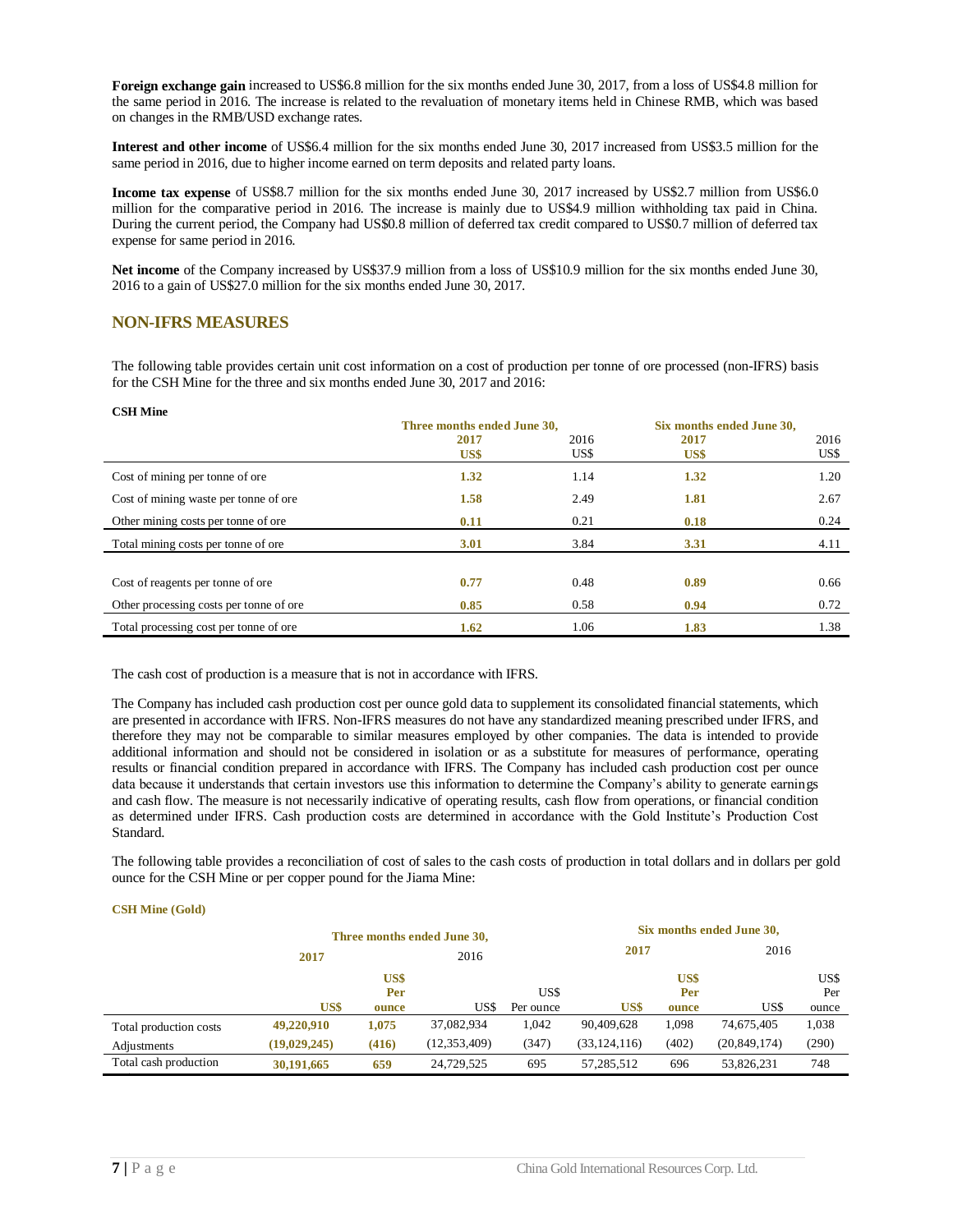#### **Jiama Mine (Copper with by-products credits)**

|                                                          | Three months ended June 30, |                             |                           |                      | Six months ended June 30, |                             |                           |                      |
|----------------------------------------------------------|-----------------------------|-----------------------------|---------------------------|----------------------|---------------------------|-----------------------------|---------------------------|----------------------|
|                                                          | 2017                        |                             | 2016                      |                      | 2017                      |                             | 2016                      |                      |
|                                                          | US\$                        | US\$<br>Per<br><b>Pound</b> | US\$                      | US\$<br>Per<br>Pound | US\$                      | US\$<br>Per<br><b>Pound</b> | US\$                      | US\$<br>Per<br>Pound |
| Total production costs<br>Adjustments                    | 27,622,281<br>(4, 133, 979) | 2.31<br>(0.35)              | 25,133,015<br>(4,437,141) | 2.36<br>(0.42)       | 53,560,734<br>(8,412,137) | 2.23<br>(0.35)              | 49.704.454<br>(8,400,406) | 2.43<br>(0.41)       |
| Total cash production costs                              | 23,488,302                  | 1.96                        | 20.695.874                | 1.94                 | 45.148.597                | 1.88                        | 41.304.048                | 2.02                 |
| By-products credits                                      | (14, 736, 564)              | (1.23)                      | (10,675,017)              | (1.00)               | (26,713,505)              | (1.11)                      | (19, 532, 529)            | (0.95)               |
| Total cash production costs<br>after by-products credits | 8,751,738                   | 0.73                        | 10.020.857                | 0.94                 | 18.435.092                | 0.77                        | 21.771.519                | 1.07                 |

The adjustments above include depreciation and depletion, amortization of intangible assets, and selling expenses included in total production costs.

#### <span id="page-9-0"></span>**MINERAL PROPERTIES**

#### <span id="page-9-1"></span>*The CSH Mine*

The CSH Mine is located in Inner Mongolia Autonomous Region of China (Inner Mongolia). The property hosts two low-grade, near surface gold deposits, along with other mineralized prospects. The main deposit is called the Northeast Zone (the "Northeast Zone"), while the second, smaller deposit is called the Southwest Zone (the "Southwest Zone").

The CSH Mine is owned and operated by Inner Mongolia Pacific Mining Co. Limited, a Chinese Joint Venture in which China Gold International holds a 96.5% interest and Ningxia Nuclear Industry Geological Exploration Institution (formerly known as Brigade 217) holds the remaining 3.5%.

The CSH Mine has two open-pit mining operations and has a mining and processing capacity of 60,000 tpd.

The major new contracts entered into during the six months ended June 30, 2017:

| Item<br>No.   | <b>Contract Name</b>                       | Counterpart                                          | Subject amount<br>(US \$ millions)<br>Unit price | Contract period<br>(effective day and<br>expiration date) | Date of Contract |
|---------------|--------------------------------------------|------------------------------------------------------|--------------------------------------------------|-----------------------------------------------------------|------------------|
|               | Liquid Sodium Cyanide<br>Purchase contract | Inner Mongolia Chengxin Yongan<br>Chemical Co., Ltd. | Estimated: 31.4                                  | $2017.1.1 -$<br>2017.12.31                                | 2017.2.20        |
| $\mathcal{L}$ | Mixed Explosive Purchase<br>contract       | Bayannuur Sheng An Chemical<br>Co., Ltd.             | Estimated: 16.7                                  | $2017.1.1 -$<br>2017.12.31                                | 2017.2.20        |
| $\mathcal{R}$ | <b>Explosives Purchase</b><br>contract     | Bayannuur Sheng An Chemical<br>Co., Ltd.             | Estimated: 5.2                                   | $2017.1.1 -$<br>2017.12.31                                | 2017.2.20        |

#### **Production Update**

| <b>CSH Mine</b>                      | Three months ended June 30, |            | Six months ended June 30, |              |
|--------------------------------------|-----------------------------|------------|---------------------------|--------------|
|                                      | 2017                        | 2016       | 2017                      | 2016         |
| Ore mined and placed on pad (tonnes) | 5,711,044                   | 6,799,644  | 9,479,897                 | 11,010,419   |
| Average ore grade $(g/t)$            | 0.58                        | 0.51       | 0.53                      | 0.50         |
| Recoverable gold (ounces)            | 64,383                      | 67,515     | 100.187                   | 105,832      |
| Ending ore inventory (ounces)        | 199,676                     | 198,568    | 199.676                   | 198.568      |
| Waste rock mined (tonnes)            | 25,100,626                  | 24,933,295 | 44.421.077                | 44, 157, 522 |

For the three months ended June 30, 2017, the total amount of ore placed on the leach pad was 5.7 million tonnes, with total contained gold of 64,383 ounces (2,003 kilograms). The overall accumulative project-to-date gold recovery rate has slightly decreased from approximately 52.22% at the end of March 2017 to 51.84% at the end of June 2017.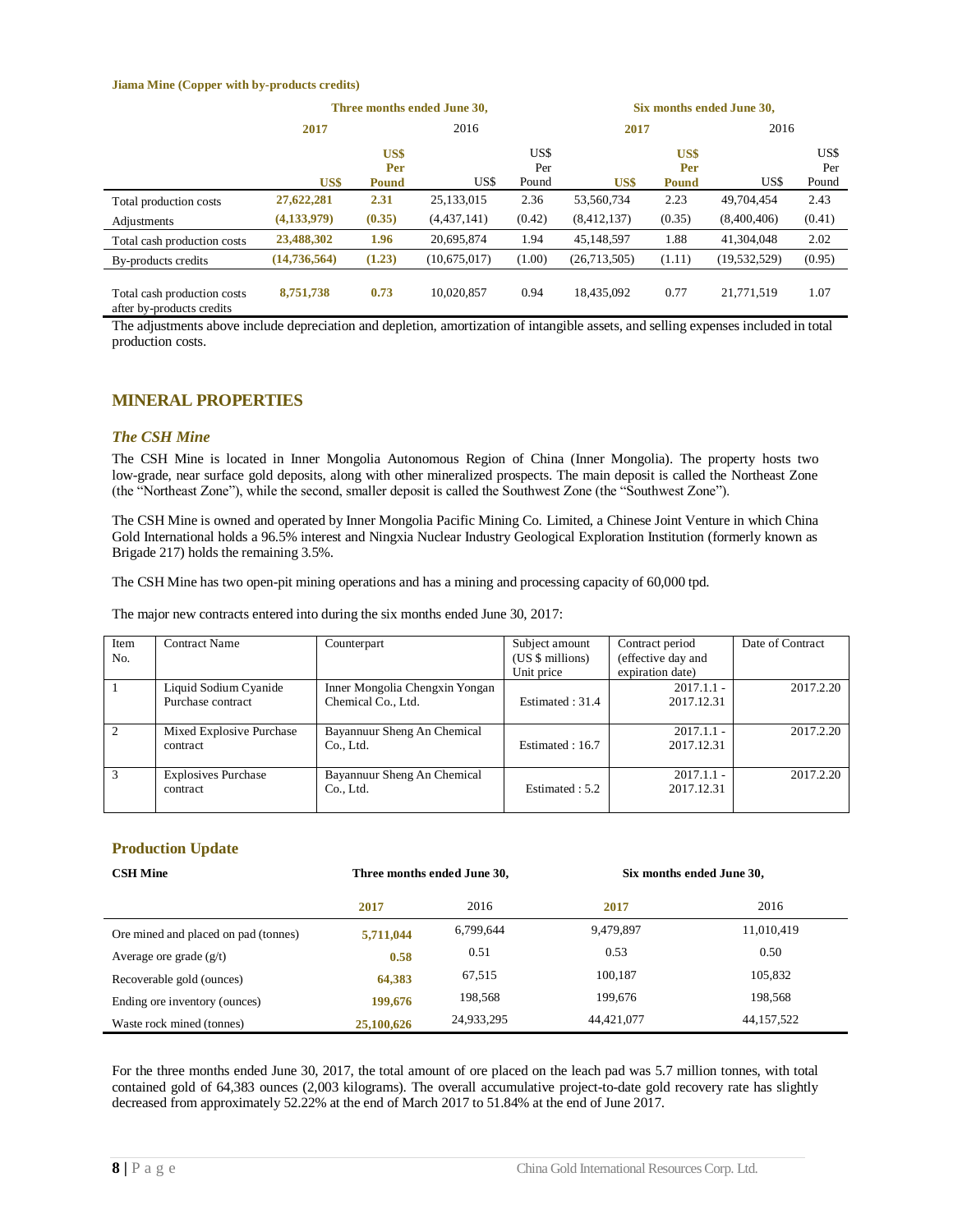#### **Exploration**

The Company proposed plan for mineral exploration work in 2017 and 2018, for 9 drilling holes with 10,450 meters. The drilling work will commence in the second half of 2017.

#### **Mineral Resource Update**

CSH Mine Resources by category, Northeast and Southwest pits combined at December 31, 2016 under NI 43-101:

|             |                    |          |        | <b>Metal</b> |
|-------------|--------------------|----------|--------|--------------|
| <b>Type</b> | <b>Ouantity Mt</b> | Au $g/t$ | Au t   | Au Moz       |
| Measured    | 26.72              | 0.67     | 17.94  | 0.58         |
| Indicated   | 136.59             | 0.61     | 83.35  | 2.68         |
| $M+I$       | 163.31             | 0.62     | 101.29 | 3.26         |

#### **Mineral Reserves Update**

CSH Mine Reserves by category, Northeast and Southwest pits combined at December 31, 2016 under NI 43-101:

|              |                    |          | Metal |        |  |
|--------------|--------------------|----------|-------|--------|--|
| <b>Type</b>  | <b>Quantity Mt</b> | Au $g/t$ | Au t  | Au Moz |  |
| Proven       | 25.87              | 0.68     | 17.59 | 0.57   |  |
| Probable     | 93.32              | 0.64     | 59.34 | 1.91   |  |
| <b>Total</b> | 119.19             | 0.65     | 76.93 | 2.48   |  |

#### <span id="page-10-0"></span>*The Jiama Mine*

The Company acquired the Jiama Mine on December 1, 2010. Jiama is a large copper-gold polymetallic deposit containing copper, gold, silver, molybdenum, and other metals located in the Gandise metallogenic belt in Tibet Autonomous Region of China.

The Jiama Mine has both underground mining and open-pit mining operations. Phase I of the Jiama Mine commenced mining operations in the latter half of 2010 and reached its design capacity of 6,000 tpd in early 2011.

#### **Phase II Expansion**

#### **The Jiama Expansion Program**

The Jiama Mine's Phase II expansion consists of two series, with each series having a mining and mineral processing capacity of 22,000 tpd. The Phase II series I construction is now complete. The commissioning started in December 2016. It is expected that the output of Series I will be ramped up to its full capacity in the second half of 2017. With Phase II series I in production, the total nameplate capacity will be increased from the current 6,000 tpd to 28,000 tpd. Given the recent global economic volatility and uncertainty and their potential impact on commodity prices and market conditions, the Company will re-optimize the mining plan and production schedules accordingly.

During the first half of 2017, 33,517 tons of concentrate was produced from commissioning of Phase II Series I, which contained copper 3,717 tonnes, lead 7,554 tonnes, zinc 3,855 tonnes, gold 2,386 ounces and silver 425,946 ounces.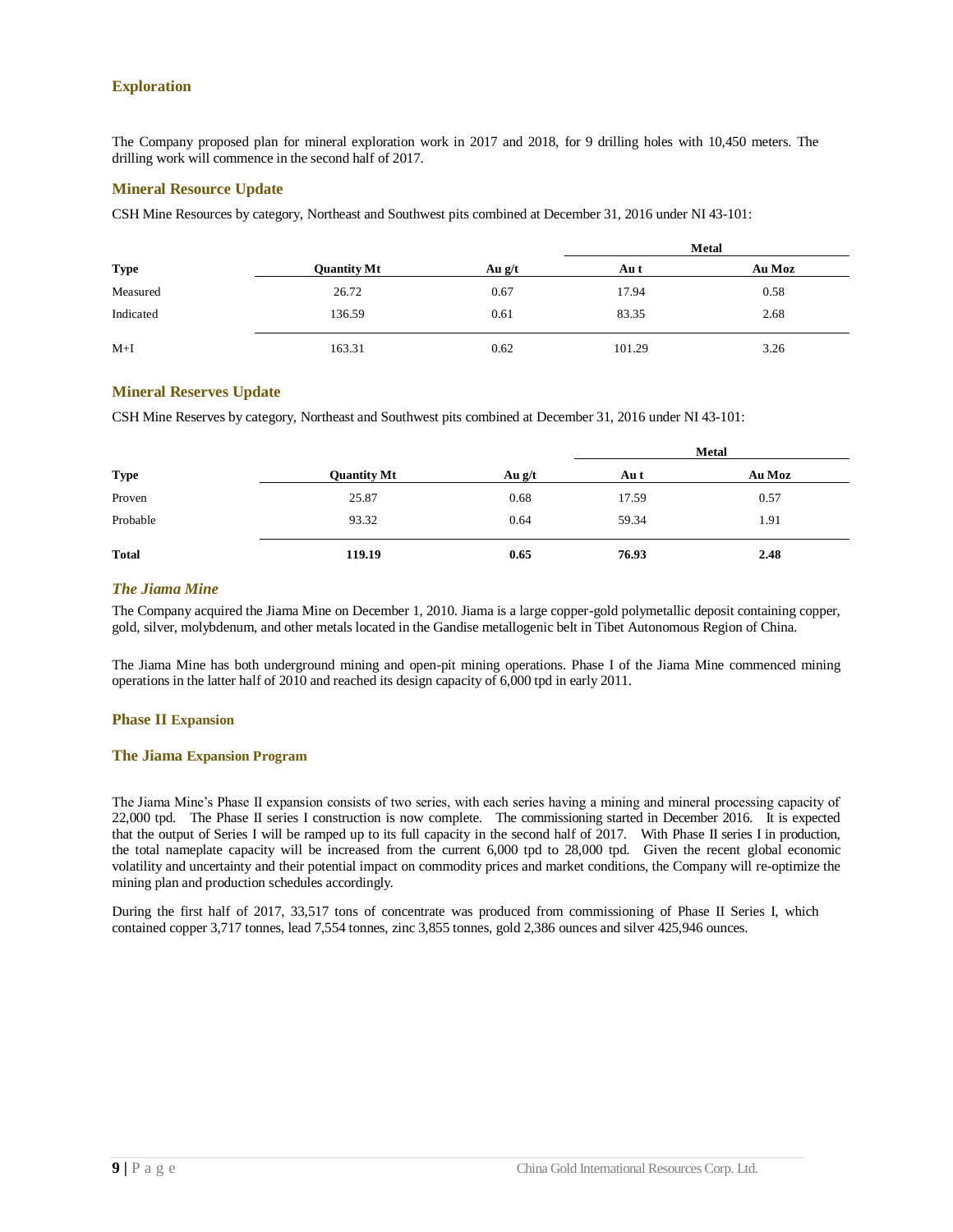The major new contracts entered into during the six months ended June 30, 2017:

| Item           | <b>Contract Name</b>            | Counterpart                     | Subject amount   | Contract period    | Date of Contract |
|----------------|---------------------------------|---------------------------------|------------------|--------------------|------------------|
| No.            |                                 |                                 | (US \$ millions) | (effective day and |                  |
|                |                                 |                                 | Unit Price       | expiration date)   |                  |
|                | <b>Copper Concentrate Sales</b> | Gansu Boda Mining Co. Ltd       | Estimated: 14.8  | $2017.6.24 -$      | 2017.06.24       |
|                | contract                        |                                 |                  | 2017.12.31         |                  |
| $\mathfrak{D}$ | Supplemental Agreement to       | Tibet Huili investment Co.Ltd.  | Estimated: 46.5  | $2017.6.15 -$      | 2017.06.15       |
|                | <b>Copper Concentrate Sales</b> |                                 |                  | 2017.12.31         |                  |
|                | Contract                        |                                 |                  |                    |                  |
| 3              | Cu-pb-zn mixed                  | Tibet Fudeyuan Industrial and   | Estimated: 3.7   | $2017.6.24 -$      | 2017.06.24       |
|                | concentrates sales              | trade Co., Ltd.                 |                  | 2017.12.31         |                  |
| $\overline{4}$ | Cu-pb-zn mixed                  | Shanghai Honglu International   | Estimated: 11.8  | $2017.6.24 -$      | 2017.06.24       |
|                | concentrates sales              | Trade Co., Ltd.                 |                  | 2017.12.31         |                  |
| 5              | Cu-pb-zn mixed                  | Tibet Huili investment Co, Ltd. | Estimated: 11.8  | $2017.6.24 -$      | 2017.06.24       |
|                | concentrates sales              |                                 |                  | 2017.12.31         |                  |

#### **Production Update**

| <b>Jiama Mine</b>                | Three months ended June 30, |                          | Six months ended June 30, |           |
|----------------------------------|-----------------------------|--------------------------|---------------------------|-----------|
|                                  | 2017                        | 2016                     | 2017                      | 2016      |
| Ore mined (tonnes)               | 509,695                     | 626,449                  | 1,123,293                 | 1,032,514 |
| Waste mined (tonnes)             | ۰                           | $\overline{\phantom{a}}$ | ۰                         |           |
| Average copper ore grade (%)     | 1.12                        | 0.91                     | 1.07                      | 0.83      |
| Copper recovery rate (%)         | 87                          | 92                       | 89                        | 90        |
| Average gold ore grade $(g/t)$   | 0.77                        | 0.58                     | 0.67                      | 0.48      |
| Gold recovery rate (%)           | 74                          | 69                       | 72                        | 70        |
| Average silver ore grade $(g/t)$ | 30.37                       | 27.46                    | 28.11                     | 24.50     |
| Silver recovery rate (%)         | 69                          | 68                       | 68                        | 68        |

#### **Exploration**

The Company has planned peripheral prospecting and mineral exploration work in 2017 and 2018, for 6 drilling holes with 6,920 meters and 14 underground exploration drilling holes with 10,155 meters. The drilling work will commence in the second half of 2017.

#### **Mineral Resources Estimate**

An NI 43-101 compliant mineral resource estimate was independently completed by Mining One Pty Ltd. in November 2013, based on information collected up to November 12, 2012. The drilling programs subsequent to November 2012, including an extensive drill program conducted in 2013, will be included in future updates of the Mineral Resources and Reserves.

Mining One Pty Ltd. noted that gold and silver mineralization within the ore body had a significantly higher spatial variability than the other elements. This classification takes into account the proposed large scale mining techniques where Au and Ag will only be credits to the overall products from the operations. Mining One Pty Ltd has assumed that Au and Ag will not be assigned a single cut-off grade for a selected mining block and will be mined in conjunction with the other elements.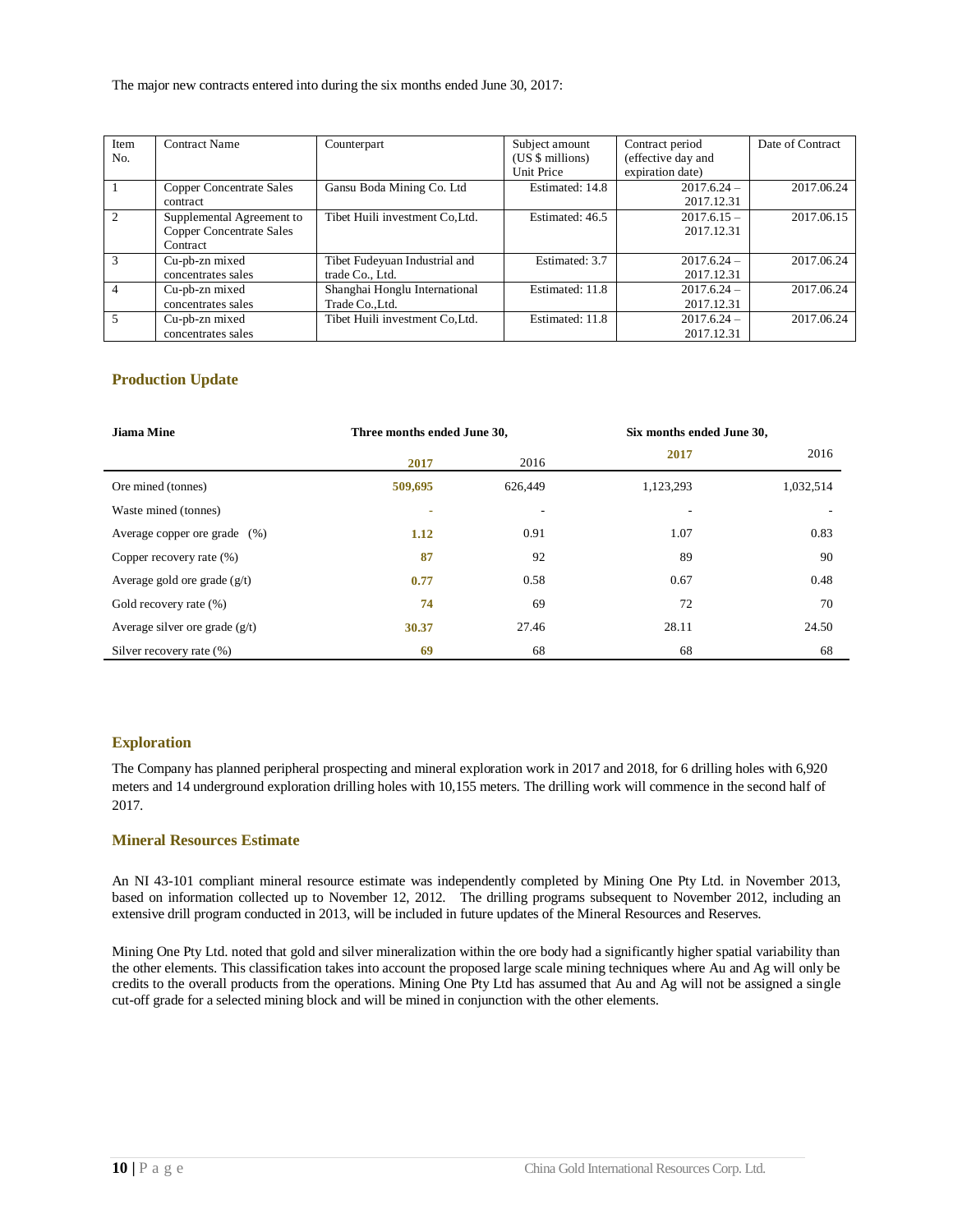#### **Jiama Project - Cu, Mo, Pb, Zn ,Au, and Ag Mineral Resources under NI 43-101** Reported at a 0.3% Cu Equivalent Cut off grade\*, as of December 31, 2016

|       | Reported at a 0.370 Cu Equivalent Cut on grade, as of December 31, 2010 |      |     |      |     |        |        |          |          |          |  |
|-------|-------------------------------------------------------------------------|------|-----|------|-----|--------|--------|----------|----------|----------|--|
|       | Ouantity                                                                |      |     |      |     |        |        | Cu Metal | Mo Metal | Pb Metal |  |
| Class | Mt                                                                      | Cu % | Mo% | Pb % | Zn% | Au g/t | Ag g/t | (kt)     | (kt)     | (kt)     |  |
|       |                                                                         |      |     |      |     |        |        |          |          |          |  |

|           | Qualitity |           |      |      |        |        |        | си іметан | <b>NO Metal</b> | го мета | ZII Metal |        |         |
|-----------|-----------|-----------|------|------|--------|--------|--------|-----------|-----------------|---------|-----------|--------|---------|
| Class     | Mt        | Cu %      | Mo % | Pb % | $Zn\%$ | Au g/t | Ag g/t | (kt)      | (kt)            | (kt)    | (kt)      | Au Moz | Ag Moz  |
| Measured  | 96.6      | 0.40      | 0.04 | 0.04 | 0.02   | 0.09   | 5.71   | 384       | 35              | 43      | 23        | 0.268  | 17.729  |
| Indicated | 1,382.7   | 0.4       | 0.03 | 0.05 | 0.03   | 0.11   | 6.08   | 5,695     | 467             | 751     | 470       | 4.947  | 270.472 |
| $M+I$     | 479.4     | 0.4       | 0.03 | 0.05 | 0.03   | 0.11   | 6.06   | 6.079     | 502             | 794     | 493       | 5.215  | 288.201 |
| Inferred  | 406.1     | $^{0.31}$ | 0.03 | 0.08 | 0.04   | 0.10   | 5.13   | 1,247     | 123             | 311     | 175       | 1.317  | 66.926  |

 $7.11$ 

Note: Figures reported are rounded which may result in small tabulation errors.

The Copper Equivalent basis for the reporting of resources has been compiled on the following basis:

CuEq Resources:  $= (Ag Grade * Ag Price + Au Grade * Au Price + Cu Grade * Cu Price + Pb Grade * Pb Price + b()$ Zn Grade \* Zn Price + Mo Grade \* Mo Price) / Copper Price

#### **Mineral Reserves Estimate**

A Mineral Reserve estimate, dated November 20, 2013, has been independently verified by Mining One Pty Ltd. in accordance with the CIM Definitions Standards under NI 43-101.

Jiama Project Statement of NI 43-101 Mineral Reserve Estimate as of December 31, 2016

| Class    | Ouantity<br>Mt | ごu % | Mo%  | Pb % | $Zn$ % | Au g/t | Ag g/t | Cu Metal<br>(kt) | Mo Metal<br>(kt) | Pb Metal<br>(kt) | Zn Metal<br>(kt) | Au Moz | Ag Moz  |
|----------|----------------|------|------|------|--------|--------|--------|------------------|------------------|------------------|------------------|--------|---------|
| Proven   | 21.4           | 0.61 | 0.05 | 0.05 | 0.03   | 0.21   | 9.35   | 131              | 10               |                  |                  | 0.148  | 6.431   |
| Probable | 412.8          | 0.61 | 0.03 | 0.13 | 0.08   | 0.18   | 11.42  | 2.520            | 132              | 549              | 318              | 2.451  | 151.583 |
| $P+P$    | 434.2          | 0.61 | 0.03 | 0.13 | 0.07   | 0.19   | 11.32  | 2,651            | 142              | 560              | 325              | 2.599  | 158.014 |

Notes:

- 1. All Mineral Reserves have been estimated in accordance with the JORC code and have been reconciled to CIM standards as prescribed by the NI 43-101.
- 2. Mineral Reserves were estimated using the following mining and economic factors:

Open Pits:

- a) 5% dilution factor and 95% recovery were applied to the mining method;
- b) overall slope angles of 43 degrees;
- c) a copper price of US\$ 2.9/lbs;
- d) an overall processing recovery of 88 90% for copper

Underground:

- a) 10% dilution added to all Sub-Level Open Stoping;
- b) Stope recovery is 87% for Sub-Level Open Stoping;
- c) An overall processing recovery of 88 90% for copper.
- 3. The cut-off grade for Mineral Reserves has been estimated at copper equivalent grades of 0.3% Cu (NSR) for the open pits and 0.45% Cu (NSR) for the underground mine.

## <span id="page-12-0"></span>**LIQUIDITY AND CAPITAL RESOURCES**

The Company operates in a capital intensive industry. The Company's liquidity requirements arise principally from the need for financing the expansion of its mining and processing operations, exploration activities and acquisition of exploration and mining rights. The Company's principal sources of funds have been proceeds from borrowing from commercial banks in China, equity financings, and cash generated from operations. The Company's liquidity primarily depends on its ability to generate cash flow from its operations and to obtain external financing to meet its debt obligations as they become due, as well as the Company's future operating and capital expenditure requirements.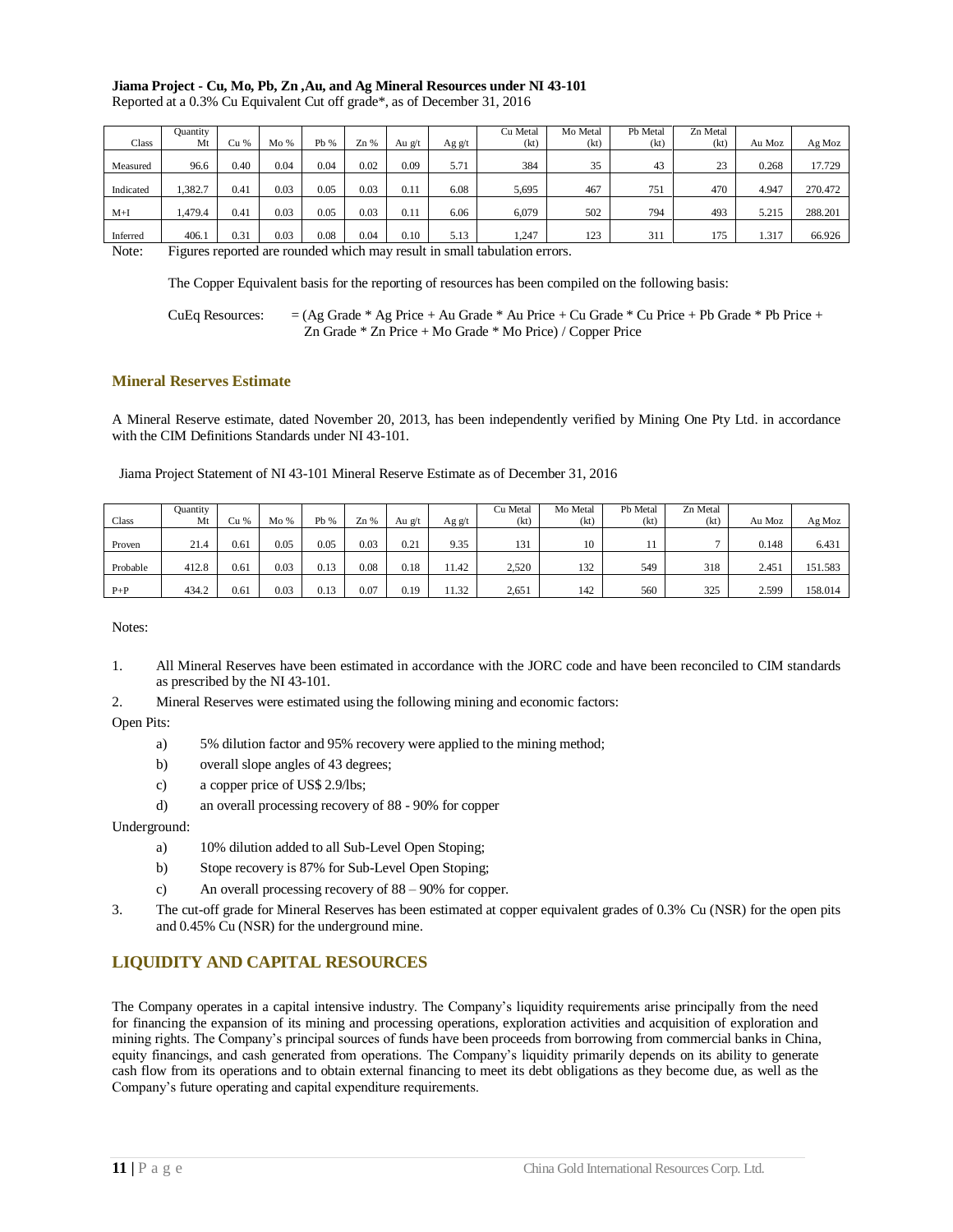At June 30, 2017, the Company had an accumulated surplus of US\$198.7 million, working deficit of US\$332.6 million and borrowings of US\$1,262 million. The Company's cash balance at June 30, 2017 was US\$80.5 million.

Management believes that its forecast operating cash flows are sufficient to cover the next twelve months of the Company's operations including its planned capital expenditures and current debt repayments. The Company's borrowings are comprised of US\$507.6 million of 3.5% unsecured bonds, which matured and were repaid in full, on July 17, 2017 and US\$137.0 million of short term debt facilities with interest rates ranging from 2.35% to 4.35% per annum arranged through various banks in China. In addition, on November 3, 2015, the Company entered into a Loan Facility agreement with a syndicate of banks, led by Bank of China. The lenders agreed to lend to the aggregate principle amount of RMB 3.98 billion, approximately US\$613 million with the interest rate of 2.83% per annum currently. The People's Bank of China Lhasa Center Branch's interest rate serves as a benchmark for the interest on the drawdowns. The bank's interest rate is then discounted by 7 basis points (or 0.07%) to calculate the interest on the drawdowns. The proceeds from the Loan Facility are to be used for the development of the Jiama Mine. The loan is secured by the mining rights for the Jiama Mine. As of June 30, 2017, the Company has drawdown RMB3.41 billion, approximately US\$502.6 million under the Loan Facility. As of June 30, 2017 the Company has approximately US\$300 million unutilized banking facilities. The Company believes that the availability of debt financing in China at favorable rates will continue for the foreseeable future. On July 6, 2017, the Board of Directors announced that the Company, through its wholly-owned subsidiary, Skyland Mining (BVI) Limited, has successfully completed the issuance of bonds in an aggregate principal amount of US\$500 million. The bonds have been listed on the Stock Exchange of Hong Kong Limited on July 7, 2017. The bonds were issued at a price of 99.663%, bearing coupon rate of 3.25% with a maturity date of July 6, 2020.

Given the challenging market conditions in the global mining industry, the Company continues to rigorously test its assets for impairment as part of its financial reporting processes. To date, the testing procedures carried out by the Company support the carrying values of the Company's assets, and no impairment has been required. However, management of the Company continues to evaluate and test key assumptions on estimates and management judgments in order to determine the fair value less cost of disposal of the CSH Mine and the Jiama Mine.

#### <span id="page-13-0"></span>**Cash flows**

The following table sets out selected cash flow data from the Company's condensed consolidated interim cash flow statements for the periods ended June 30, 2017 and June 30, 2016.

|                                                                         |                 | <b>Three Months ended</b> | <b>Six Months ended</b> |                 |  |
|-------------------------------------------------------------------------|-----------------|---------------------------|-------------------------|-----------------|--|
|                                                                         |                 | <b>June 30,</b>           | <b>June 30,</b>         |                 |  |
|                                                                         | 2017            | 2016                      | 2017                    | 2016            |  |
|                                                                         | <b>US\$'000</b> | <b>US\$'000</b>           | <b>US\$'000</b>         | <b>US\$'000</b> |  |
| Net cash from operating activities                                      | 6,873           | 23,312                    | 15,180                  | 29,298          |  |
| Net cash used in investing activities                                   | (33,689)        | (54, 416)                 | (85, 445)               | (91,004)        |  |
| Net cash from financing activities                                      | 33,653          | 15,601                    | 90,336                  | 49,939          |  |
| Net increase (decrease) in cash and cash<br>equivalents                 | 6,837           | (15,503)                  | 20,071                  | (11,767)        |  |
| Effect of foreign exchange rate changes on cash<br>and cash equivalents | 361             | (787)                     | 472                     | (708)           |  |
| Cash and cash equivalents, beginning of period                          | 73,275          | 116,214                   | 59,930                  | 112,399         |  |
| Cash and cash equivalents, end of period                                | 80,473          | 99,924                    | 80,473                  | 99,924          |  |

## <span id="page-13-1"></span>*Operating cash flow*

For the three months ended June 30, 2017, the net cash inflow from operating activities was US\$6.9 million which is primarily attributable to (i) profit before income tax of US\$21.9 million (ii) depreciation and depletion of US\$20.7 million and (iii) finance cost of US\$5.3 million, partially offset by (i) an increase in accounts receivable of US\$18.7 million (ii) decrease in accounts payable and accrued liabilities of US\$7.7 million (iii) interest paid of US\$6.7 million and (iv) increase in inventory of US\$3.1 million.

For the six months ended June 30, 2017, the net cash inflow from operating activities was US\$15.2 million which is primarily attributable to (i) profit before income tax of US\$35.6 million (ii) depreciation and depletion of US\$40.0 million and (iii) finance cost of US\$10.2 million, partially offset by (i) an increase in accounts receivable of US\$31.9 million (ii) interest paid of US\$21.3 million and (iii) income tax paid of US\$10.9 million.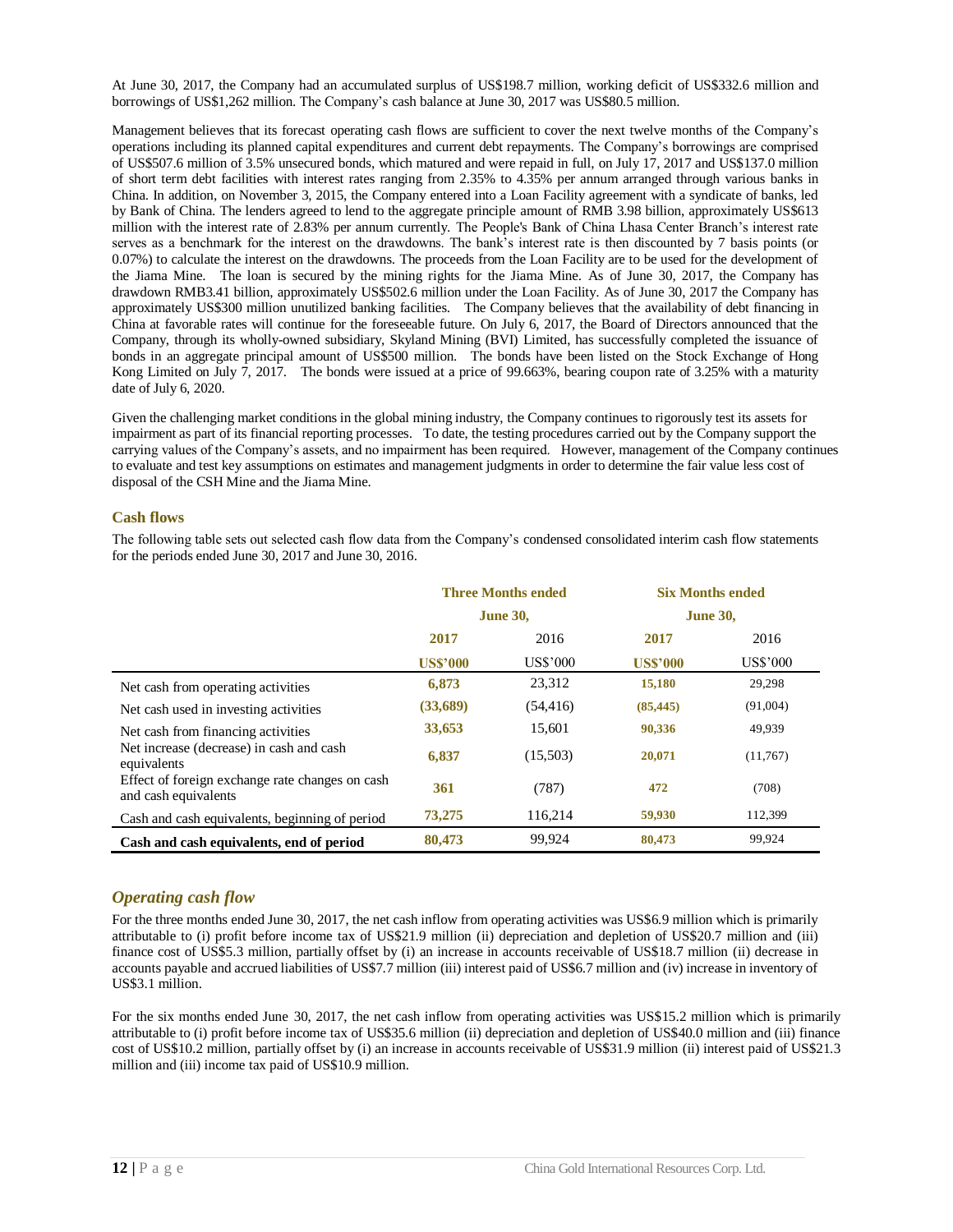#### <span id="page-14-0"></span>*Investing cash flow*

For the three months ended June 30, 2017, the net cash outflow from investing activities was US\$33.7 million, which is primarily attributable to (i) payment for the acquisition of property, plant and equipment of US\$43.3 million and (ii) placement of restricted cash bank balance of US\$33.0 million, partially offset by (i) release of restricted bank balance of US\$33.2 million and (ii) proceeds from the repayment of a loan to a related company of US\$9.5 million.

For the six months ended June 30, 2017, the net cash outflow from investing activities was US\$85.4 million, which is primarily attributable to payment for the acquisition of property, plant and equipment of US\$95.7 million, and placement of restricted bank balances of US\$66.4 million, partially offset by (i) release of restricted bank balances of US\$68.0 million and (ii) proceeds from the repayment of a loan to a related company of US\$9.5 million.

#### <span id="page-14-1"></span>*Financing cash flow*

For the three months ended June 30, 2017, the net cash inflow from financing activities was US\$33.7 million, which is primarily due to proceeds from bank borrowings of US\$35.9 million offset by repayments of borrowings of US\$2.2 million.

For the six months ended June 30, 2017, the net cash inflow from financing activities was US\$90.3 million, which is primarily attributable to proceeds from borrowings of US\$92.2 million, partially offset by repayments of borrowings of US\$2.2 million.

#### **Expenditures Incurred**

For the six months ended June 30, 2017, the Company incurred mining costs of US\$37.0 million, processing costs of US\$60.2 million, transportation costs of US\$2.8 million.

#### **Gearing ratio**

Gearing ratio is defined as the ratio of consolidated total debt to consolidated total equity. As at June 30, 2017, the Company's total debt was US\$1,262 million and the total equity was US\$1,450 million. The Company's gearing ratio was therefore 0.87 as at June 30, 2017 and 0.81 as at December 31, 2016.

#### **Restrictive covenants**

The Company is subject to various customary conditions and covenants under the terms of its financing agreements.

Under a Loan Facility agreement entered on November 3, 2015 between the Company and a syndicated of banks, led by Bank of China pursuant to which the banks agreed to lend to Tibet Huatailong, the Company's subsidiary, the aggregate principle amount of RMB 3.98 billion (approximately US\$613 million), the debt to assets ratio of Huatailong should be less than 75% during the term of the agreement.

#### <span id="page-14-2"></span>**CHARGE ON ASSETS**

Other than as disclosed in condensed consolidated financial statements of the Group for the three and six months ended June 30, 2017, none of the Group's assets were pledged as at June 30, 2017.

#### <span id="page-14-3"></span>**EXPOSURE TO FLUCTUATIONS IN EXCHANGE RATES AND RELATED HEDGES**

The Company is exposed to the financial risk related to the fluctuation of foreign exchange rates for the monetary assets and liabilities denominated in the currencies other than the functional currencies to which they relate. The Company has not hedged its exposure to currency fluctuation. However, the Management monitors foreign exchange exposure and will consider hedging significant foreign currency exposure should the need arise. Refer to Note 30, Financial Instruments, in the annual consolidated financial statements for the year ended December 31, 2016.

#### <span id="page-14-4"></span>**COMMITMENTS AND CONTINGENCIES**

Commitments and contingencies include principal payments on the Company's bank loans and syndicated loan facility, material future aggregate minimum operating lease payments required under operating leases and capital commitments in respect of the future acquisition of property, plant and equipment and construction for both the CSH Mine and the Jiama Mine.

The Company has leased certain properties in China and Canada, which are all under operating lease arrangements and are negotiated for terms of between one and seventeen years. The Company is required to pay a fixed rental amount under the terms of these leases.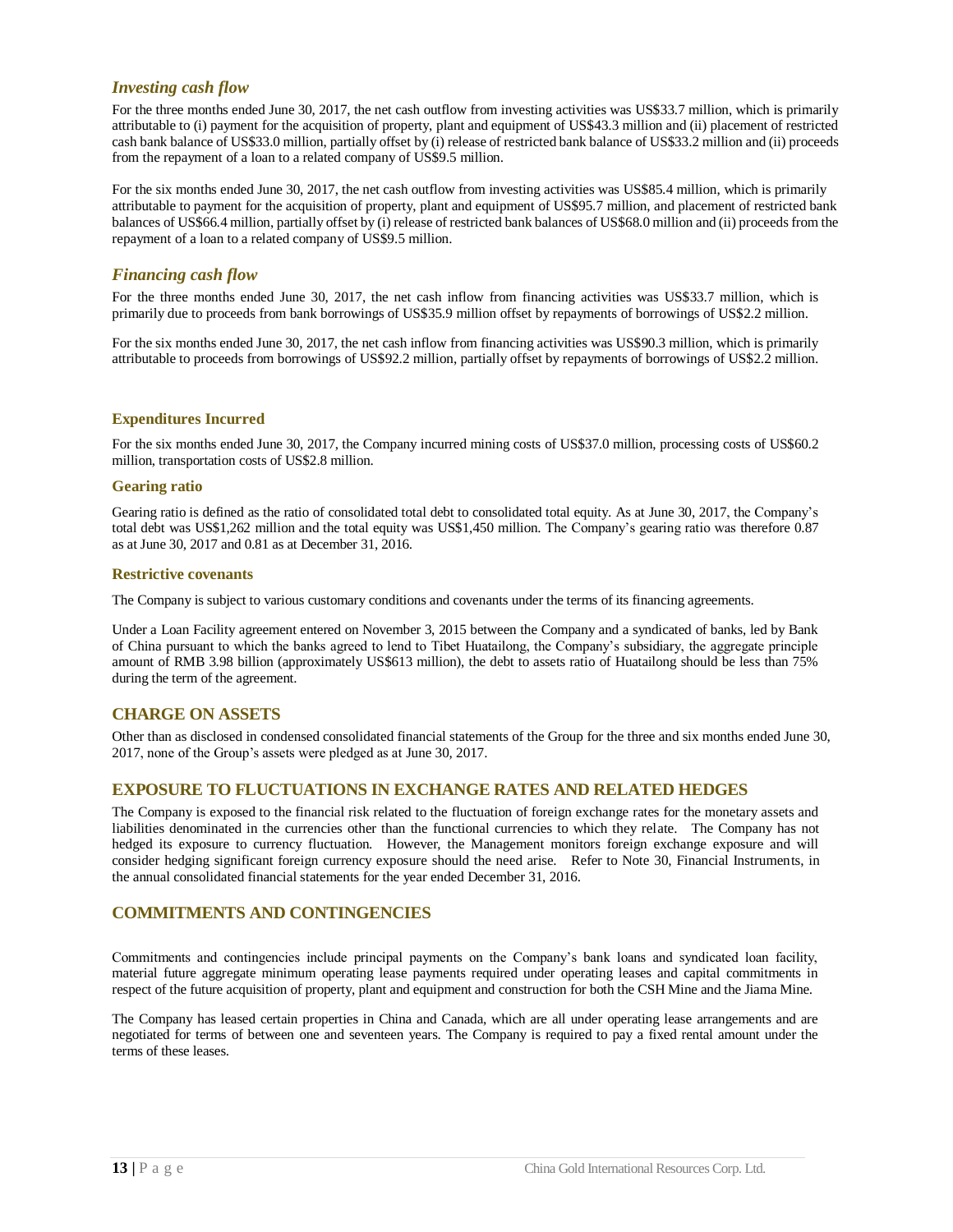The Company's capital commitments relate primarily to the payments for purchase of equipment and machinery for both mines and payments to third-party contractors for the provision of mining and exploration engineering work and mine construction work for both mines. The Company has entered into contracts that prescribe such capital commitments; however, liabilities relating to them have not yet been incurred. Therefore, capital commitments are not included in the Company's consolidated financial statements.

The following table outlines payments for commitments for the periods indicated:

|                                   | <b>Total</b>    | Within<br>One year | Within<br>Two to five years | Over 5 years             |
|-----------------------------------|-----------------|--------------------|-----------------------------|--------------------------|
|                                   | <b>US\$'000</b> | <b>US\$'000</b>    | <b>US\$'000</b>             | <b>US\$'000</b>          |
| Principal repayment of bank loans | 754,015         | 136,986            | 251,683                     | 365,346                  |
| Repayment of bonds                | 507,647         | 507,647            | $\overline{\phantom{a}}$    | $\overline{\phantom{0}}$ |
| <b>Total</b>                      | 1,261,662       | 644,633            | 251,683                     | 365,346                  |

In addition to the table set forth above, the Company has entered into service agreements with third-party contractors such as China Railway and China Metallurgical for the provision of mining and exploration engineering work and mine construction work for the CSH Mine. The fees for such work performed and to be performed each year varies depending on the amount of work performed. The Company has similar agreements with third party contractors for the Jiama Mine.

## <span id="page-15-0"></span>**RELATED PARTY TRANSACTIONS**

CNG owned 39.3 percent of the outstanding common shares of the Company as at June 30, 2017 and June 30, 2016.

The Company had major related party transactions with the following companies related by way of shareholders and shareholder in common:

On October 24, 2008, the Company's subsidiary, Inner Mongolia Pacific entered into a non-exclusive contract for the purchase and sale of doré with CNG (the "2008 Contract") pursuant to which Inner Mongolia Pacific occasionally sold gold doré bars to CNG through to December 31, 2011. The pricing was based on the daily average price of gold ingot as quoted on the Shanghai Gold Exchange and the daily average price of silver as quoted on the Shanghai Huatong Platinum & Silver Exchange prevailing at the time of each relevant purchase order during the contract period. On January 27, 2012, the 2008 Contract was renewed for another three years ending December 31, 2014 and subsequently on June 30, 2014 for the period of January 1, 2015 to December 31, 2017. On June 28, 2017, the Supplemental Contract for the Purchase and Sale of Doré was approved, commencing on January 1, 2018 and expiring on December 31, 2020.

Revenue from sales of gold doré bars to CNG increased from US\$84.3 million for the six months ended June 30, 2016 to US\$103.9 million for the six months ended June 30, 2017.

On May 29, 2015, the Company entered into a revised continuing connected transaction and major transaction amending the Product and Service Framework Agreement with CNG. According to the amendments, CNG purchases the copper concentrates produced at the Jiama Mine. The quantity of copper concentrates, pricing terms and payment terms be established from time to time by the parties with reference to the pricing principles for connected transactions set out under the Product and Service Framework Agreement. On June 28, 2017, the Supplemental Product and Service Framework Agreement was approved and extended to expire on December 31, 2020. For the six months ended June 30, 2017, revenue from sales of copper concentrate and other products to CNG was US\$32.4 million, compared to US\$25.6 million for the same period in 2016.

For the six months ended June 30, 2017, construction services of US\$14.3 million were provided to the Company by subsidiaries of CNG (US\$62.9 million for the six months June 30, 2016).

In addition to the two aforementioned major related party transactions, the Company also obtains additional services from related parties in its normal course of business, including a Financial Services Agreement entered on May 29, 2015 among Inner Mongolia Pacific, Huatailong and China Gold Finance.

## <span id="page-15-1"></span>**PROPOSED TRANSACTIONS**

The Board of Directors has given the Company approval to conduct reviews of a number of projects that may qualify as acquisition targets through joint venture, merger and/or outright acquisitions. The Group did not have any material acquisition and disposal of subsidiaries and associated companies in the six months ended June 30, 2017. The Company continues to review possible acquisition targets.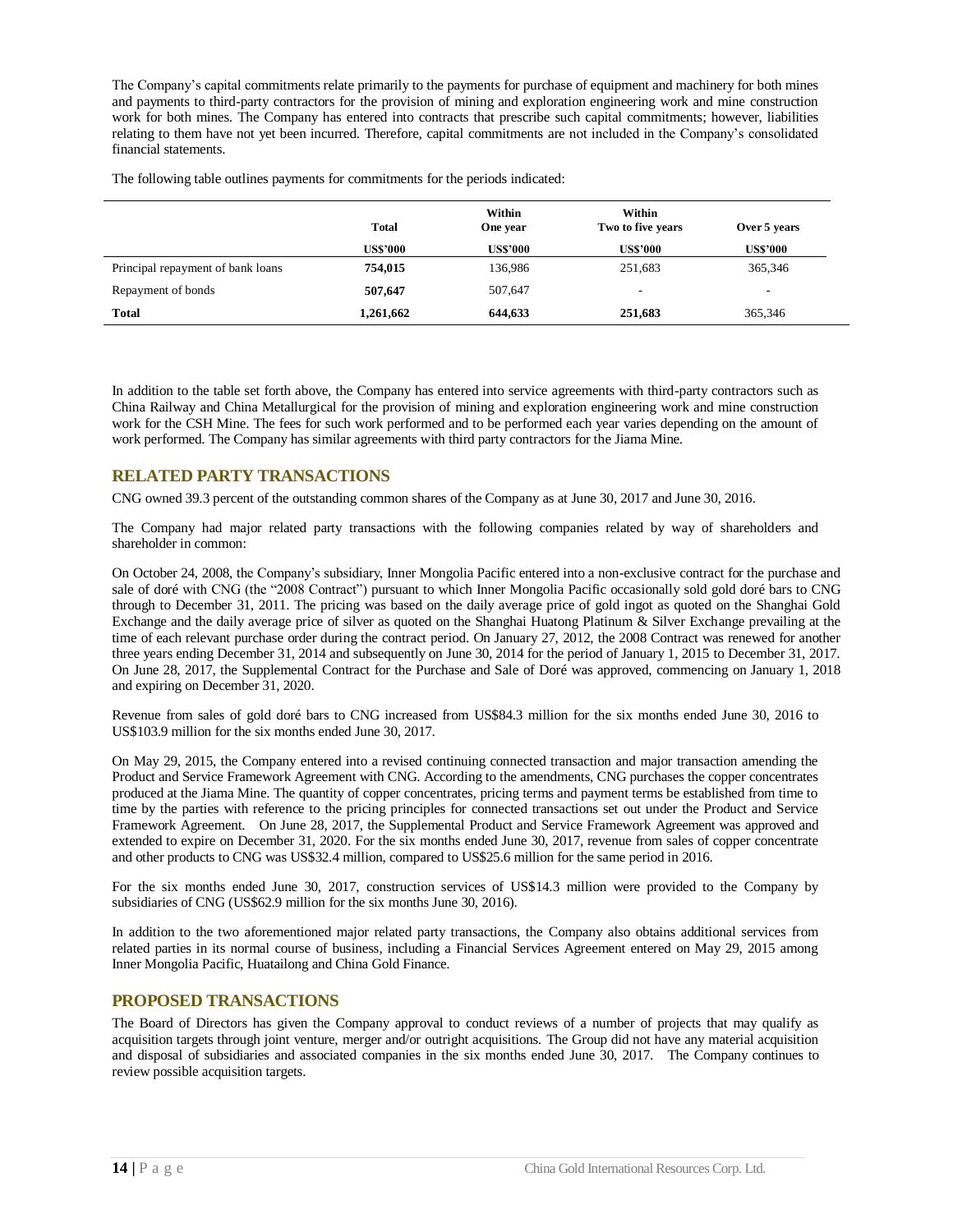## <span id="page-16-0"></span>**CRITICAL ACCOUNTING ESTIMATES**

In the process of applying the Company's accounting policies, the Directors of the Company have identified accounting judgments and key sources of estimation uncertainty that have a significant effect on the amounts recognized in the audited annual consolidated financial statements.

Key assumptions concerning the future and other key sources of estimation uncertainty at the end of each reporting period that have a significant risk of causing a material adjustment to the carrying amounts of assets and liabilities within the next twelve months are described in Note 4 of the audited annual consolidated financial statements for the year ended December 31, 2016.

## <span id="page-16-1"></span>**CHANGE IN ACCOUNTING POLICIES**

A summary of new and revised IFRS standards and interpretations are outlined in Note 2 of the audited annual consolidated financial statements as at December 31, 2016.

#### <span id="page-16-2"></span>**FINANCIAL INSTRUMENTS AND OTHER INSTRUMENTS**

The Company holds a number of financial instruments, the most significant of which are available-for-sale investments, accounts receivables, accounts payables, cash and loans. The financial instruments are recorded at either fair values or amortized amount on the balance sheet.

The Company did not have any financial derivatives or outstanding hedging contracts as at June 30, 2017.

## <span id="page-16-3"></span>**OFF-BALANCE SHEET ARRANGEMENTS**

As at June 30, 2017, the Company had not entered into any off-balance sheet arrangements.

## <span id="page-16-4"></span>**DIVIDEND AND DIVIDEND POLICY**

The Company has not paid any dividends since incorporation and does not currently have a fixed dividend policy. The Board of Directors will determine any future dividend policy on the basis of, among others things, the results of operations, cash flows and financial conditions, operating and capital requirements, the rules promulgated by the regulators affecting dividends in both Canada and Hong Kong and at both the TSX and HKSE, and the amount of distributable profits and other relevant factors.

Subject to the British Columbia Business Corporations Act, the Directors may from time to time declare and authorize payment of such dividends as they may deem advisable, including the amount thereof and the time and method of payment provided that the record date for the purpose of determining shareholders entitled to receive payment of the dividend must not precede the date on which the dividend is to be paid by more than two months.

A dividend may be paid wholly or partly by the distribution of cash, specific assets or of fully paid shares or of bonds, debentures or other securities of the Company, or in any one or more of those ways. No dividend may be declared or paid in money or assets if there are reasonable grounds for believing that the Company is insolvent or the payment of the dividend would render the Company insolvent.

## <span id="page-16-5"></span>**OUTSTANDING SHARES**

As of June 30, 2017 the Company had 396,413,753 common shares issued and outstanding.

## <span id="page-16-6"></span>**DISCLOSURE CONTROLS AND PROCEDURES AND INTERNAL CONTROL OVER FINANCIAL REPORTING**

Management is responsible for the design of disclosure controls and procedures ("DC&P") and the design of internal control over financial reporting ("ICFR") to provide reasonable assurance that material information relating to the Company, including its consolidated subsidiaries, is made known to the Company's certifying officers. The Company's Chief Executive Officer and Chief Financial Officer have each evaluated the Company's DC&P and ICFR as of June 30, 2017 and, in accordance with the requirements established under Canadian National Instrument 52-109 – Certification of Disclosure in Issuer's Annual and Interim Filings, the Chief Executive Officer and Chief Financial Officer have concluded that these controls and procedures were effective as of June 30, 2017, and provide reasonable assurance that material information relating to the Company is made known to them by others within the Company and that the information required to be disclosed in reports that are filed or submitted under Canadian securities legislation are recorded, processed, summarized and reported within the time period specified in those rules.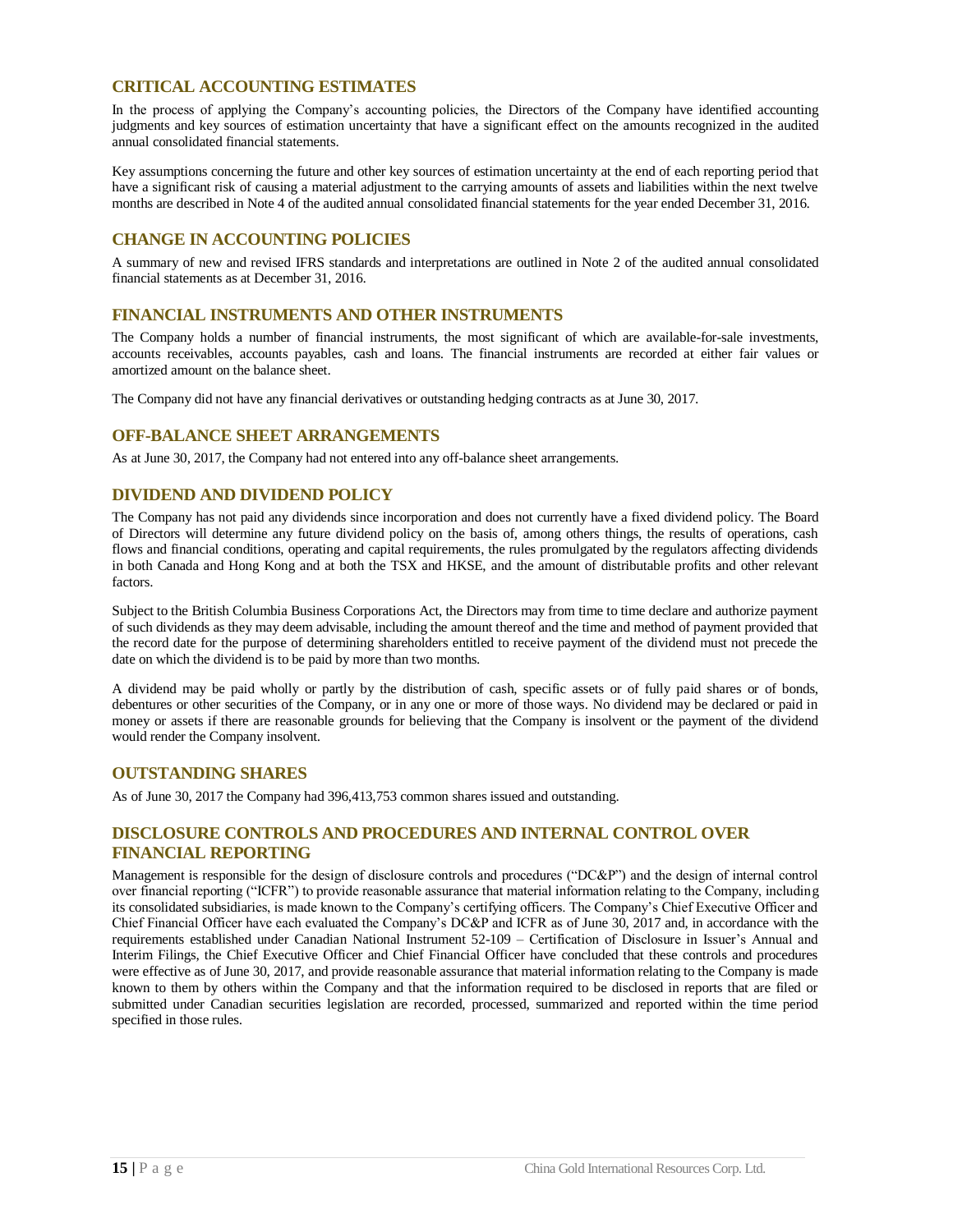The Company's Chief Executive Officer and Chief Financial Officer have used the Committee of Sponsoring Organizations of the Treadway Commission (COSO) 2013 framework to evaluate the Company's ICFR as of June 30, 2017 and have concluded that these controls and procedures were effective as of June 30, 2017 and provide reasonable assurance that financial information is recorded, processed, summarized and reported in a timely manner. Management is required to apply its judgment in evaluating the cost-benefit relationship of possible controls and procedures. The result of the inherent limitations in all control systems means design of controls cannot provide absolute assurance that all control issues and instances of fraud will be detected. During the six months ended June 30, 2017, there were no changes in the Company's DC&P or ICFR that materially affected, or are reasonably likely to materially affect, the Company's internal control over financial reporting.

## <span id="page-17-0"></span>**RISK FACTORS**

There are certain risks involved in the Company's operations, some of which are beyond the Company's control. Aside from risks relating to business and industry, the Company's principal operations are located within the People's Republic of China and are governed by a legal and regulatory environment that in some respects differs from that which prevails in other countries. Readers of this MD&A should give careful consideration to the information included in this document and the Company's audited annual consolidated financial statements and related notes. Significant risk factors for the Company are metal prices, government regulations, foreign operations, environmental compliance, the ability to obtain additional financing, risk relating to recent acquisitions, dependence on management, title to the Company's mineral properties, and litigation. China Gold International's business, financial condition or results of operations could be materially and adversely affected by any of these risks. For details of risk factors, please refer to the Company's annual audited consolidated financial statements, and Annual Information Form filed from time to time on SEDAR a[t www.sedar.com.](http://www.sedar.com/)

#### <span id="page-17-1"></span>**QUALIFIED PERSON**

Disclosure of a scientific or technical nature in this section of the MD&A in respect of updates at the CSH Gold Project was prepared by or under the supervision of Mr. Songlin Zhang, a qualified person for the purposes of NI 43-101.

Disclosure of a scientific or technical nature in this MD&A in respect of the Jiama Mine for the Mineral Resources, Mineral Reserves and Phase II Expansion was prepared by or under the supervision of Mr. Bin Guo and Anthony R Cameron, both qualified person for the purposes of NI 43-101; all remaining information in regards to the Jiama project contained in this MD&A was prepared by or under the supervision of Mr. Songlin Zhang, a qualified person for the purposes of NI 43-101.

## <span id="page-17-2"></span>**ADDITIONAL INFORMATION**

Additional information as required by the Hong Kong Stock Exchange in the half-year interim report and not shown elsewhere in this report is as follows:

## **A1. PURCHASE, SALE OR REDEMPTION OF THE COMPANY'S LISTED SECURITIES**

Neither the Company nor any of its subsidiaries had purchased, sold or redeemed any of the Company's listed securities during the six months ended June 30, 2017.

## **A2. SUBSTANTIAL SHAREHOLDERS**

Save as disclosed below, as of June 30, 2017, the Company's directors were not aware of any other person (other than a director or chief executive of the Company who had an interest or short position in the shares or underlying shares of the Company as recorded in the register kept pursuant to Section 336 of the Securities and Futures Ordinance (Cap 571 of the Laws of Hong Kong) ("SFO"):

| Name                                                 | Nature of interest      | Number of<br>Shares held | Approximate<br>percentage of<br>outstanding<br>shares |
|------------------------------------------------------|-------------------------|--------------------------|-------------------------------------------------------|
| China National Gold Group Corporation <sup>(1)</sup> | Indirect                | $155,794,830^{(1)(2)}$   | 39.3%                                                 |
| China National Gold Group Hong Kong Limited          | <b>Registered Owner</b> | $155,794,830^{(1)(2)}$   | 39.3%                                                 |

Note:

1. China National Gold Group Corporation directly and wholly owns the entire issued share capital of China National Gold Group Hong Kong Limited. Therefore, the interest attributable to China National Gold Group Corporation represents its indirect interest in the Company's shares through its equity interest in China National Gold Group Hong Kong Limited.

2. Information relating to registered and indirect ownership of the Company's shares are provided by China National Gold Group Corporation.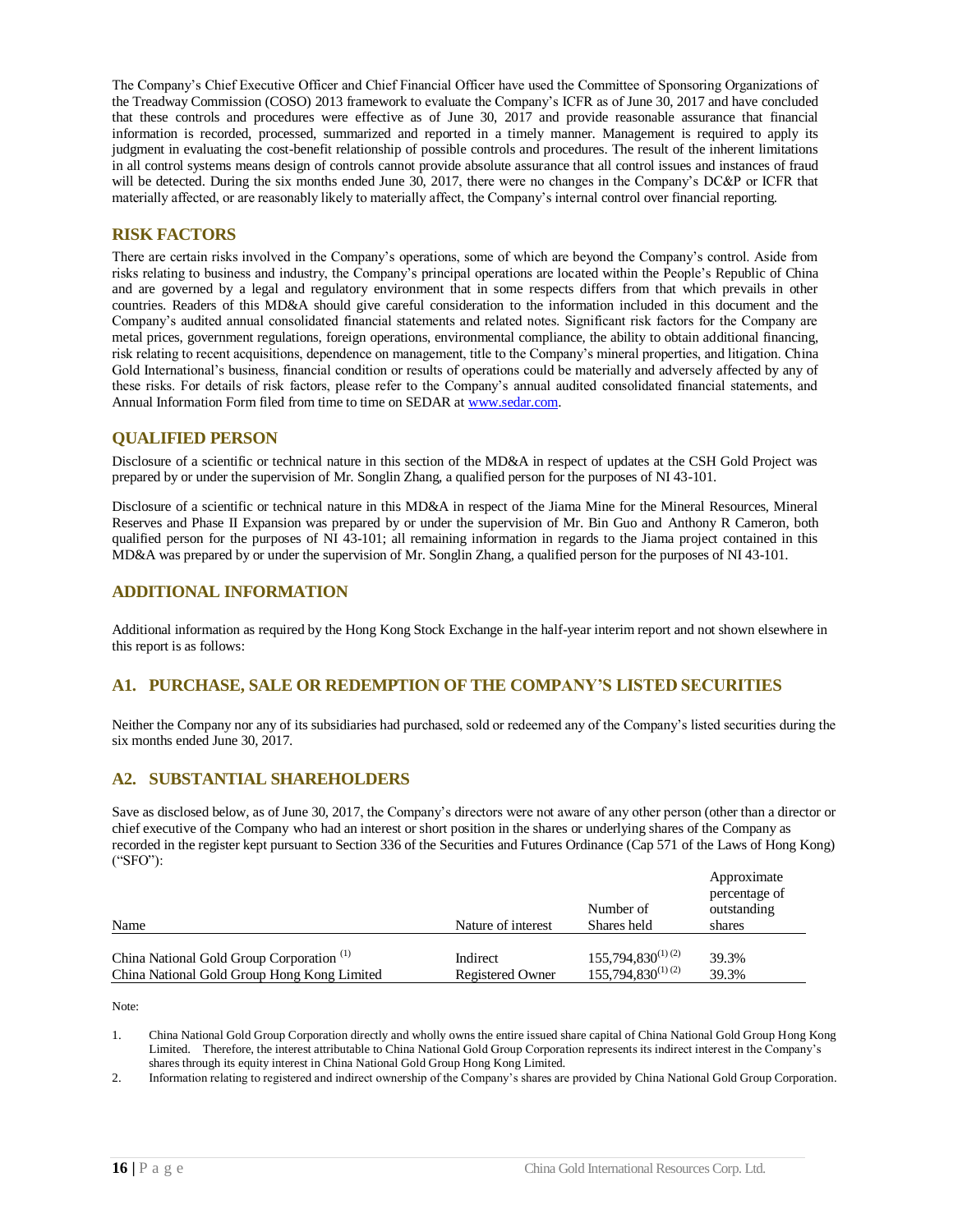## **A3. DIRECTORS' AND CHIEF EXECUTIVES' INTERESTS IN SHARES AND STOCK OPTIONS**

As of June 30, 2017, the interests of the directors and chief executive of the Company in the share capital, underlying shares and debentures of the Company or its associated corporations (within the meaning of Part XV of the SFO), as recorded in the register required to be kept by the Company pursuant to Section 352 of the SFO, or as otherwise notified to the Company and the Hong Kong Stock Exchange pursuant to the Model Code for Securities Transactions by Directors of Listed Issuer, were as follows:

| <b>SHARES</b><br>Name | Position | Company                                          | Number of<br>shares held | Nature of<br>interest | Approximate percentage<br>of interest in the<br>Company |
|-----------------------|----------|--------------------------------------------------|--------------------------|-----------------------|---------------------------------------------------------|
|                       |          |                                                  |                          |                       |                                                         |
| Ian He                | Director | China Gold International<br>Resources Corp. Ltd. | 150,000                  | Personal              | 0.0378%                                                 |
| Xiangdong Jiang       | Director | China Gold International<br>Resources Corp. Ltd. | 38,800                   | Personal              | 0.0098%                                                 |

Other than as disclosed above, none of the directors, chief executive or their associates had any interests or short positions in any shares, underlying shares or debentures of the Company or its associated corporations as of June 30, 2017.

## **A4. STOCK OPTION PLAN**

The Company adopted an incentive stock option plan with approval from its shareholders and pursuant to the policies of the Toronto Stock Exchange dated May 9, 2007. All options expired on June 1, 2015 and the 2007 Stock Option Plan has ceased to be in effect.

## **A5. EMOLUMENT POLICY**

The Company's executive emolument policy and compensation program is administered by the Compensation and Benefits Committee which consists solely of independent directors. The Compensation and Benefits Committee reviews levels of cash compensation as needed and at least annually, and makes recommendations to the Board to adjust cash compensation in light of merit, qualifications and competence. The Compensation and Benefits Committee also reviews the corporate goals and objectives relevant to the compensation of the senior executive officers as needed and at least annually and based on recommendations from the Chief Executive Officer and other members of the management team. The Compensation and Benefits Committee makes its determinations as to overall compensation levels on the basis of both available third party data regarding comparable compensation at similar size companies as well as their own industry experience and the Company's hiring and retention needs. Decisions relating to executive compensation are reported by the Compensation and Benefits Committee to the Board for approval.

The Company's director emolument policy is administered by the Compensation and Benefits Committee with regard to comparable market statistics. Decisions relating to the compensation of directors are reported by the Compensation and Benefits Committee to the Board for approval.

As of June 30, 2017, the Company had 1,700 employees working at various locations. The emolument policy for the Company's employees is determined on a department by department basis with the Chief Executive Officer determining the emoluments for employees and managers based on merit, qualifications and the Company's hiring and retention needs

## **A6. COMPLIANCE WITH CORPORATE GOVERNANCE CODE**

The Company has, throughout the six months ended June 30, 2017, applied the principles and complied with the requirements of its corporate governance practices as defined by the Board and all applicable statutory, regulatory and stock exchange listings standards, in particular, the code provisions set out in the Corporate Governance Code contained in Appendix 14 of the Rules Governing the Listing Securities of The Stock Exchange of Hong Kong Limited (the "Hong Kong Listing Rules").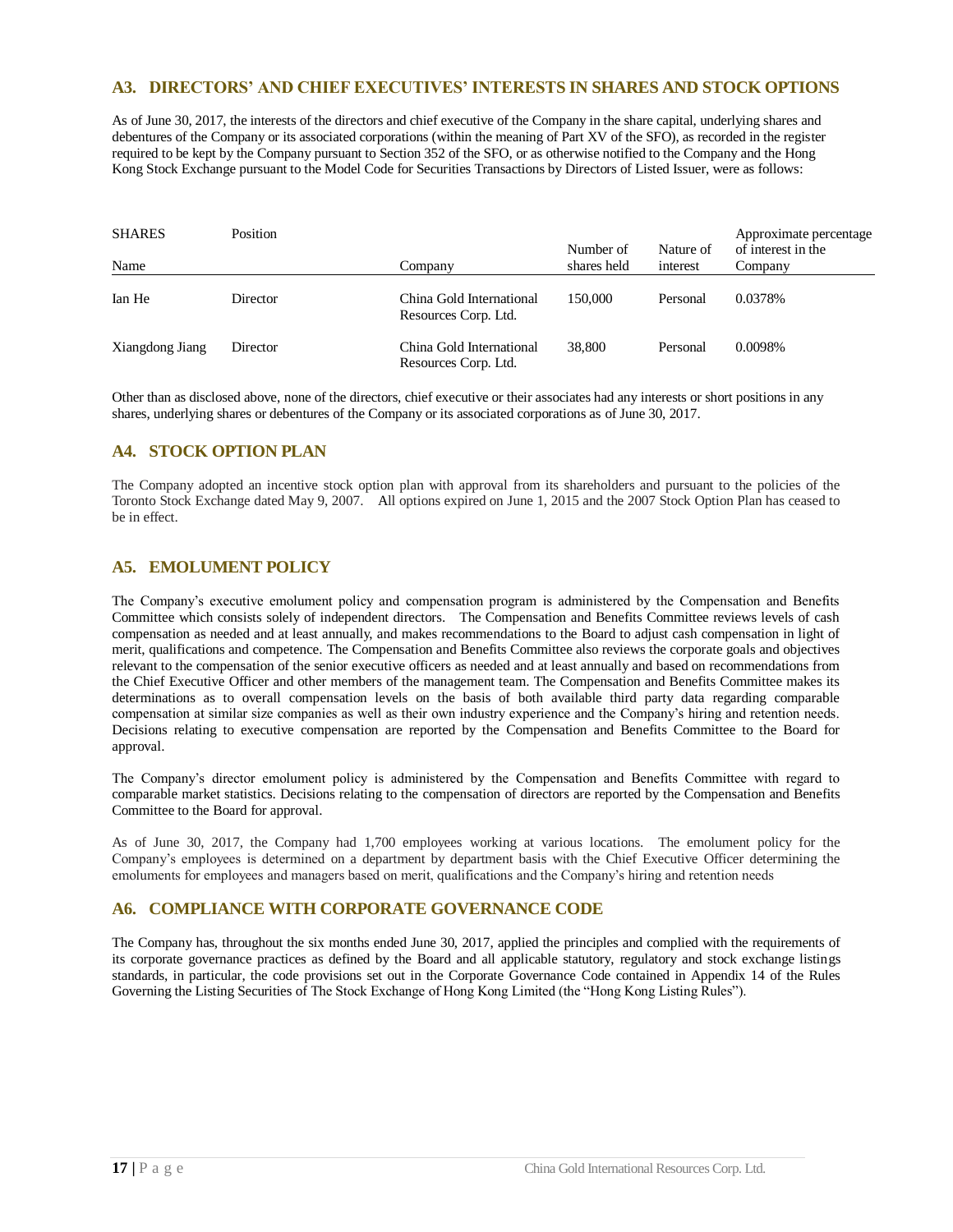## **A7. COMPLIANCE WITH MODEL CODE ON DIRECTORS' SECURITIES TRANSACTIONS**

The Company has adopted policies regarding directors' securities transactions in its Corporate Disclosure, Confidentiality and Securities Trading Policy that has terms which are no less exacting than those set out in the Model Code for Securities Transactions by Directors of Listed Issuers contained in Appendix 10 to the Hong Kong Listing Rules.

After specific enquiry with all members of the Board, the Board confirms that all of the directors of the Company have complied with the required policies in the Company's Corporate Disclosure, Confidentiality and Securities Trading Policy throughout the six months ended June 30, 2017.

## **A8. INTERIM DIVIDEND**

The Board did not recommend the payment of interim dividends in respect of the six months ended June 30, 2017.

## **A9. AUDIT COMMITTEE**

Pursuant to the requirements under the Hong Kong Listing Rules, the Company has established an audit committee (the "Audit Committee") comprising all the existing Independent Non-executive Directors, namely Ian He (chairman of the Audit Committee), Yunfei Chen, Gregory Hall and John King Burns. The Audit Committee has reviewed and discussed with the Company's auditors the unaudited interim results of the Group for the three and six months ended June 30, 2017.

August 11, 2017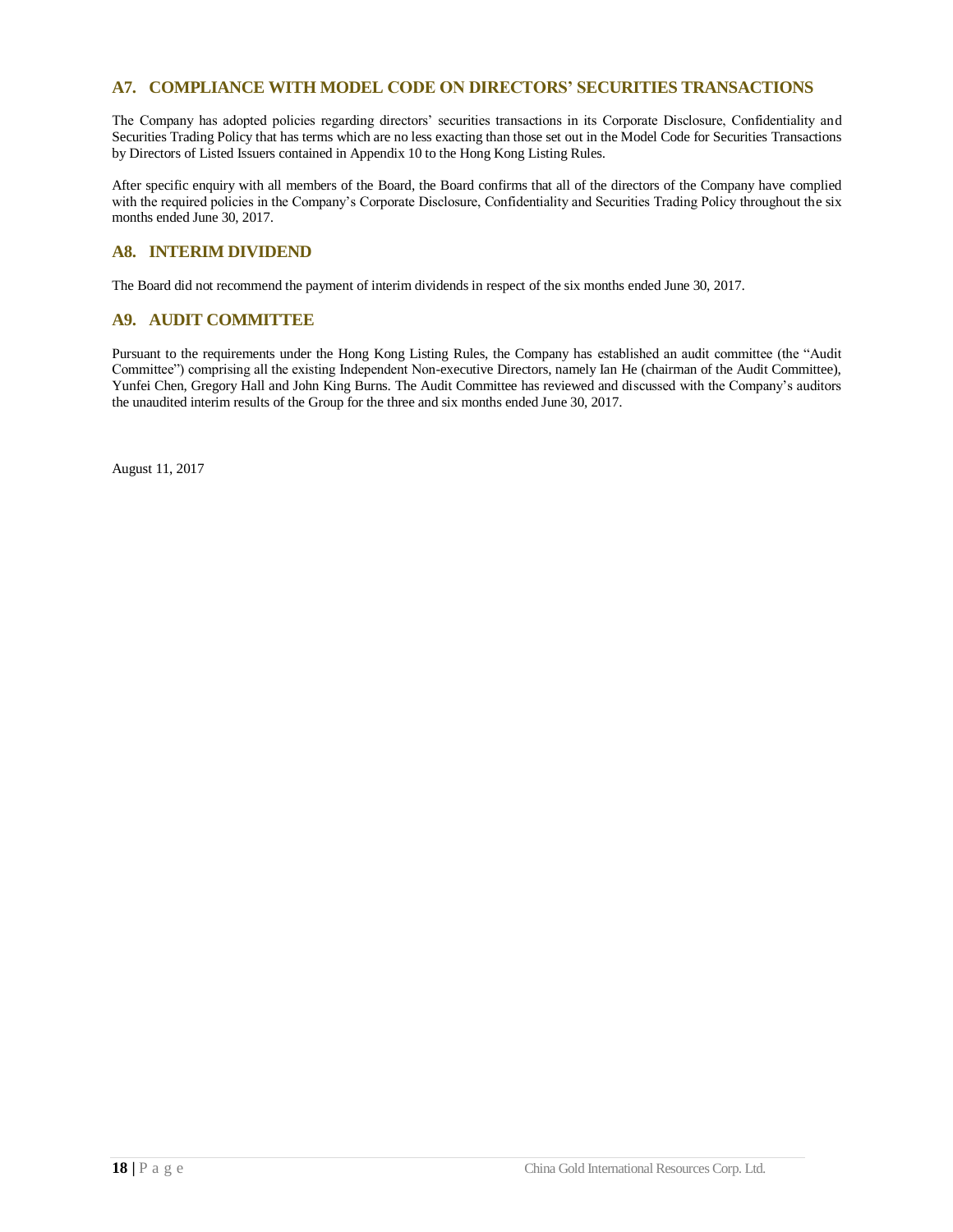(incorporated in British Columbia, Canada with limited liability)

Report and Condensed Consolidated Financial Statements For the three and six months ended June 30, 2017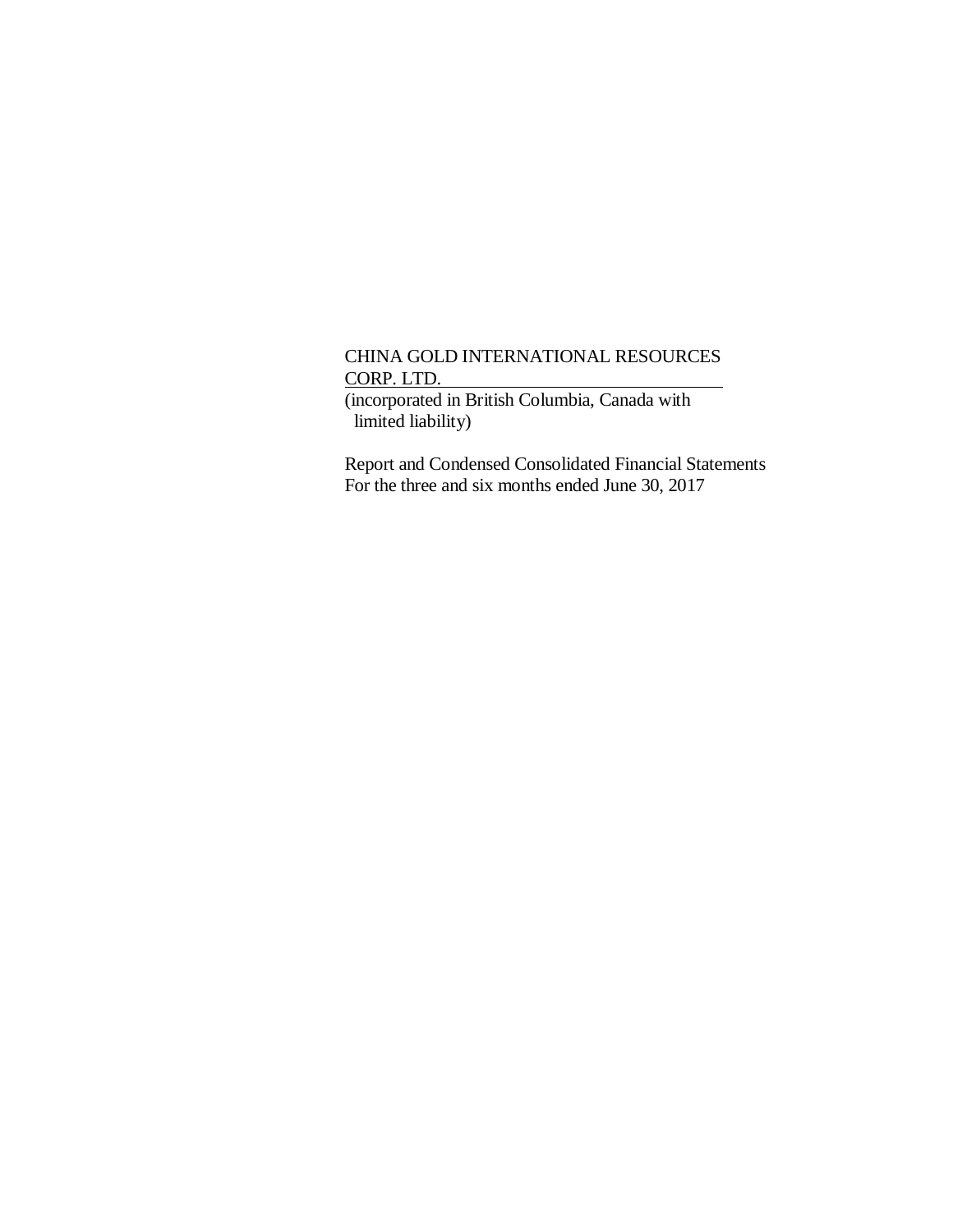# REPORT AND CONDENSED CONSOLIDATED FINANCIAL STATEMENTS FOR THE THREE AND SIX MONTHS ENDED JUNE 30, 2017

| <b>CONTENTS</b>                                                                      | PAGE(S) |
|--------------------------------------------------------------------------------------|---------|
| CONDENSED CONSOLIDATED STATEMENT OF PROFIT OR LOSS<br>AND OTHER COMPREHENSIVE INCOME |         |
| CONDENSED CONSOLIDATED STATEMENT OF FINANCIAL POSITION                               | 2 & 3   |
| CONDENSED CONSOLIDATED STATEMENT OF CHANGES IN EQUITY                                | 4       |
| CONDENSED CONSOLIDATED STATEMENT OF CASH FLOWS                                       | 5       |
| NOTES TO THE CONDENSED CONSOLIDATED FINANCIAL STATEMENTS                             | 6 - 19  |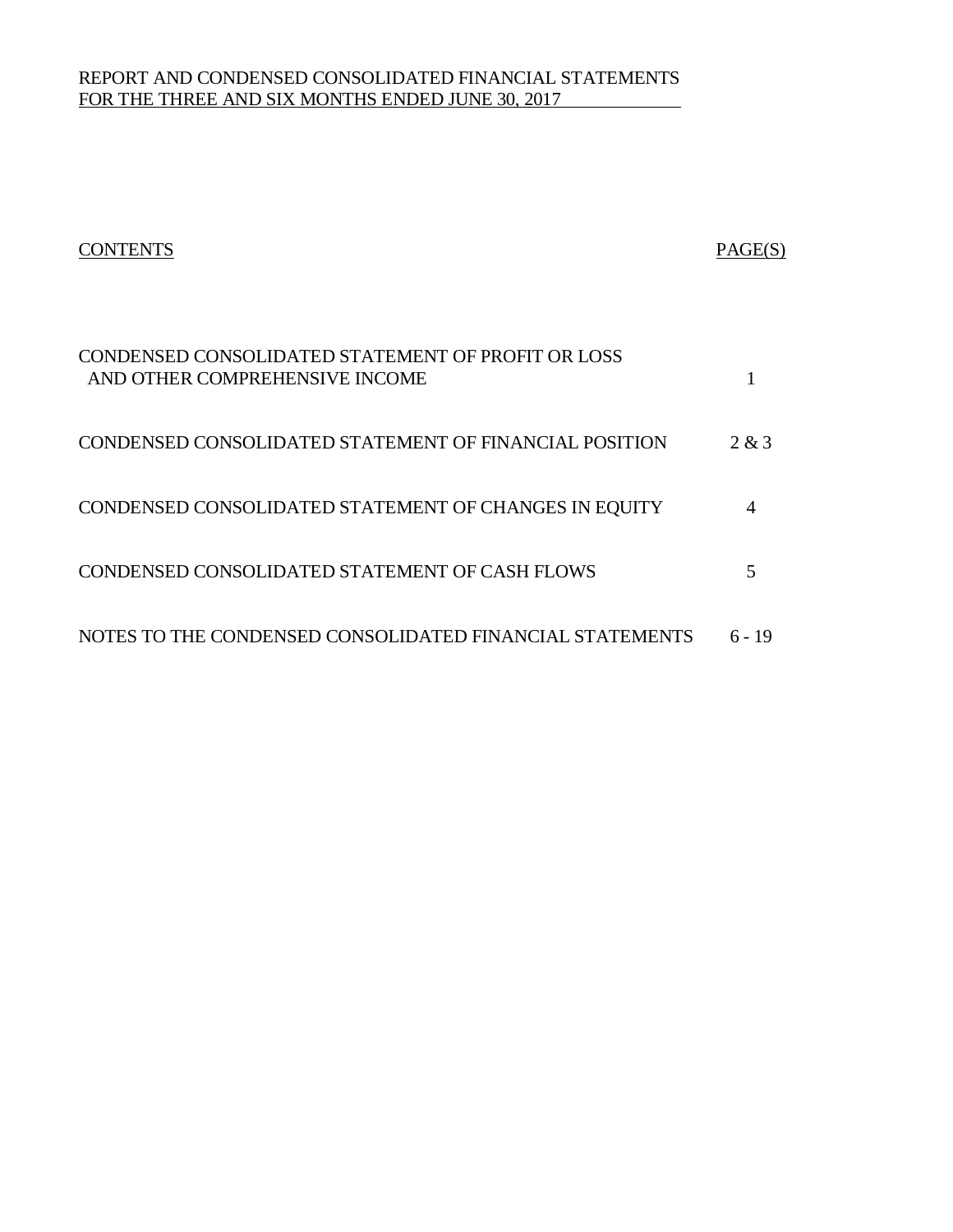## CONDENSED CONSOLIDATED STATEMENT OF PROFIT OR LOSS AND OTHER COMPREHENSIVE INCOME FOR THE THREE AND SIX MONTHS ENDED JUNE 30, 2017

|                                                                                                                                                                                                                                                                                                             |              | Three months ended June 30, |                              | Six months ended June 30,   |                                        |  |
|-------------------------------------------------------------------------------------------------------------------------------------------------------------------------------------------------------------------------------------------------------------------------------------------------------------|--------------|-----------------------------|------------------------------|-----------------------------|----------------------------------------|--|
|                                                                                                                                                                                                                                                                                                             | <b>NOTES</b> | 2017<br><b>US\$'000</b>     | 2016<br>US\$'000             | 2017<br><b>US\$'000</b>     | 2016<br><b>US\$'000</b>                |  |
| Revenues<br>Cost of sales                                                                                                                                                                                                                                                                                   | 3            | 97,916<br>(72, 923)         | 69,904<br>(58, 162)          | 180,026<br>(135,909)        | 135,489<br>(116,201)                   |  |
| Mine operating earnings                                                                                                                                                                                                                                                                                     |              | 24,993                      | 11,742                       | 44,117                      | 19,288                                 |  |
| Expenses<br>General and administrative expenses<br>Exploration and evaluation expenditure                                                                                                                                                                                                                   | 4            | (5,660)<br>(53)             | (5,361)<br>(53)              | (11, 436)<br>(89)           | (10, 410)<br>(99)                      |  |
|                                                                                                                                                                                                                                                                                                             |              | (5,713)                     | (5, 414)                     | (11, 525)                   | (10,509)                               |  |
| Income from operations                                                                                                                                                                                                                                                                                      |              | 19,280                      | 6,328                        | 32,592                      | 8,779                                  |  |
| Other income (expenses)<br>Foreign exchange gain (loss), net<br>Interest and other income<br>Finance costs<br>Impairment loss on available-for-sale<br>investment                                                                                                                                           | 5            | 4,001<br>3,919<br>(5,264)   | (5,980)<br>1,845<br>(4,063)  | 6,846<br>6,385<br>(10, 178) | (4,782)<br>3,494<br>(8,516)<br>(3,831) |  |
|                                                                                                                                                                                                                                                                                                             |              | 2,656                       | (8, 198)                     | 3,053                       | (13, 635)                              |  |
| Profit (loss) before income tax<br>Income tax expense                                                                                                                                                                                                                                                       | 6            | 21,936<br>(1, 332)          | (1,870)<br>(5,531)           | 35,645<br>(8,664)           | (4, 856)<br>(6,031)                    |  |
| Profit (loss) for the period                                                                                                                                                                                                                                                                                |              | 20,604                      | (7,401)                      | 26,981                      | (10, 887)                              |  |
| Other comprehensive income (expenses) for the period<br>Items that may be reclassified subsequently to profit or loss:<br>Exchange difference arising on translation<br>Fair value loss on available-for-sale investment<br>Reclassification adjustment upon impairment of<br>available-for-sale investment |              | 4,117<br>(2,318)            | (6,127)<br>(2,822)           | 5,166<br>(1,803)            | (5,360)<br>(6, 653)<br>3,831           |  |
| Total comprehensive income (expenses)<br>for the period                                                                                                                                                                                                                                                     |              | 22,403                      | (16,350)                     | 30,344                      | (19,069)                               |  |
| Profit (loss) for the period attributable to<br>Non-controlling interests<br>Owners of the Company                                                                                                                                                                                                          |              | 422<br>20,182<br>20,604     | 310<br>(7, 711)<br>(7, 401)  | 468<br>26,513<br>26,981     | 425<br>(11, 312)<br>(10, 887)          |  |
| Total comprehensive income (expenses)<br>for the period attributable to<br>Non-controlling interests<br>Owners of the Company                                                                                                                                                                               |              | 419<br>21,984<br>22,403     | 307<br>(16, 657)<br>(16,350) | 467<br>29,877<br>30,344     | 421<br>(19, 490)<br>(19,069)           |  |
|                                                                                                                                                                                                                                                                                                             |              | 5.09 cents                  |                              | 6.69 cents                  |                                        |  |
| Earnings (loss) per share - Basic (US)                                                                                                                                                                                                                                                                      | 7            |                             | $(1.95)$ cents               |                             | $(2.85)$ cents                         |  |
| Weighted average number of<br>common shares<br>- Basic                                                                                                                                                                                                                                                      | 7            | 396,413,753                 | 396,413,753                  | 396,413,753                 | 396,413,753                            |  |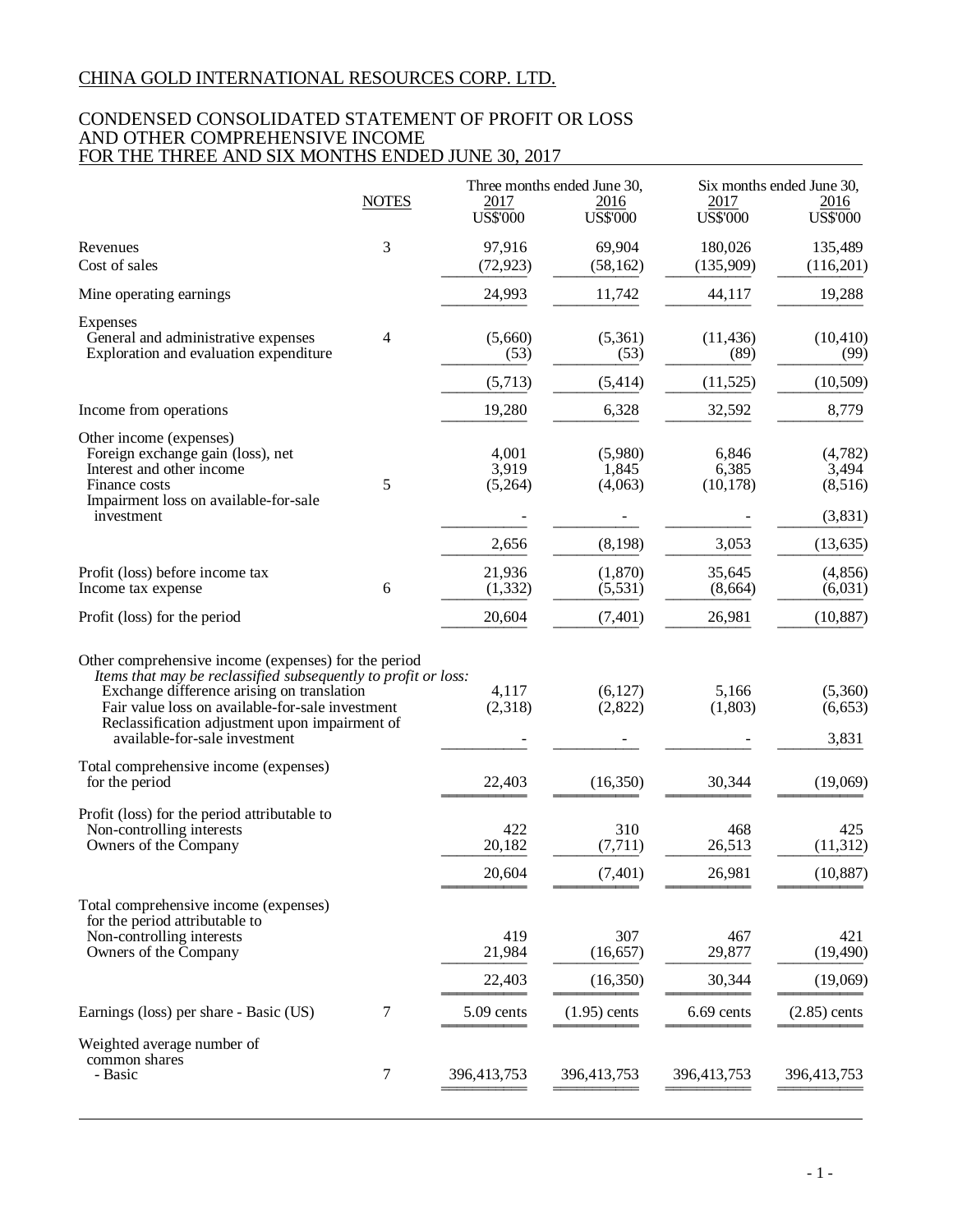# CONDENSED CONSOLIDATED STATEMENT OF FINANCIAL POSITION AT JUNE 30, 2017

|                                                                                                                                                                                                | <b>NOTES</b>   | June 30,<br>2017<br><b>US\$'000</b>                                    | December 31,<br>2016<br><b>US\$'000</b><br>(audited)                   |
|------------------------------------------------------------------------------------------------------------------------------------------------------------------------------------------------|----------------|------------------------------------------------------------------------|------------------------------------------------------------------------|
| <b>Current assets</b><br>Cash and cash equivalents<br>Restricted bank balance<br>Trade and other receivables<br>Prepaid expenses and deposits                                                  | 8              | 80,473<br>20,031<br>185,839<br>4,254                                   | 59,930<br>21,085<br>163,228<br>5,633                                   |
| Prepaid lease payments<br>Inventories                                                                                                                                                          | 9              | 388<br>223,310<br>514,295                                              | 366<br>220,557<br>470,799                                              |
| <b>Non-current assets</b><br>Prepaid expense and deposits<br>Prepaid lease payments<br>Deferred tax assets<br>Available-for-sale investments<br>Property, plant and equipment<br>Mining rights | 16<br>10       | 12,554<br>15,272<br>756<br>13,001<br>1,646,996<br>921,278<br>2,609,857 | 12,156<br>14,403<br>382<br>14,755<br>1,531,307<br>922,817<br>2,495,820 |
| <b>Total assets</b>                                                                                                                                                                            |                | 3,124,152                                                              | 2,966,619                                                              |
| <b>Current liabilities</b><br>Accounts and other payables and accrued expenses<br><b>Borrowings</b><br>Entrusted loan payables<br>Tax liabilities                                              | 11<br>12<br>13 | 195,708<br>644,633<br>6,573<br>846,914                                 | 176,464<br>596,233<br>28,831<br>7,944<br>809,472                       |
| <b>Net current liabilities</b>                                                                                                                                                                 |                | (332, 619)                                                             | (338, 673)                                                             |
| <b>Total assets less current liabilities</b>                                                                                                                                                   |                | 2,277,238                                                              | 2,157,147                                                              |
| <b>Non-current liabilities</b><br><b>Borrowings</b><br>Deferred tax liabilities<br>Deferred income                                                                                             | 12             | 617,029<br>124,370<br>4,170                                            | 558,599<br>124,808<br>4,214                                            |
| Entrusted loan payable<br>Environmental rehabilitation                                                                                                                                         | 13             | 29,523<br>51,889                                                       | 49,337                                                                 |
|                                                                                                                                                                                                |                | 826,981                                                                | 736,958                                                                |
| <b>Total liabilities</b>                                                                                                                                                                       |                | 1,673,895                                                              | 1,546,430                                                              |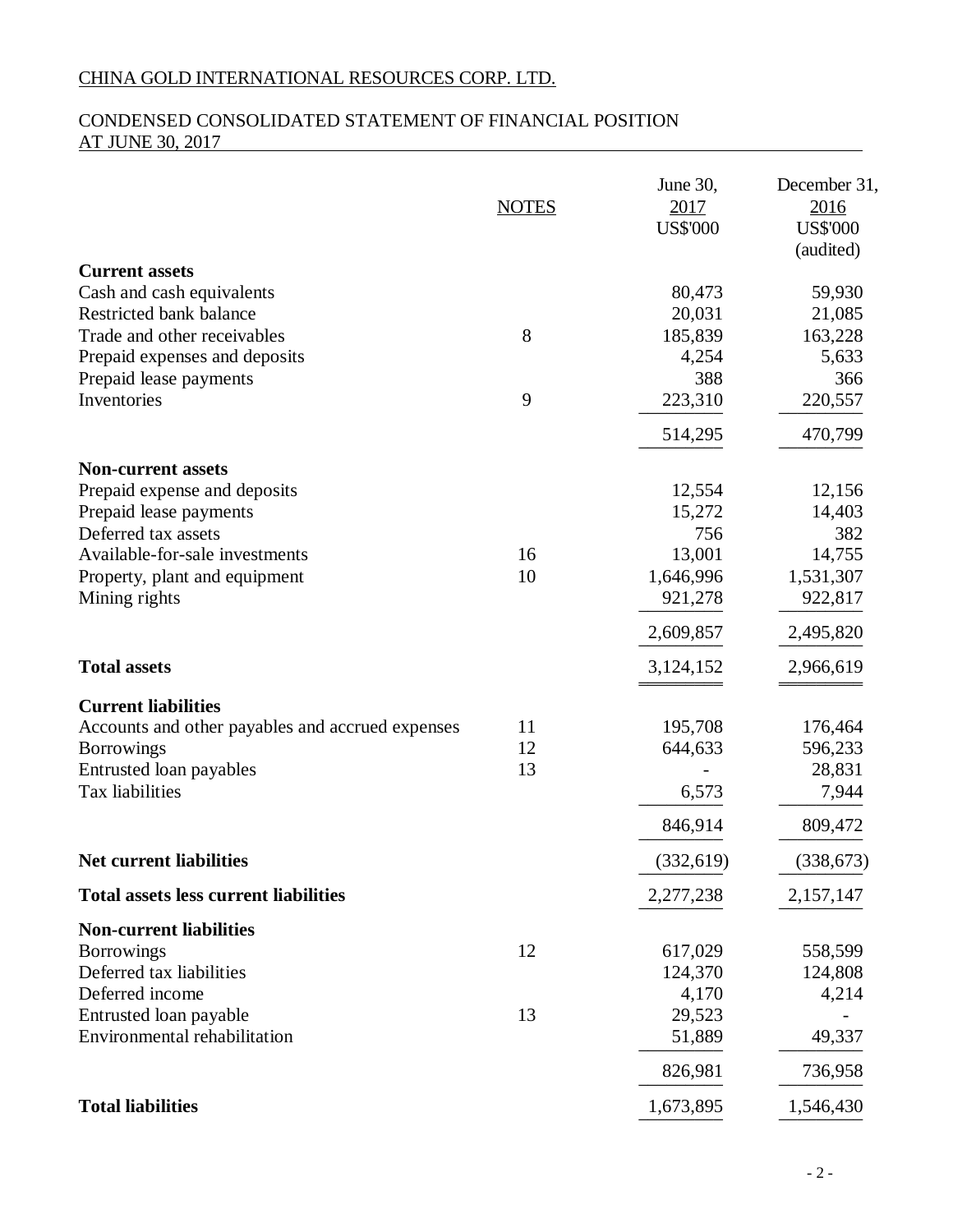|                                      | <b>NOTE</b> | June 30,<br>2017<br><b>US\$'000</b> | December 31,<br>2016<br><b>US\$'000</b><br>(audited) |
|--------------------------------------|-------------|-------------------------------------|------------------------------------------------------|
| <b>Owners' equity</b>                |             |                                     |                                                      |
| Share capital                        | 14          | 1,229,061                           | 1,229,061                                            |
| Reserves                             |             | 8,555                               | 5,191                                                |
| Retained profits                     |             | 198,718                             | 172,205                                              |
|                                      |             | 1,436,334                           | 1,406,457                                            |
| Non-controlling interests            |             | 13,923                              | 13,732                                               |
| <b>Total owners' equity</b>          |             | 1,450,257                           | 1,420,189                                            |
| Total liabilities and owners' equity |             | 3,124,152                           | 2,966,619                                            |
|                                      |             |                                     |                                                      |

The condensed consolidated financial statements were approved and authorised for issue by the Board of Directors on August 11, 2017 and are signed on its behalf by:

(Signed by) Xin Song (Signed by) Bing Liu

Xin Song Bing Liu Director Director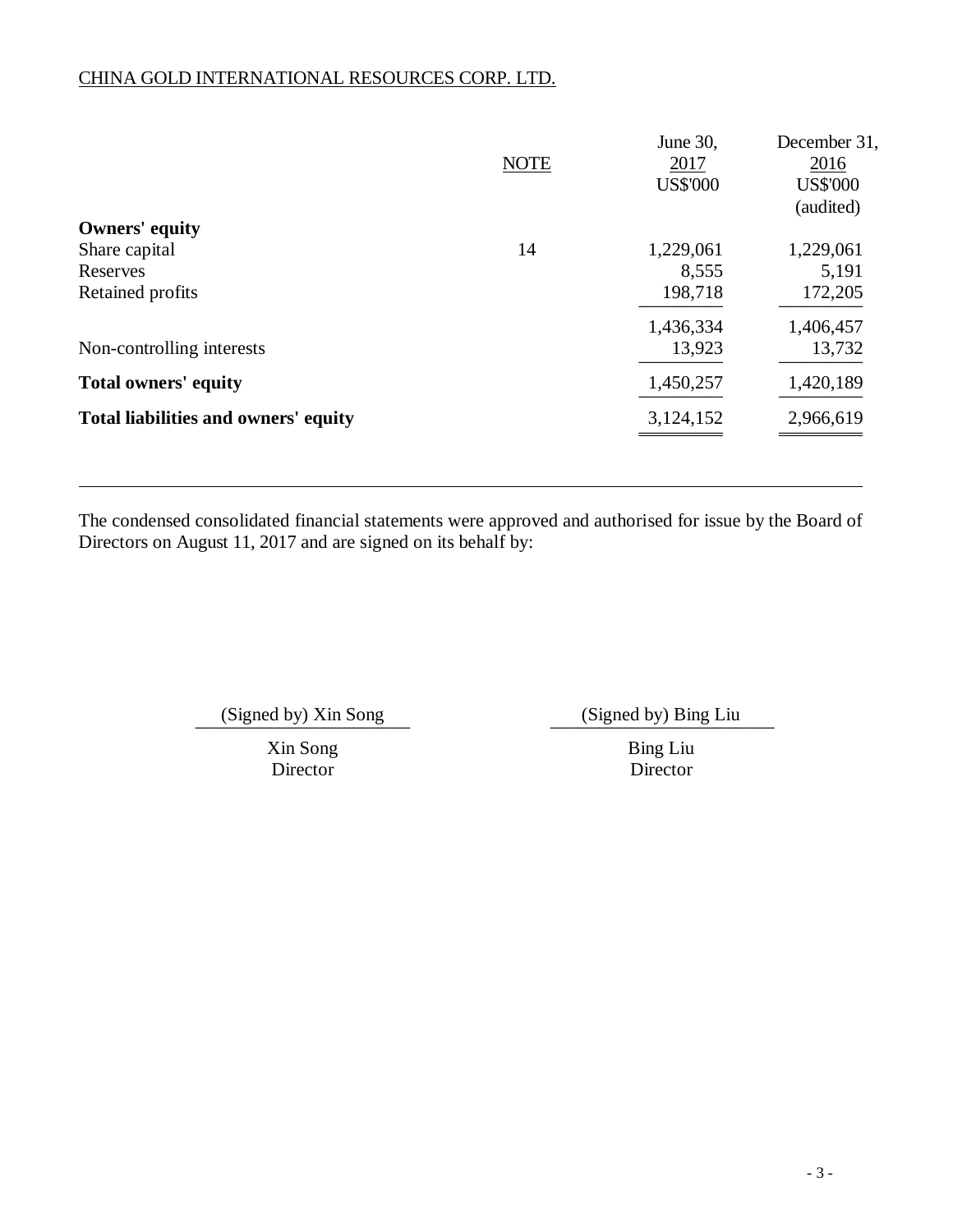# CONDENSED CONSOLIDATED STATEMENT OF CHANGES IN EQUITY FOR THE THREE AND SIX MONTHS ENDED JUNE 30, 2017

|                                                                                                | Number<br>of shares | Share<br>capital<br><b>US\$'000</b> | Equity<br>reserve<br><b>US\$'000</b><br>(note a) | <b>Investment</b><br>revaluation<br>reserve<br><b>US\$'000</b> | Exchange<br>reserve<br><b>US\$'000</b> | Statutory<br>reserve<br><b>US\$'000</b><br>(note b) | Retained<br>profits<br><b>US\$'000</b> | Subtotal<br><b>US\$'000</b> | Non-<br>controlling<br>interests<br><b>US\$'000</b> | Total<br>owners'<br>equity<br><b>US\$'000</b> |
|------------------------------------------------------------------------------------------------|---------------------|-------------------------------------|--------------------------------------------------|----------------------------------------------------------------|----------------------------------------|-----------------------------------------------------|----------------------------------------|-----------------------------|-----------------------------------------------------|-----------------------------------------------|
| At January 1, 2016 (audited)                                                                   | 396,413,753         | 1,229,061                           | 11,179                                           |                                                                | (3,685)                                | 11,355                                              | 186,317                                | 1,434,227                   | 13,027                                              | 1,447,254                                     |
| (Loss) profit for the period                                                                   |                     |                                     |                                                  |                                                                |                                        |                                                     | (11, 312)                              | (11, 312)                   | 425                                                 | (10, 887)                                     |
| Fair value loss on available-for-sale<br>investment<br>Reclassification adjustment upon        |                     |                                     |                                                  | (6,653)                                                        |                                        |                                                     |                                        | (6,653)                     |                                                     | (6,653)                                       |
| impairment of available-for-sale<br>investment                                                 |                     |                                     |                                                  | 3,831                                                          |                                        |                                                     |                                        | 3,831                       |                                                     | 3,831                                         |
| Exchange difference arising<br>on translation                                                  |                     |                                     |                                                  |                                                                | (5,356)                                |                                                     |                                        | (5,356)                     | (4)                                                 | (5,360)                                       |
| Total comprehensive (expenses)<br>income for the period<br>Dividends paid to a non-controlling |                     |                                     |                                                  | (2,822)                                                        | (5,356)                                |                                                     | (11, 312)                              | (19, 490)                   | 421                                                 | (19,069)                                      |
| shareholder                                                                                    |                     |                                     |                                                  |                                                                |                                        |                                                     |                                        |                             | (272)                                               | (272)                                         |
| At June 30, 2016 (unaudited)                                                                   | 396,413,753         | 1,229,061                           | 11,179                                           | (2,822)                                                        | (9,041)                                | 11,355                                              | 175,005                                | 1,414,737                   | 13,176                                              | 1,427,913                                     |
| At January 1, 2017 (audited)                                                                   | 396,413,753         | 1,229,061                           | 11,179                                           | 1,278                                                          | (19, 429)                              | 12,163                                              | 172,205                                | 1,406,457                   | 13,732                                              | 1,420,189                                     |
| Profit for the period                                                                          |                     |                                     |                                                  |                                                                |                                        |                                                     | 26,513                                 | 26,513                      | 468                                                 | 26,981                                        |
| Fair value loss on available-for-sale<br>investment                                            |                     |                                     |                                                  | (1,803)                                                        |                                        |                                                     |                                        | (1, 803)                    |                                                     | (1, 803)                                      |
| Exchange difference arising<br>on translation                                                  |                     |                                     |                                                  |                                                                | 5,167                                  |                                                     |                                        | 5,167                       | (1)                                                 | 5,166                                         |
| Total comprehensive income<br>(expenses) for the period<br>Dividends paid to a non-controlling |                     |                                     |                                                  | (1,803)                                                        | 5,167                                  |                                                     | 26,513                                 | 29,877                      | 467                                                 | 30,344                                        |
| shareholder                                                                                    |                     |                                     |                                                  |                                                                |                                        |                                                     |                                        |                             | (276)                                               | (276)                                         |
| At June 30, 2017 (unaudited)                                                                   | 396,413,753         | 1,229,061                           | 11,179                                           | (525)                                                          | (14,262)                               | 12,163                                              | 198,718                                | 1,436,334                   | 13,923                                              | 1,450,257                                     |

## Notes:

- (a) Amounts represent equity reserve arising from share based compensation provided to directors and employees under the stock option plan of the Company.
- (b) Statutory reserve which consists of appropriations from the profit after taxation of the subsidiaries established in the People's Republic of China ("PRC"), forms part of the equity of PRC subsidiaries. In accordance with the PRC Company Law and the Articles of Association of the PRC subsidiaries, the PRC subsidiaries are required to appropriate an amount equal to minimum of 10% of their profits after taxation each year to a statutory reserve until the reserve reaches 50% of the registered capital of the respective subsidiaries.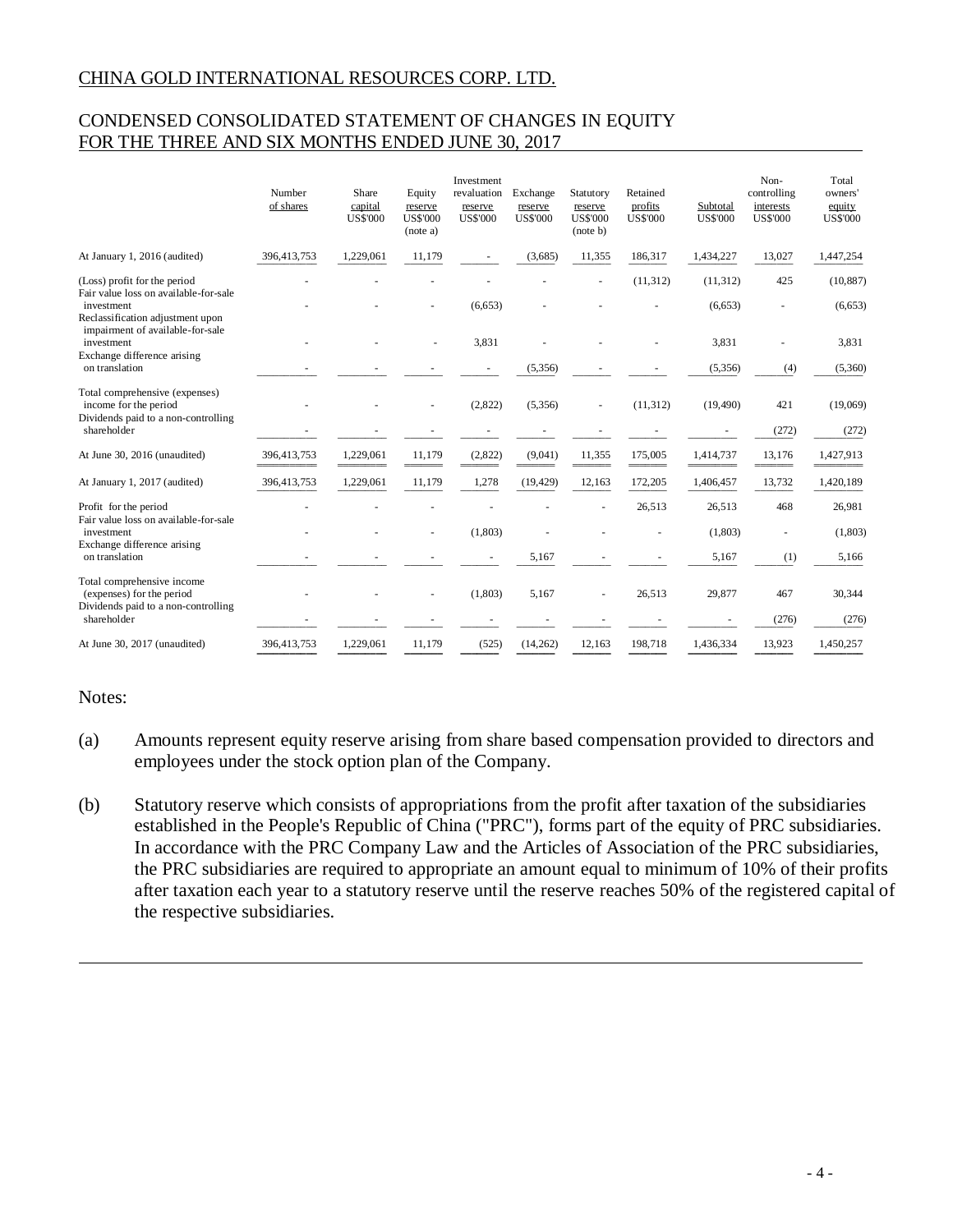## CONDENSED CONSOLIDATED STATEMENT OF CASH FLOWS FOR THE THREE AND SIX MONTHS ENDED JUNE 30, 2017

|                                                                                              | Three months ended June 30,<br>2017<br><b>US\$'000</b> | 2016<br><b>US\$'000</b> | Six months ended June 30,<br>2017<br><b>US\$'000</b> | 2016<br><b>US\$'000</b> |
|----------------------------------------------------------------------------------------------|--------------------------------------------------------|-------------------------|------------------------------------------------------|-------------------------|
| Net cash from operating activities                                                           | 6,873                                                  | 23,312                  | 15,180                                               | 29,298                  |
| <b>Investing Activities</b>                                                                  |                                                        |                         |                                                      |                         |
| Payment for acquisition of property, plant<br>and equipment                                  | (43,317)                                               | (56, 409)               | (95, 723)                                            | (93, 837)               |
| Deposits paid for acquisition of property,                                                   |                                                        |                         |                                                      |                         |
| plant and equipment                                                                          | (59)                                                   |                         | (108)                                                | (321)                   |
| Payment for acquisition of land use right                                                    |                                                        |                         | (709)                                                |                         |
| Placement of restricted bank deposits                                                        | (33,004)                                               | (4,395)                 | (66, 405)                                            | (9, 425)                |
| Release of restricted bank deposits<br>Receipt of government grant                           | 33,164                                                 | 3,051<br>3,337          | 67,973                                               | 9,242<br>3,337          |
| Proceeds from the repayment of a loan                                                        |                                                        |                         |                                                      |                         |
| to a related company                                                                         | 9,527                                                  |                         | 9,527                                                |                         |
| Net cash used in investing activities                                                        | (33,689)                                               | (54, 416)               | (85, 445)                                            | (91,004)                |
| <b>Financing Activities</b>                                                                  |                                                        |                         |                                                      |                         |
| Proceeds from borrowings                                                                     | 35,855                                                 | 20,211                  | 92,200                                               | 144,277                 |
| Repayment of borrowings                                                                      | (2,202)                                                | (4,338)                 | (2,202)                                              | (94,066)                |
| Proceeds from entrusted loan                                                                 |                                                        |                         | 29,186                                               |                         |
| Repayment of entrusted loan                                                                  |                                                        |                         | (28, 572)                                            |                         |
| Dividends paid to a non-controlling shareholder                                              |                                                        | (272)                   | (276)                                                | (272)                   |
| Net cash from financing activities                                                           | 33,653                                                 | 15,601                  | 90,336                                               | 49,939                  |
| Net increase (decrease) in cash and                                                          |                                                        |                         |                                                      |                         |
| cash equivalents                                                                             | 6,837                                                  | (15,503)                | 20,071                                               | (11,767)                |
| Cash and cash equivalents, beginning of period<br>Effect of foreign exchange rate changes on | 73,275                                                 | 116,214                 | 59,930                                               | 112,399                 |
| cash and cash equivalents                                                                    | 361                                                    | (787)                   | 472                                                  | (708)                   |
| Cash and cash equivalents, end of period                                                     | 80,473                                                 | 99,924                  | 80,473                                               | 99,924                  |
| Cash and cash equivalents are comprised of                                                   |                                                        |                         |                                                      |                         |
| Cash and bank deposits                                                                       | 80,473                                                 | 99,924                  | 80,473                                               | 99,924                  |
|                                                                                              |                                                        |                         |                                                      |                         |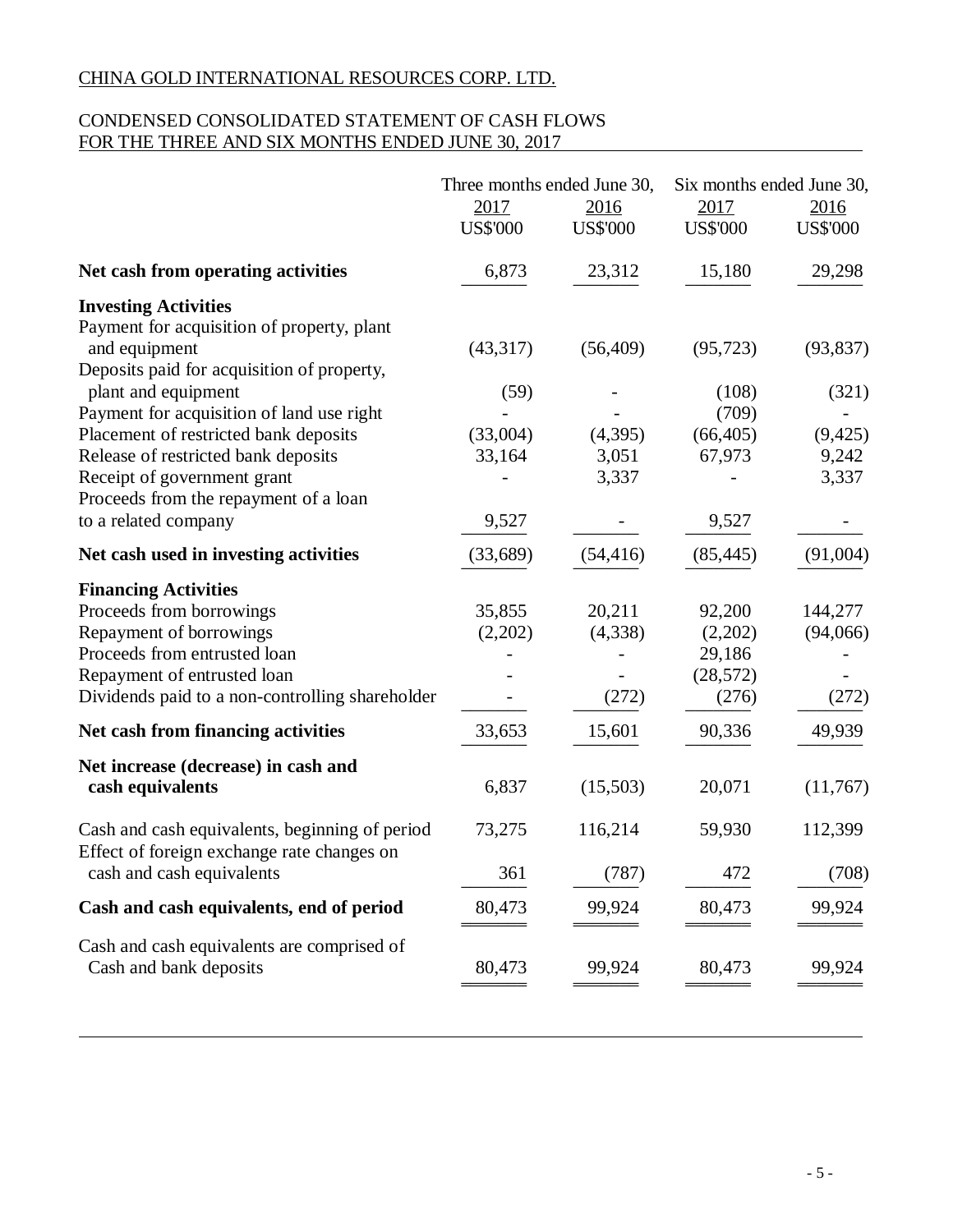## NOTES TO THE CONDENSED CONSOLIDATED FINANCIAL STATEMENTS FOR THE THREE AND SIX MONTHS ENDED JUNE 30, 2017

# 1. GENERAL

China Gold International Resources Corp. Ltd., formerly known as Jinshan Gold Mines Inc., (the "Company") is a publicly listed company incorporated in British Columbia, Canada on May 31, 2000 with limited liability under the legislation of the Province of British Columbia and its shares are listed on the Toronto Stock Exchange ("TSX") and The Stock Exchange of Hong Kong Limited (the "Stock Exchange"). The Company together with its subsidiaries (collectively referred to as the "Group") is principally engaged in the acquisition, exploration, development and mining of mineral reserves in the PRC. The Group considers that China National Gold Group Corporation ("CNG"), a state owned company registered in Beijing, PRC which is controlled by State-owned Assets Supervision and Administration Commission of the State Council of the PRC, is able to exercise significant influence over the Company.

The head office, principal address and registered and records office of the Company are located at Suite 660, One Bentall Centre, 505 Burrard Street, Vancouver, British Columbia, Canada, V7X 1M4.

The condensed consolidated financial statements have been prepared in accordance with the applicable disclosure requirements of Appendix 16 to the Rules Governing the Listing of Securities on The Stock Exchange of Hong Kong Limited (the "Listing Rules") as well as International Accounting Standard 34 ("IAS 34"), *Interim Financial Reporting* issued by the International Accounting Standards Board.

The condensed consolidated financial statements are presented in United States Dollars ("US\$"), which is the functional currency of the Company.

At June 30, 2017, the Group's current liabilities exceeded its current assets by approximately US\$333 million. In view of these circumstances, the directors of the Company have given careful consideration to the future liquidity and performance of the Group and its available sources of finance in assessing whether the Group will have sufficient financial resources to continue as a going concern. Taking into account the Group's cash flow projection, including the Group's unutilised bank facilities of approximately US\$300 million, bond issuance to independent third parties in an aggregate principal amount of US\$500 million, ability to renew or refinance the banking facilities upon maturity and the Group's future capital expenditure in respect of its non-cancellable capital commitments, the directors of the Company consider that it has sufficient working capital to meet in full its financial obligations as they fall due for at least the next twelve months from the end of the reporting period and accordingly, the condensed consolidated financial statements have been prepared on a going concern basis.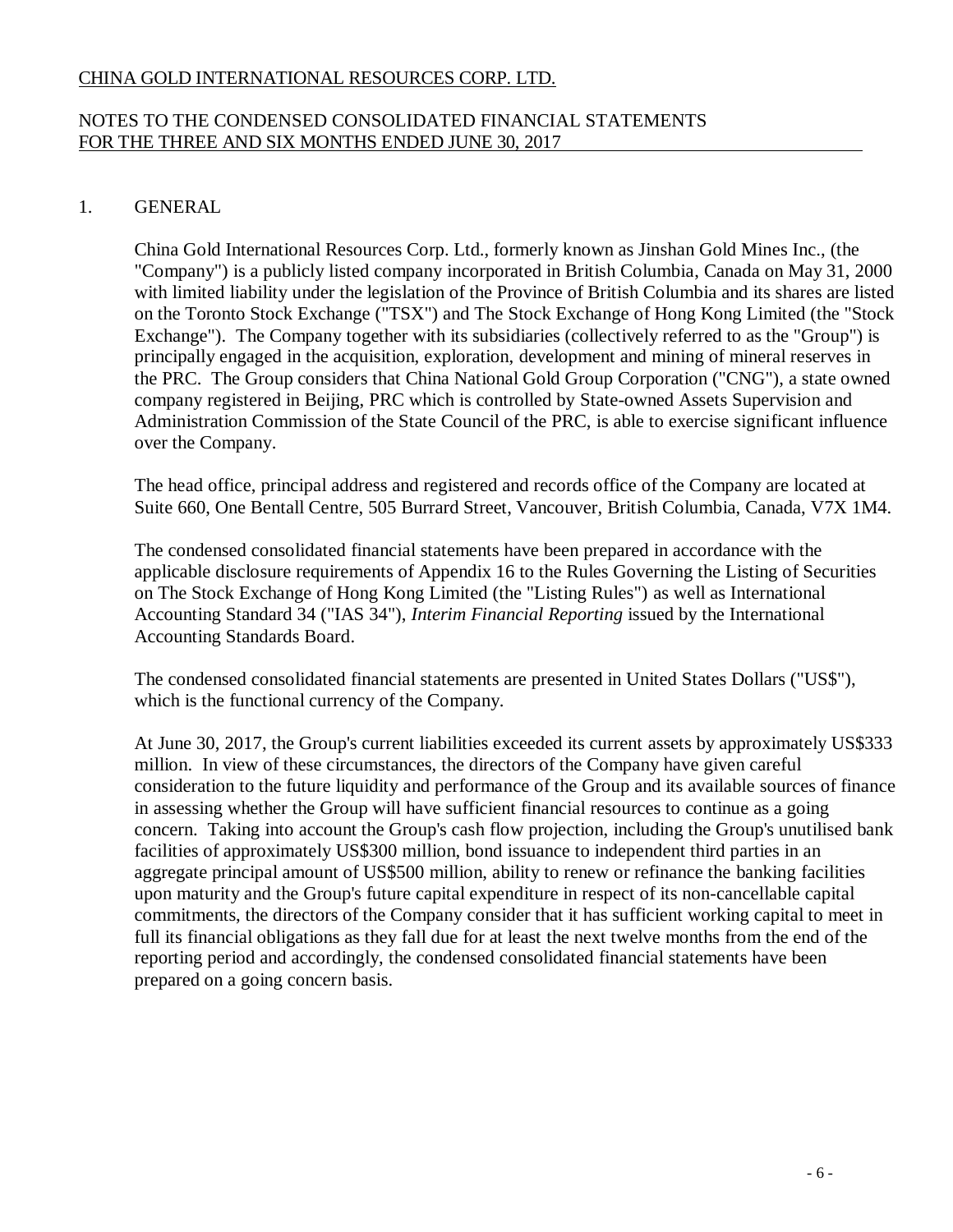# 2. PRINCIPAL ACCOUNTING POLICIES

The condensed consolidated financial statements have been prepared on the historical cost basis except for certain financial instruments, which are measured at fair values.

Except as described below, the accounting policies and methods of computation used in the condensed consolidated financial statements for the three and six months ended June 30, 2017 are the same as those followed in the preparation of the Group's annual consolidated financial statements for the year ended December 31, 2016.

In the current interim period, the Group has applied the following amendments to International Financial Reporting Standards ("IFRSs") which are mandatorily effective for the current interim period:

| Amendments to IAS 7   | Disclosure Initiative                             |
|-----------------------|---------------------------------------------------|
| Amendments to IAS 12  | Recognition of Deferred Tax Assets for Unrealised |
|                       | Losses                                            |
| Amendments to IFRS 12 | Clarification of the Scope of IFRS 12             |
|                       | (from Annual Improvements to IFRSs 2014-2016)     |
|                       | Cycle)                                            |

The application of the amendments to IFRSs in the current interim period has had no material effect on the amounts reported and/or disclosures in these condensed consolidated financial statements.

# 3. REVENUE AND SEGMENT INFORMATION

IFRS 8 requires operating segments to be identified on the basis of internal reports that are regularly reviewed by the chief operating decision-maker ("CODM") to allocate resources to the segments and to assess their performance.

The chief operating decision-maker, which is responsible for allocating resources and assessing performance of the operating segments, has been defined as the executive directors of the Company. The chief operating decision-maker has identified two operating and reportable segments as follows:

- (i) The mine-produced gold segment the production of gold bullion through the Group's integrated processes, i.e., mining, metallurgical processing, production and selling of gold doré bars to external clients.
- (ii) The mine-produced copper segment the production of copper concentrate and other byproducts through the Group's integrated processes, i.e., mining, metallurgical processing, production and selling copper concentrate and other by-products to external clients.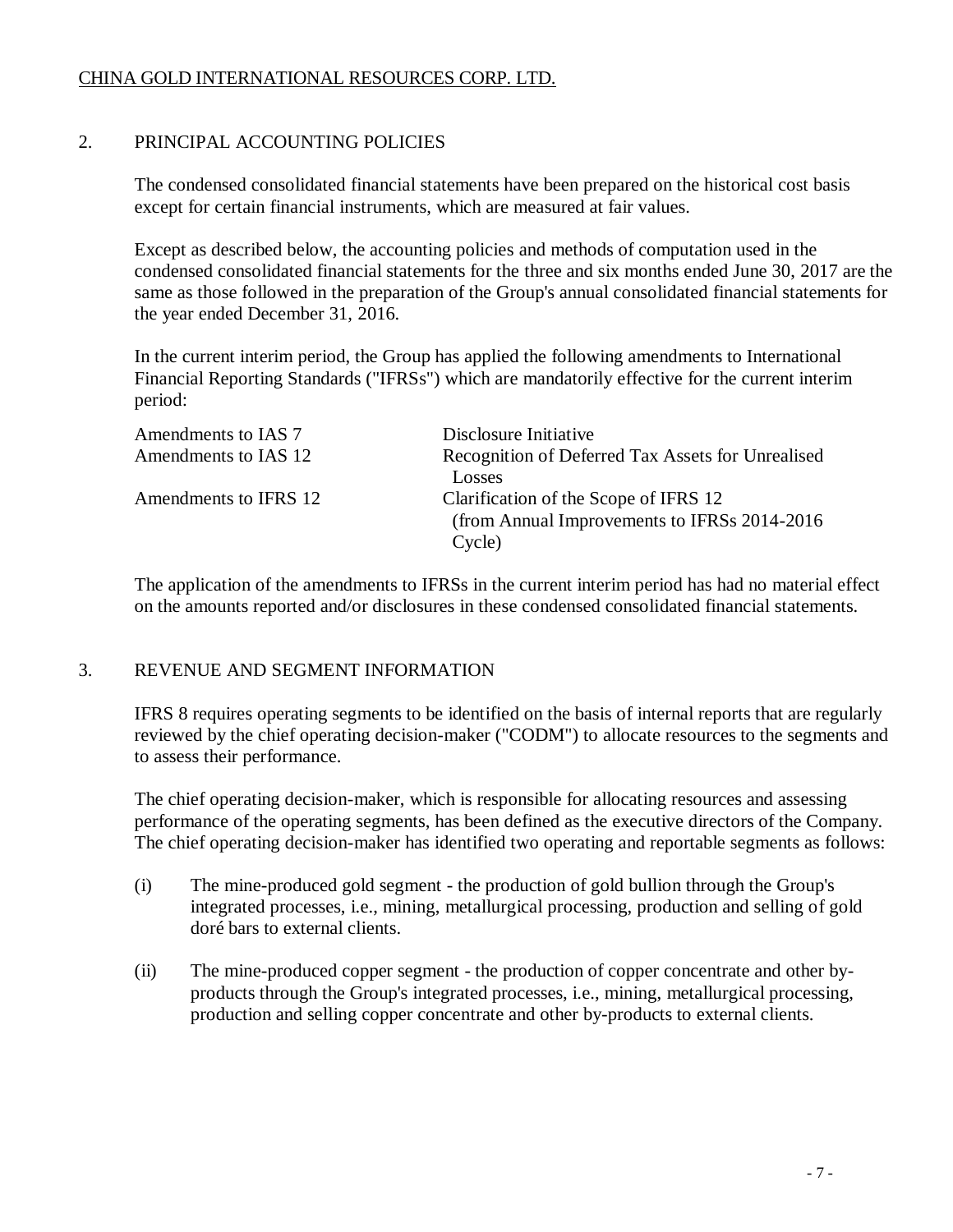# 3. REVENUE AND SEGMENT INFORMATION - continued

Information regarding the above segments is reported below:

(a) Segment revenues and results

The following is an analysis of the Group's revenue and results by operating and reportable segment.

## For the six months ended June 30, 2017

|                                                                                                                  | Mine -<br>produced<br>gold<br><b>US\$'000</b> | Mine -<br>produced<br>copper<br><b>US\$'000</b> | Segment<br>total<br><b>US\$'000</b>  | Unallocated<br><b>US\$'000</b>    | Consolidated<br><b>US\$'000</b>       |
|------------------------------------------------------------------------------------------------------------------|-----------------------------------------------|-------------------------------------------------|--------------------------------------|-----------------------------------|---------------------------------------|
| Revenues - external and segment<br>revenue                                                                       | 103,862                                       | 76,164                                          | 180,026                              |                                   | 180,026                               |
| Cost of sales                                                                                                    | (90, 409)                                     | (45,500)                                        | (135,909)                            |                                   | (135,909)                             |
| Mining operating earnings                                                                                        | 13,453                                        | 30,664                                          | 44,117                               |                                   | 44,117                                |
| Income (loss) from operations<br>Foreign exchange gain, net (Note)<br>Interest and other income<br>Finance costs | 13,364<br>630<br>351<br>(4, 408)              | 22,604<br>6,157<br>985<br>(2,405)               | 35,968<br>6,787<br>1,336<br>(6, 813) | (3,376)<br>59<br>5,049<br>(3,365) | 32,592<br>6,846<br>6,385<br>(10, 178) |
| Profit (loss) before income tax                                                                                  | 9,937                                         | 27,341                                          | 37,278                               | (1,633)                           | 35,645                                |

# For the six months ended June 30, 2016

|                                       | Mine -<br>produced<br>gold<br><b>US\$'000</b> | Mine -<br>produced<br>copper<br><b>US\$'000</b> | Segment<br>total<br><b>US\$'000</b> | Unallocated<br><b>US\$'000</b> | Consolidated<br><b>US\$'000</b> |
|---------------------------------------|-----------------------------------------------|-------------------------------------------------|-------------------------------------|--------------------------------|---------------------------------|
| Revenues - external and segment       |                                               |                                                 |                                     |                                |                                 |
| revenue                               | 84,281                                        | 51,208                                          | 135,489                             |                                | 135,489                         |
| Cost of sales                         | (74,676)                                      | (41, 525)                                       | (116,201)                           |                                | (116,201)                       |
| Mining operating earnings.            | 9,605                                         | 9,683                                           | 19,288                              |                                | 19,288                          |
| Income (loss) from operations         | 9,508                                         | 2,862                                           | 12,370                              | (3,591)                        | 8,779                           |
| Foreign exchange gain (loss), net     |                                               |                                                 |                                     |                                |                                 |
| (Note)                                | 2,884                                         | (7,578)                                         | (4,694)                             | (88)                           | (4,782)                         |
| Interest and other (expenses) income  | (1,628)                                       | 215                                             | (1, 413)                            | 4,907                          | 3,494                           |
| Finance costs                         | (2,100)                                       | (2, 453)                                        | (4,553)                             | (3,963)                        | (8,516)                         |
| Impairment loss on available-for-sale |                                               |                                                 |                                     |                                |                                 |
| investment                            |                                               |                                                 |                                     | (3,831)                        | (3,831)                         |
| Profit (loss) before income tax       | 8,664                                         | (6,954)                                         | 1,710                               | (6,566)                        | (4,856)                         |
|                                       |                                               |                                                 |                                     |                                |                                 |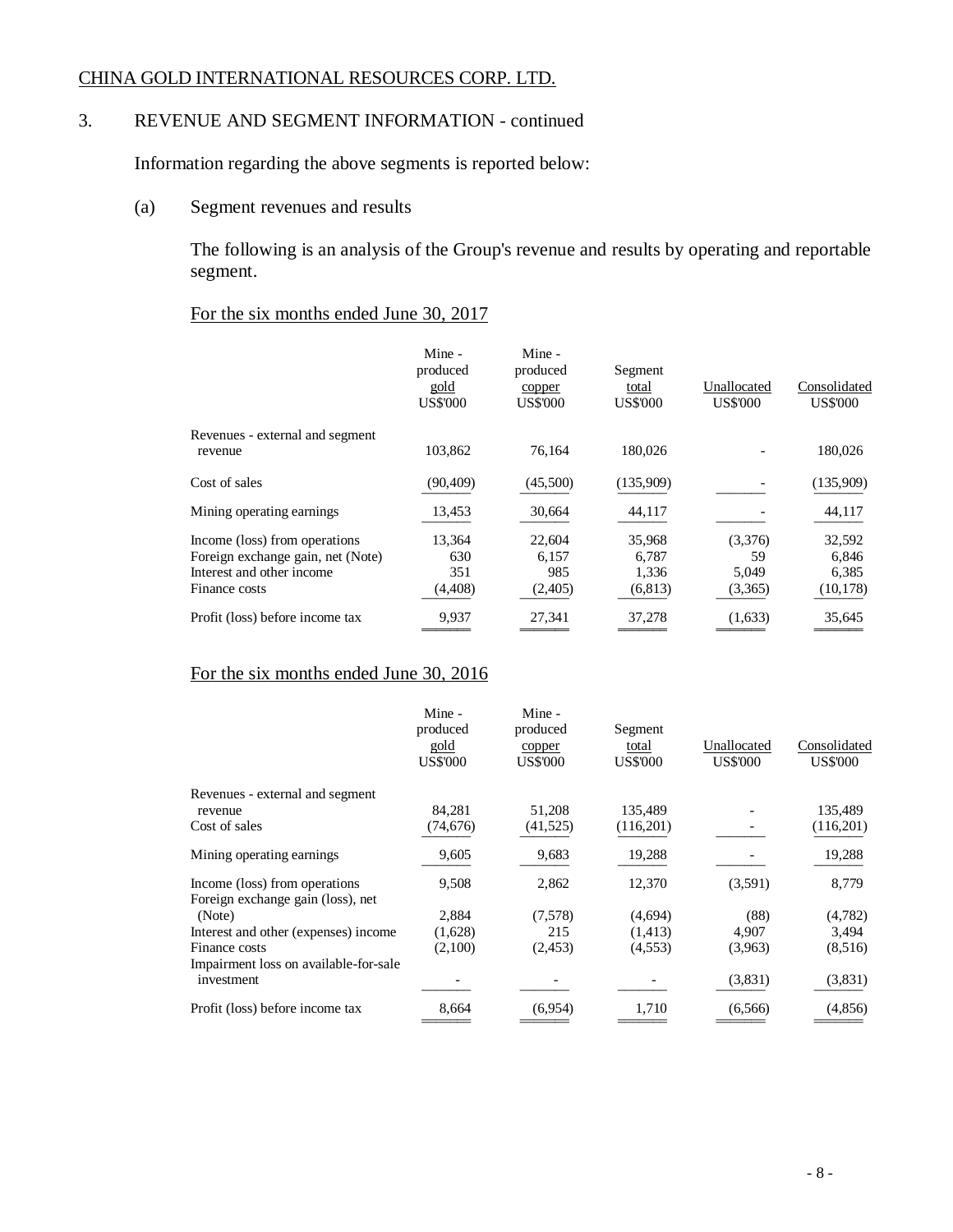## 3. REVENUE AND SEGMENT INFORMATION - continued

- (a) Segment revenues and results continued
	- Note: Due to the appreciation of RMB against US\$, the Group incurred net exchange gain amounting to US\$6,846,000 for the period ended June 30, 2017 (net exchange loss due to the depreciation of RMB against US\$ for the period ended June 30, 2016: US\$4,782,000), which was mainly from the translation of US\$ dominated intra-group borrowing of Tibet Huatailong Mining Development Co., Ltd. ("Huatailong") from Skyland Mining (BVI) Limited to RMB, the functional currency of Huatailong, for the Jiama Mine development in mine-produced copper segment.

The accounting policies of the operating segments are the same as the Group's accounting policies. Segment result represents the profit (loss) before income tax attributable to respective segment. This is the measure reported to the CODM for the purposes of resource allocation and performance assessment.

There were no inter-segment sales for the six months ended June 30, 2017 and 2016.

(b) Segment assets and liabilities

The following is an analysis of the Group's assets and liabilities by segment representing assets/liabilities directly attributable to respective segment:

|                          | Mine -<br>produced<br>gold<br><b>US\$'000</b> | Mine -<br>produced<br>copper<br><b>US\$'000</b> | Segment<br>total<br>US\$'000 | Unallocated<br><b>US\$'000</b> | Consolidated<br><b>US\$'000</b> |
|--------------------------|-----------------------------------------------|-------------------------------------------------|------------------------------|--------------------------------|---------------------------------|
| As of June 30, 2017      |                                               |                                                 |                              |                                |                                 |
| Total assets             | 754.962                                       | 2,188,406                                       | 2.943.368                    | 180.784                        | 3,124,152                       |
| <b>Total liabilities</b> | 242.681                                       | 922,380                                         | 1.165.061                    | 508.834                        | 1,673,895                       |
| As of December 31, 2016  |                                               |                                                 |                              |                                |                                 |
| Total assets             | 726,956                                       | 2,049,043                                       | 2,775,999                    | 190.620                        | 2,966,619                       |
| <b>Total liabilities</b> | 229,336                                       | 816,873                                         | 1.046.209                    | 500.221                        | 1.546.430                       |

## 4. GENERAL AND ADMINISTRATIVE EXPENSES

|                                     |                 | Three months ended June 30, |                 | Six months ended June 30, |
|-------------------------------------|-----------------|-----------------------------|-----------------|---------------------------|
|                                     | 2017            | 2016                        | 2017            | 2016                      |
|                                     | <b>US\$'000</b> | <b>US\$'000</b>             | <b>US\$'000</b> | <b>US\$'000</b>           |
| Administration and office.          | 1,894           | 1,779                       | 4,014           | 3,452                     |
| Depreciation of property, plant and |                 |                             |                 |                           |
| equipment                           | 701             | 732                         | 1,380           | 1,430                     |
| Professional fees                   | 482             | 480                         | 774             | 1,124                     |
| Salaries and benefits               | 2,066           | 2,005                       | 4,431           | 3,899                     |
| Others                              | 517             | 365                         | 837             | 505                       |
| Total general and administrative    |                 |                             |                 |                           |
| expenses                            | 5,660           | 5,361                       | 11,436          | 10,410                    |
|                                     |                 |                             |                 | $\Omega$                  |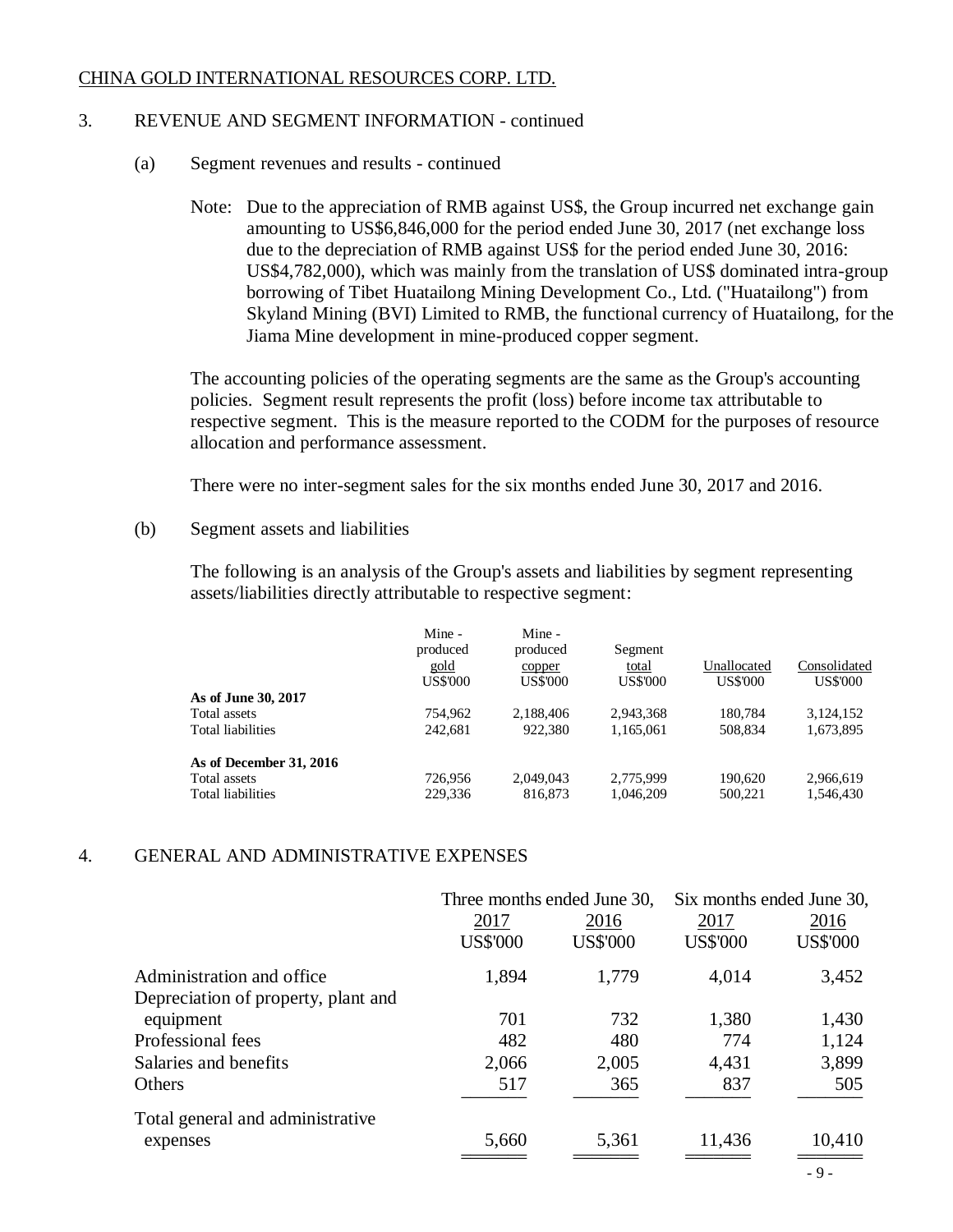## 5. FINANCE COSTS

|                               |                                                                 | Three months ended June 30, |                 | Six months ended June 30, |                 |
|-------------------------------|-----------------------------------------------------------------|-----------------------------|-----------------|---------------------------|-----------------|
|                               |                                                                 | <u>2017</u>                 | <u>2016</u>     | <u>2017</u>               | <u>2016</u>     |
|                               |                                                                 | <b>US\$'000</b>             | <b>US\$'000</b> | <b>US\$'000</b>           | <b>US\$'000</b> |
|                               | Effective interests on borrowings<br>Accretion on environmental | 10,788                      | 10,434          | 21,311                    | 19,247          |
|                               | rehabilitation                                                  | 686                         | 753             | 1,360                     | 1,508           |
|                               | Less: Amount capitalised to                                     | 11,474                      | 11,187          | 22,671                    | 20,755          |
| property, plant and equipment | (6,210)                                                         | (7, 124)                    | (12, 493)       | (12,239)                  |                 |
|                               | Total finance costs                                             | 5,264                       | 4,063           | 10,178                    | 8,516           |
| 6.                            | <b>INCOME TAX EXPENSE</b>                                       |                             |                 |                           |                 |
|                               |                                                                 | Three months ended June 30, |                 | Six months ended June 30, |                 |
|                               |                                                                 | 2017                        | 2016            | 2017                      | 2016            |
|                               |                                                                 | <b>US\$'000</b>             | <b>US\$'000</b> | <b>US\$'000</b>           | <b>US\$'000</b> |
|                               | PRC Enterprise Income Tax                                       | 3,826                       | 2,588           | 11,566                    | 5,389           |
|                               | Overprovision of PRC Enterprise                                 |                             |                 |                           |                 |
|                               | Income Tax in prior year                                        |                             |                 | (2,100)                   |                 |
|                               | Deferred tax (credit) expense                                   | (2, 494)                    | 2,943           | (802)                     | 642             |
|                               | Total income tax expense                                        | 1,332                       | 5,531           | 8,664                     | 6,031           |
|                               |                                                                 |                             |                 |                           |                 |

# 7. EARNINGS (LOSS) PER SHARE

Profit (loss) used in determining earnings (loss) per share are presented below:

|                                                                                                                | Three months ended June 30, |                         | Six months ended June 30, |                |
|----------------------------------------------------------------------------------------------------------------|-----------------------------|-------------------------|---------------------------|----------------|
|                                                                                                                | 2017                        | 2016                    | 2017                      | 2016           |
| Profit (loss) for the period<br>attributable to owners of<br>the Company for the<br>purposes of basic earnings |                             |                         |                           |                |
| $(\text{loss})$ per share $(\text{US$'}000)$                                                                   | 20,182                      | (7, 711)                | 26,513                    | (11,312)       |
| Weighted average number of                                                                                     |                             |                         |                           |                |
| shares, basic                                                                                                  | 396,413,753                 | 396,413,753 396,413,753 |                           | 396,413,753    |
|                                                                                                                |                             |                         |                           |                |
| Basic earnings (loss) per share (US\$)                                                                         | $5.09$ cents                | $(1.95)$ cents          | 6.69 cents                | $(2.85)$ cents |

The Group has no outstanding potential dilutive instruments issued as at June 30, 2017 and 2016 and during the three and six months ended June 30, 2017 and 2016. Therefore, no diluted earnings (loss) per share is presented.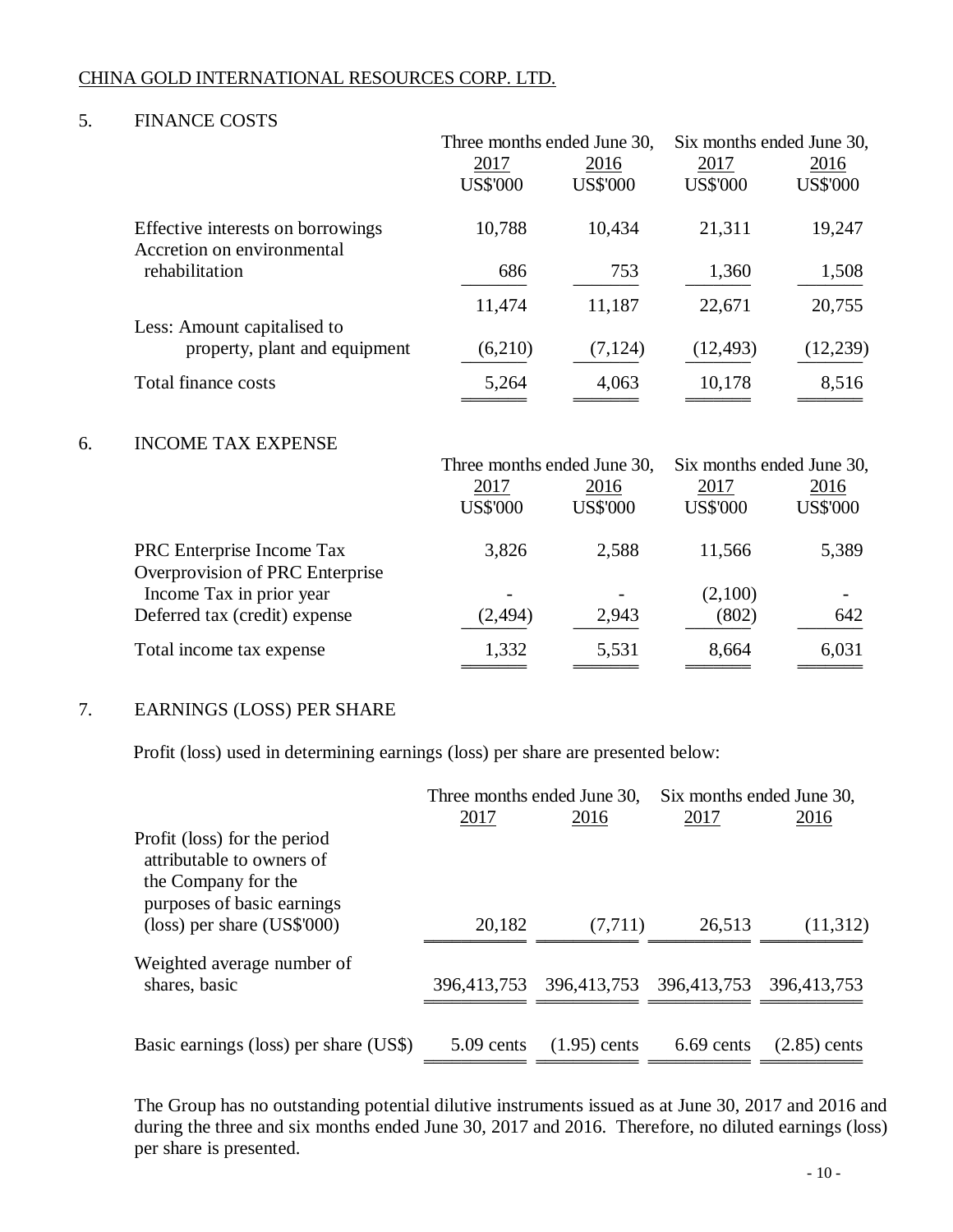# 8. TRADE AND OTHER RECEIVABLES

|                                                                   | June 30,        | December 31,    |
|-------------------------------------------------------------------|-----------------|-----------------|
|                                                                   | 2017            | 2016            |
|                                                                   | <b>US\$'000</b> | <b>US\$'000</b> |
| Trade receivables                                                 | 31,654          | 4,054           |
| Less: allowance for doubtful debts                                | (74)            | (94)            |
|                                                                   | 31,580          | 3,960           |
| Amounts due from related companies (note $15(a)$ ) <sup>(1)</sup> | 4               | 128             |
| Loans to related companies (note $15(a)$ )                        | 152,038         | 158,433         |
| Other receivables $(2)$                                           | 2,217           | 707             |
| Total trade and other receivables                                 | 185,839         | 163,228         |
|                                                                   |                 |                 |

## Notes:

- (1) The outstanding balances represent related service fee receivables arising from provision of transportation services to the subsidiaries of CNG during the period/year ended June 30, 2017 and December 31, 2016. The amounts are unsecured, interest free and repayable on demand.
- $(2)$  Included in the balance as at June 30, 2017 is an amount of approximately US\$1,363,000 (December 31, 2016: US\$279,000) value-added tax recoverable which is expected to be recovered within twelve months after the end of the reporting period.

The Group allows an average credit period of 90 days and 180 days to its external trade customers including CNG for gold doŕe bars sales and copper sales, respectively.

Below is an aged analysis of trade receivables (net of allowance) presented based on invoice dates, which approximated the respective revenue recognition dates, at the end of the reporting period:

|                   | June 30,<br>2017<br><b>US\$'000</b> | December 31,<br>2016<br><b>US\$'000</b> |
|-------------------|-------------------------------------|-----------------------------------------|
| Less than 30 days | 24,519                              |                                         |
| 31 to 90 days     | 2,942                               | 1,307                                   |
| 91 to 180 days    | 3,275                               | 2,387                                   |
| Over 180 days     | 844                                 | 266                                     |
|                   | 31,580                              | 3,960                                   |
|                   |                                     |                                         |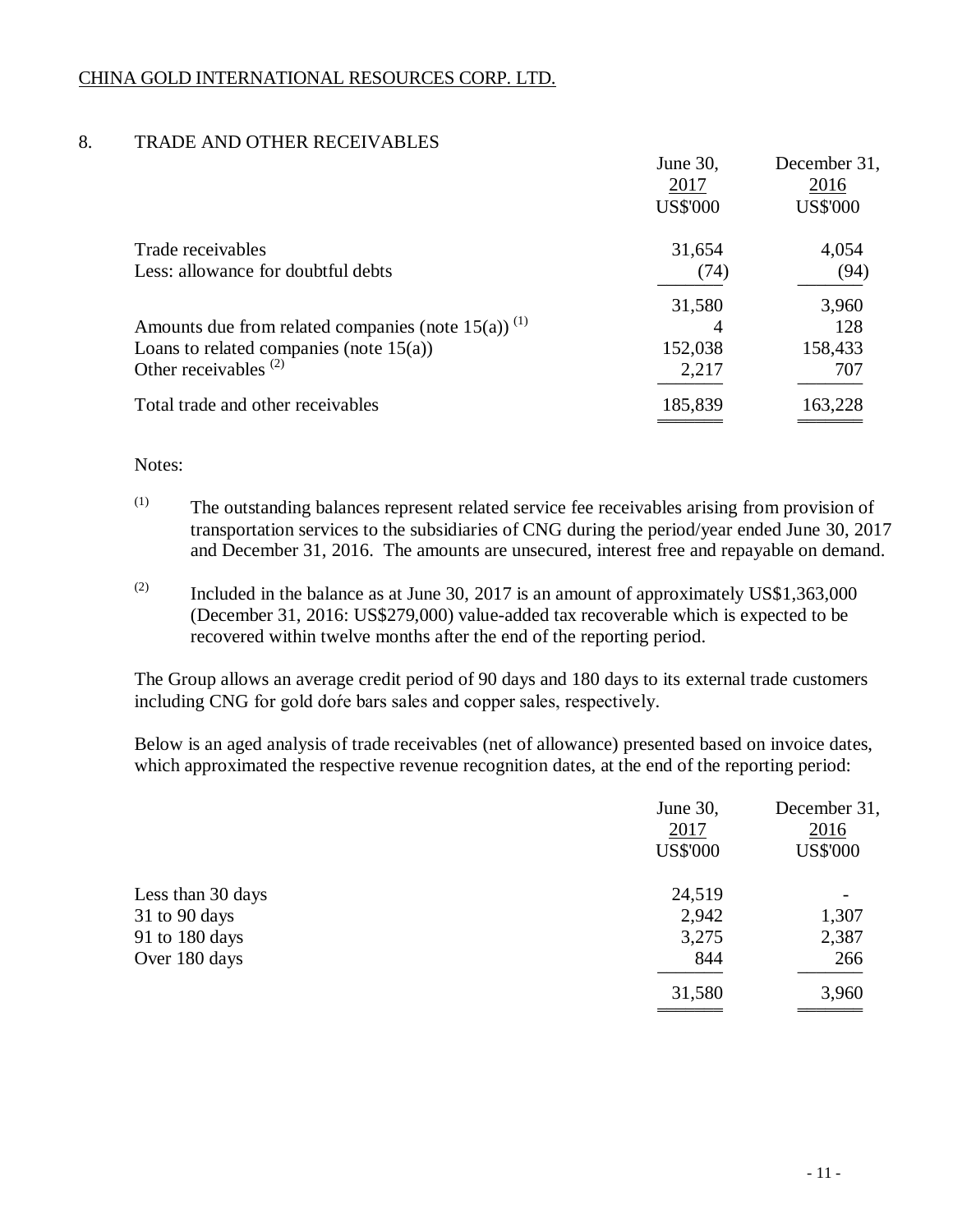## 9. INVENTORIES

|                   | June 30,        | December 31,    |
|-------------------|-----------------|-----------------|
|                   | 2017            | 2016            |
|                   | <b>US\$'000</b> | <b>US\$'000</b> |
| Gold in process   | 197,521         | 190,832         |
| Gold doré bars    | 11,207          | 14,118          |
| Consumables       | 6,215           | 4,923           |
| Copper            | 35              | 544             |
| Spare parts       | 8,332           | 10,140          |
| Total inventories | 223,310         | 220,557         |
|                   |                 |                 |

Inventory totalling US\$72 million and US\$134 million for the three and six months ended June 30, 2017 (three and six months ended June 30, 2016: US\$57 million and US\$114 million) was recognised in cost of sales.

## 10. PROPERTY, PLANT AND EQUIPMENT

During the six months ended June 30, 2017, the Group incurred approximately US\$81.8 million on construction in progress (six months ended June 30, 2016: approximately US\$71.0 million) and approximately US\$40.6 million on mineral assets (six months ended June 30, 2016: approximately US\$28.1 million), respectively.

Depreciation of property, plant and equipment was US\$20.7 million and US\$40.0 million for the three and six months ended June 30, 2017, respectively (for the three and six months ended June 30, 2016: US\$19.7 million and US\$38.3 million, respectively). The depreciation amount was partly recognised in cost of sales, general and administrative expenses and partly capitalised in inventory.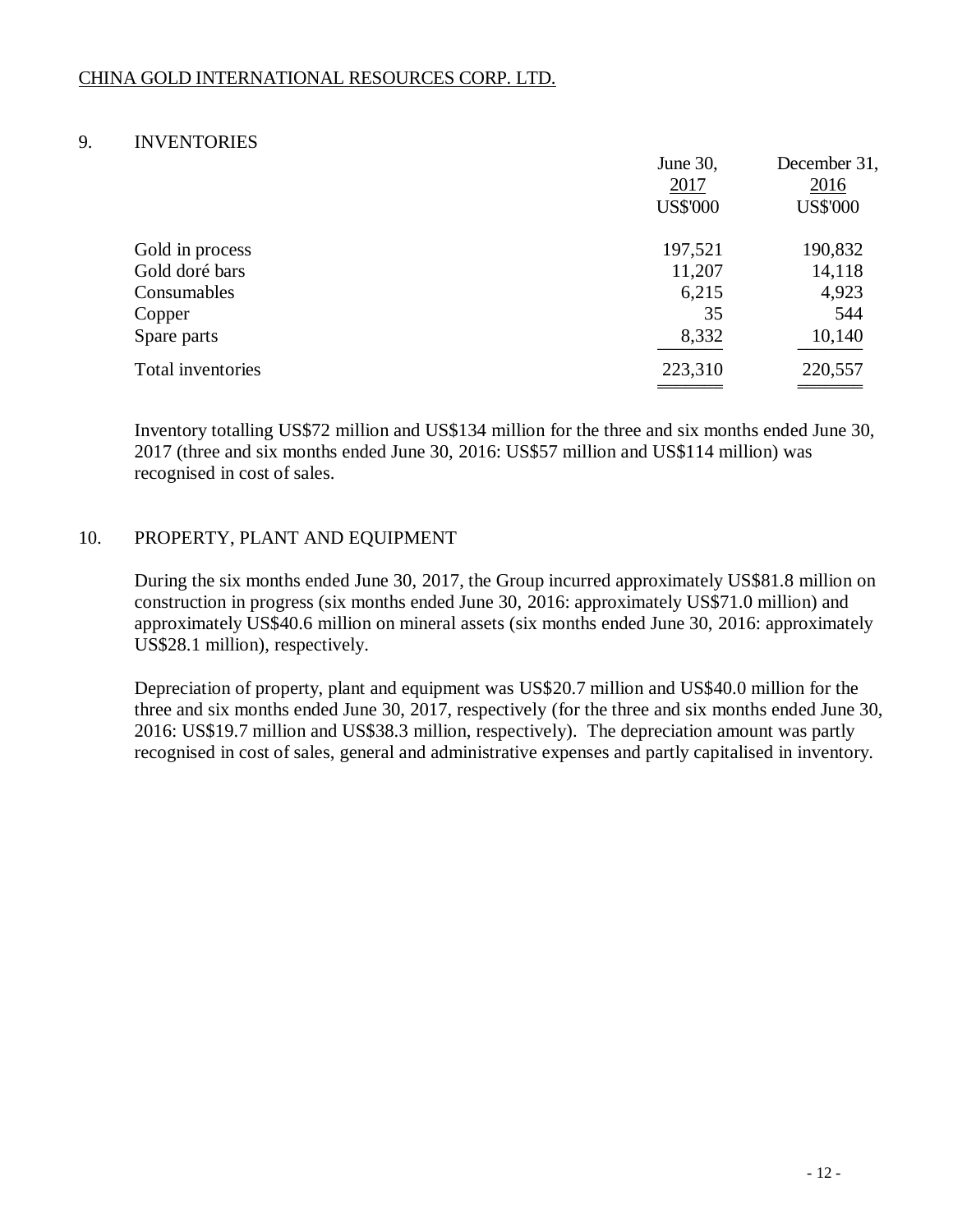# 11. ACCOUNTS AND OTHER PAYABLES AND ACCRUED EXPENSES

Accounts and other payables and accrued expenses comprise the following:

|                                                        | June 30,<br>2017<br><b>US\$'000</b> | December 31,<br>2016<br><b>US\$'000</b> |
|--------------------------------------------------------|-------------------------------------|-----------------------------------------|
| Accounts payable                                       | 25,285                              | 17,738                                  |
| Bills payable                                          | 60,522                              | 73,785                                  |
| Construction cost payables                             | 90,344                              | 69,582                                  |
| Advances from customers                                | 47                                  | 46                                      |
| Mining cost accrual                                    | 9,687                               | 5,453                                   |
| Payroll and benefit payables                           | 3,681                               | 4,967                                   |
| Other accruals                                         | 1,495                               | 1,138                                   |
| Other tax payable                                      | 2,375                               | 1,762                                   |
| Other payables                                         | 2,272                               | 1,993                                   |
| Total accounts and other payables and accrued expenses | 195,708                             | 176,464                                 |
|                                                        |                                     |                                         |

The following is an aged analysis of the accounts payable presented based on invoice date at the end of the reporting period:

|                        | June 30,        | December 31,    |
|------------------------|-----------------|-----------------|
|                        | 2017            | 2016            |
|                        | <b>US\$'000</b> | <b>US\$'000</b> |
| Less than 30 days      | 16,483          | 7,277           |
| $31$ to 90 days        | 1,892           | 5,445           |
| 91 to 180 days         | 4,034           | 2,396           |
| Over 180 days          | 2,876           | 2,620           |
| Total accounts payable | 25,285          | 17,738          |
|                        |                 |                 |

The credit period for bills payable is 180 days from the issue date.

The following is an ageing analysis of bills payable, presented based on bills issue date at the end of the reporting period:

|                     | June 30,        | December 31,    |
|---------------------|-----------------|-----------------|
|                     | 2017            | 2016            |
|                     | <b>US\$'000</b> | <b>US\$'000</b> |
| Less than 30 days   | 13,286          | 18,739          |
| $31$ to 60 days     |                 | 7,208           |
| 61 to 90 days       | 11,809          | 11,799          |
| 91 to 180 days      | 35,427          | 36,039          |
| Total bills payable | 60,522          | 73,785          |
|                     |                 |                 |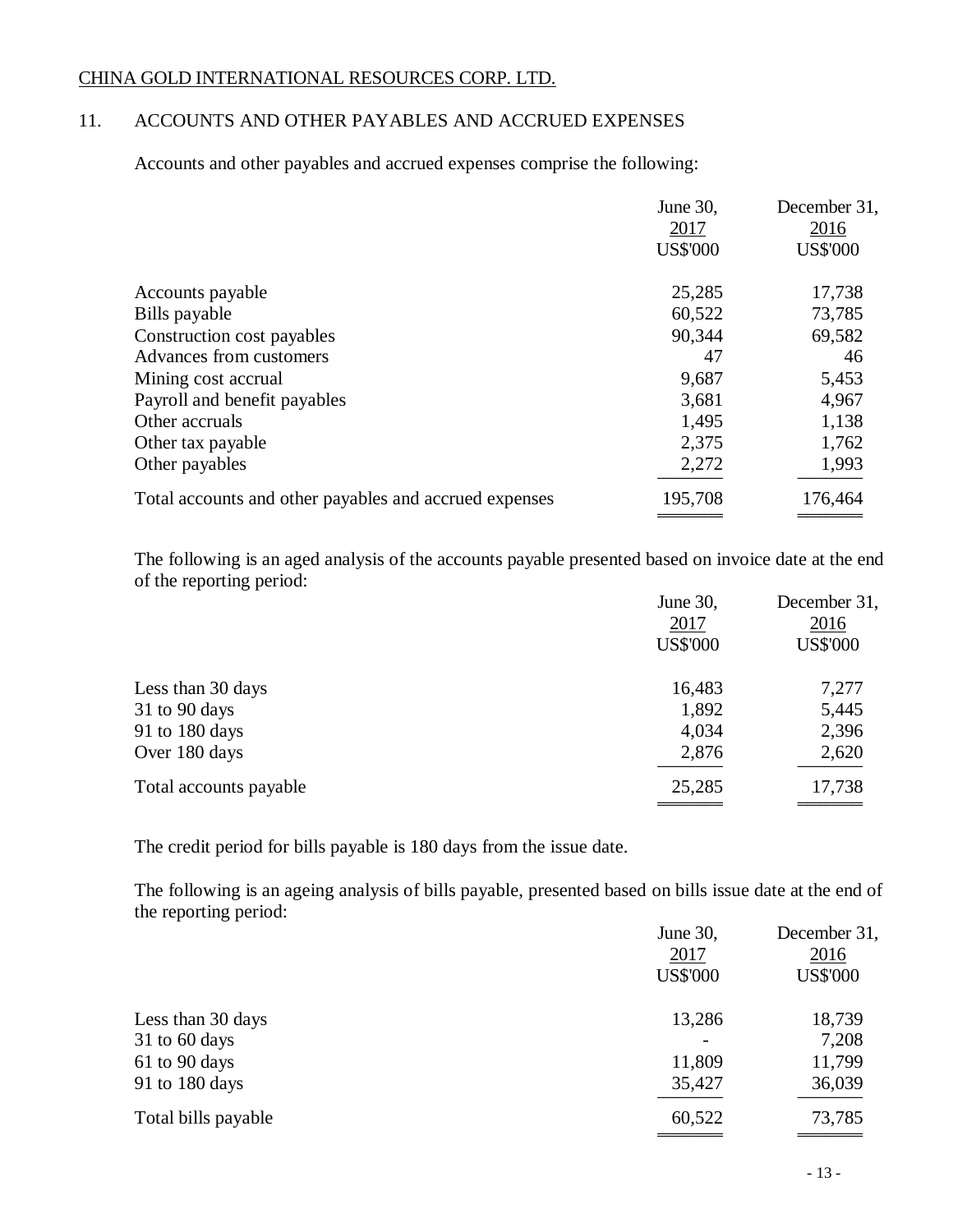## 12. BORROWINGS

The borrowings are repayable as follows:

|                                                    | June 30,        | December 31,    |
|----------------------------------------------------|-----------------|-----------------|
|                                                    | 2017            | 2016            |
|                                                    | <b>US\$'000</b> | <b>US\$'000</b> |
| Carrying amount repayable within one year          | 644,633         | 596,233         |
| Carrying amount repayable within one to two years  | 34,689          | 57,662          |
| Carrying amount repayable within two to five years | 216,994         | 204,699         |
| Carrying amount repayable over five years          | 365,346         | 296,238         |
|                                                    | 1,261,662       | 1,154,832       |
| Less: Amounts due within one year (shown under     |                 |                 |
| current liabilities)                               | (644, 633)      | (596, 233)      |
| Amounts shown under non-current liabilities        | 617,029         | 558,599         |
| Analysed as:                                       |                 |                 |
| Secured                                            | 502,628         | 415,886         |
| Unsecured                                          | 759,034         | 738,946         |
|                                                    | 1,261,662       | 1,154,832       |
|                                                    |                 |                 |

The carrying values of the pledged assets to secure borrowings by the Group are as follows:

|               | June $30$ ,<br>2017<br><b>US\$'000</b> | December 31,<br>2016<br><b>US\$'000</b> |
|---------------|----------------------------------------|-----------------------------------------|
| Mining rights | 921,278                                | 922,817                                 |

Borrowings carry interest at effective interest rates ranging from 2.35% to 4.35% (December 31, 2016: 2.35% to 4.35%) per annum.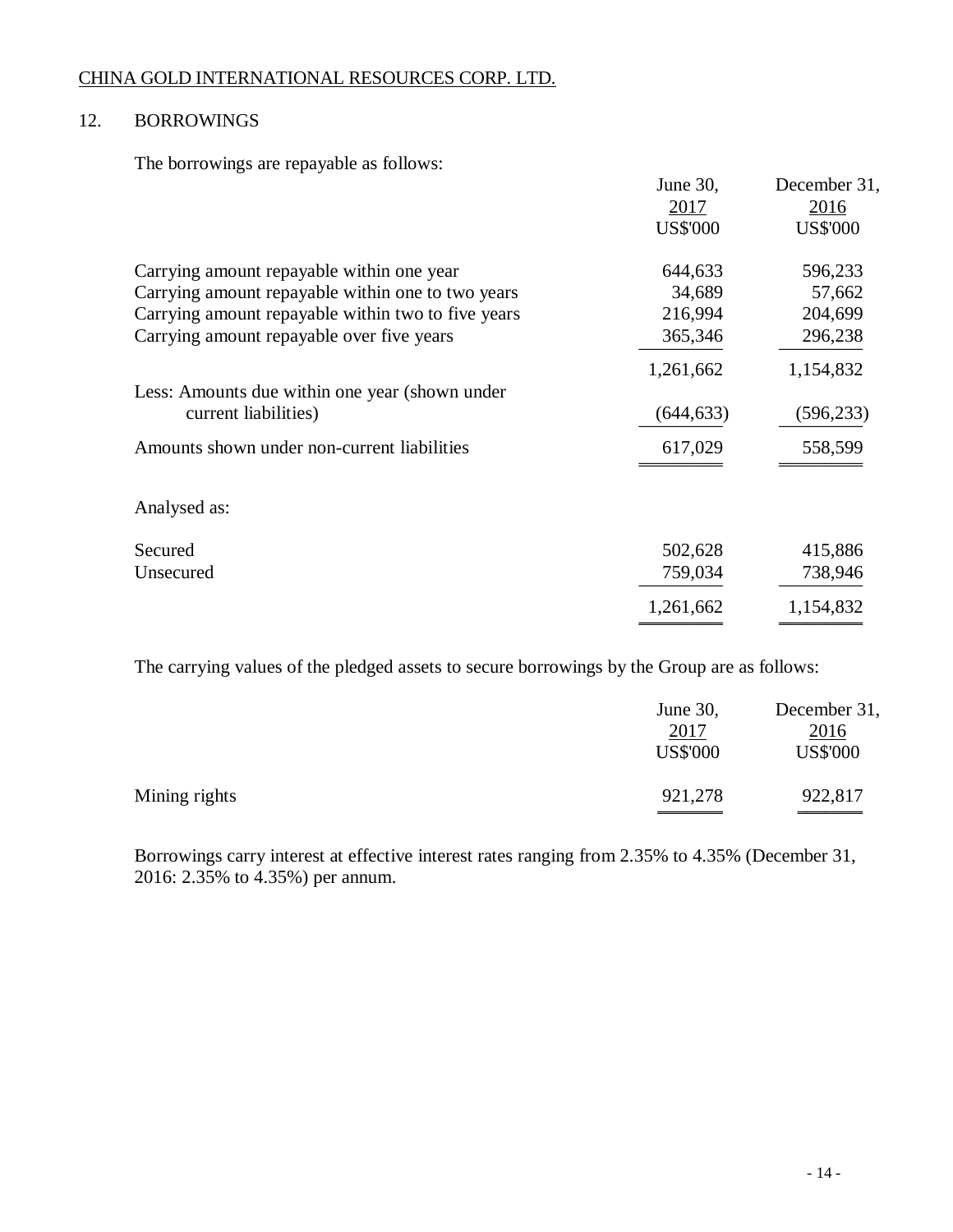# 13. ENTRUSTED LOAN PAYABLE

On January 17, 2014, the Group entered into a three-year entrusted loan agreement with CNG (note 15) and China Construction Bank ("CCB") in which CNG provided a loan of RMB200 million (equivalent to approximately US\$32,221,000 based on the spot rate at the withdrawal date) to the Group through CCB as the entrusted bank. The entrusted loan was unsecured and carried interest at a fixed rate of 3% per annum. The principal amount was fully repaid on January 18, 2017.

On January 16, 2017, the Group renewed the entrusted loan by entering into a three-year entrusted loan agreement with CNG and China National Gold Group Finance Company Limited ("China Gold Finance"), a subsidiary of CNG, in which CNG provided a loan of RMB200 million (equivalent to approximately US\$29,186,000 based on the spot rate at the withdrawal date) to the Group through China Gold Finance as the entrusted bank. The entrusted loan is unsecured and carries interest at a fixed rate of 2.75% per annum. The principal amount is repayable on January 15, 2020.

## 14. SHARE CAPITAL AND OPTIONS

## Common shares

- (i) Authorized Unlimited common shares without par value
- (ii) Issued and outstanding

|                                           | Number      |                 |
|-------------------------------------------|-------------|-----------------|
|                                           | of shares   | Amount          |
|                                           |             | <b>US\$'000</b> |
| Issued and fully paid:                    |             |                 |
| At January 1, 2016, December 31, 2016 and |             |                 |
| June 30, 2017                             | 396,413,753 | 1,229,061       |
|                                           |             |                 |

## 15. RELATED PARTY TRANSACTIONS

The Group operates in an economic environment currently predominated by enterprises directly or indirectly owned or controlled or significantly influenced by the PRC government (hereinafter collectively referred to as "Government-related entities"). In addition, the Group itself is a Government-related entity. CNG, a substantial shareholder with significant influence over the Group, is a state owned company registered in Beijing, PRC, which is controlled by State-owned Assets Supervision and Administration Commission of the State Council of the PRC.

During the period/year, except as disclosed below, the Group did not have any individually significant transactions with other Government-related entities in its ordinary and usual course of business.

Name and relationship with related parties during the period/year is as follows: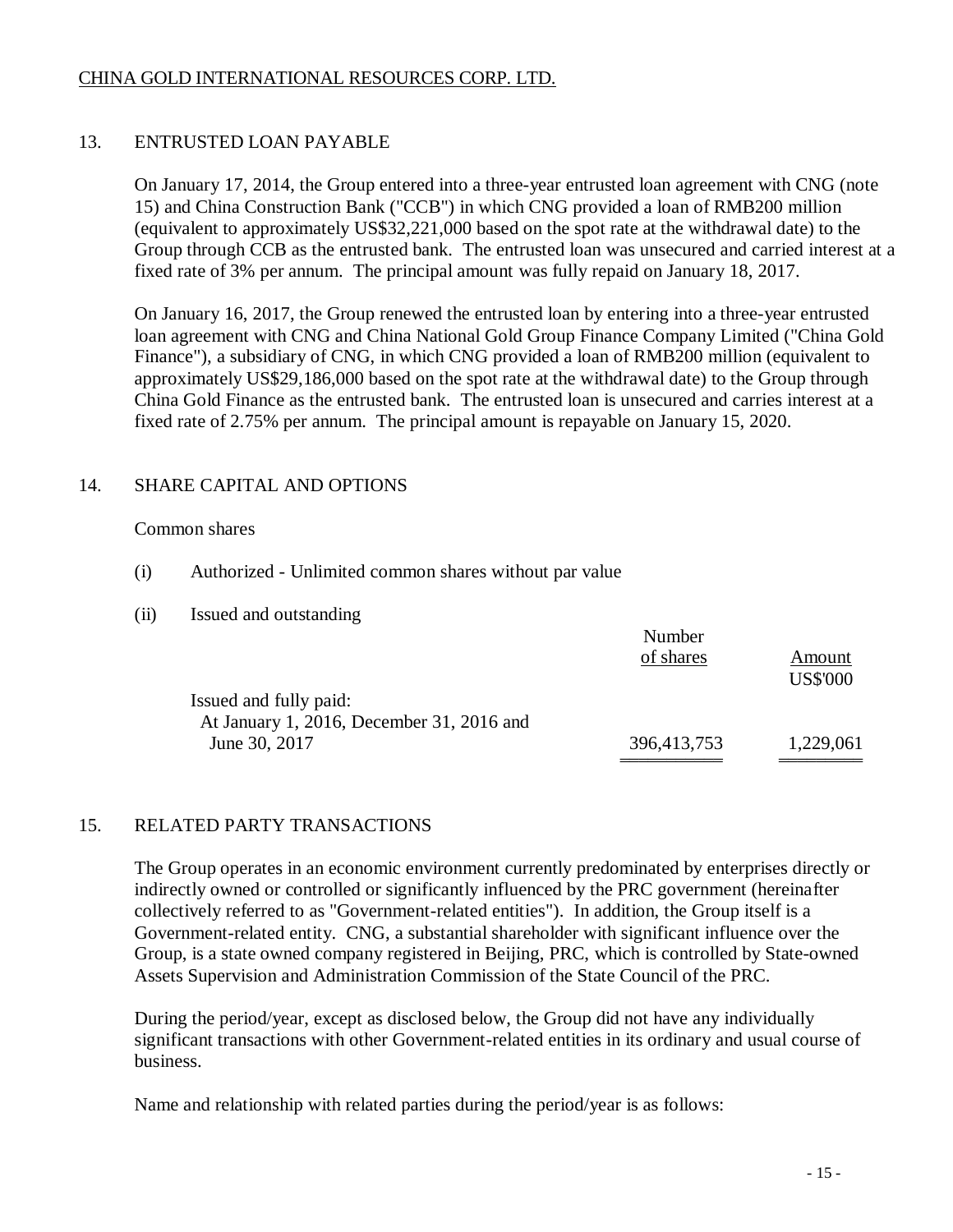## 15. RELATED PARTY TRANSACTIONS - continued

CNG owned the following percentages of outstanding common shares of the Company:

|            | June 30,<br>2017<br>$\%$ | December 31,<br>2016<br>$\%$ |
|------------|--------------------------|------------------------------|
| <b>CNG</b> | 39.3                     | 39.3                         |

## (a) Transactions/balances with Government-related entities in the PRC

## (i) Transactions/balances with CNG and its subsidiaries

The Group had the following significant transactions with CNG and CNG's subsidiaries:

|                                                                        | Three months ended June 30, |                         | Six months ended June 30, |                         |
|------------------------------------------------------------------------|-----------------------------|-------------------------|---------------------------|-------------------------|
|                                                                        | 2017<br><b>US\$'000</b>     | 2016<br><b>US\$'000</b> | 2017<br><b>US\$'000</b>   | 2016<br><b>US\$'000</b> |
| Gold doré sales by the Group                                           | 58,665                      | 42,638                  | 103,862                   | 84,281                  |
| Copper and other product<br>sales by the Group                         | 8,954                       | 13,397                  | 32,408                    | 25,624                  |
| Provision of transportation<br>services by the Group                   | 191                         | 245                     | 408                       | 508                     |
| Construction, stripping<br>and mining service<br>provided to the Group | 11,803                      | 13,152                  | 14.273                    | 62,876                  |
| Office lease to the Group                                              | 278                         | 287                     | 550                       | 574                     |
| Loans provided to the Group                                            |                             |                         | 7,247                     | 24,763                  |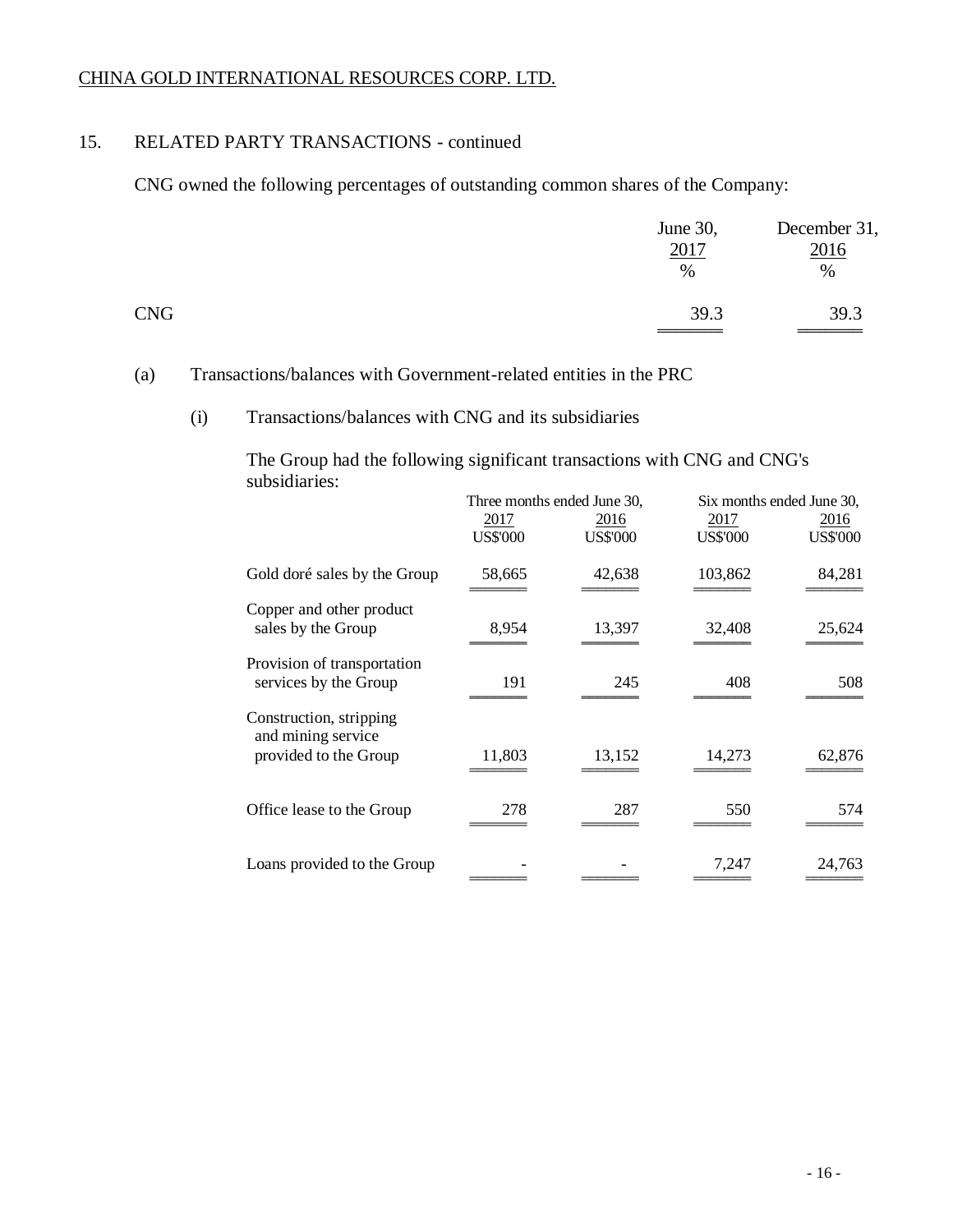## 15. RELATED PARTY TRANSACTIONS - continued

- (a) Transactions/balances with Government-related entities in the PRC continued
	- (i) Transactions/balances with CNG and its subsidiaries continued

The Group has the following significant balances with CNG and its subsidiaries at the end of each reporting period:

|                                                  | June 30,        | December 31,    |
|--------------------------------------------------|-----------------|-----------------|
|                                                  | 2017            | 2016            |
|                                                  | <b>US\$'000</b> | <b>US\$'000</b> |
| Assets                                           |                 |                 |
| Loans receivable from CNG subsidiaries (note 8)  | 152,038         | 158,433         |
| Amounts due from related companies (note 8)      | 4               | 128             |
| Cash and cash equivalents held by a CNG          |                 |                 |
| subsidiary                                       | 17,692          | 31,052          |
| Trade receivables from CNG subsidiaries (note 8) | 20,807          | 490             |
| Prepaid expenses and deposits                    | 62              | 168             |
| Total amounts due from CNG and its subsidiaries  | 190,603         | 190,271         |
|                                                  |                 |                 |

Loans receivable from CNG subsidiaries, which is included in trade and other receivables, carry fixed interest rate at 3.9% (December 31, 2016: 3.9% to 5%) per annum and are unsecured and were repaid on July 31, 2017. The remaining amounts due from CNG and its subsidiaries which are included in other receivables is noninterest bearing, unsecured and repayable on demand.

|                                                  | June 30,        | December 31,    |
|--------------------------------------------------|-----------------|-----------------|
|                                                  | 2017            | 2016            |
|                                                  | <b>US\$'000</b> | <b>US\$'000</b> |
| Liabilities                                      |                 |                 |
| Loans payable to a CNG subsidiary                | 51,665          | 43,304          |
| Entrusted loan payable (note 13)                 | 29,523          | 28,831          |
| Construction cost payables to CNG's subsidiaries | 15,291          | 14,970          |
| Trade payable to CNG subsidiaries                | 1,277           |                 |
| Customer advance paid by CNG's subsidiaries      | 34              | 33              |
| Total amounts due to CNG's subsidiaries          | 97,790          | 87,138          |
|                                                  |                 |                 |

The loans payable to a CNG subsidiary, which are included in borrowings, carry fixed interest rates of 4.35% (December 31, 2016: 4.35%) per annum and are unsecured and repayable within one year. With the exception of the entrusted loan payable to CNG and loans payable to a CNG's subsidiary, the amounts due to CNG and its subsidiaries which are included in other payables and contraction costs payable, are non-interest bearing, unsecured and have no fixed terms of repayments.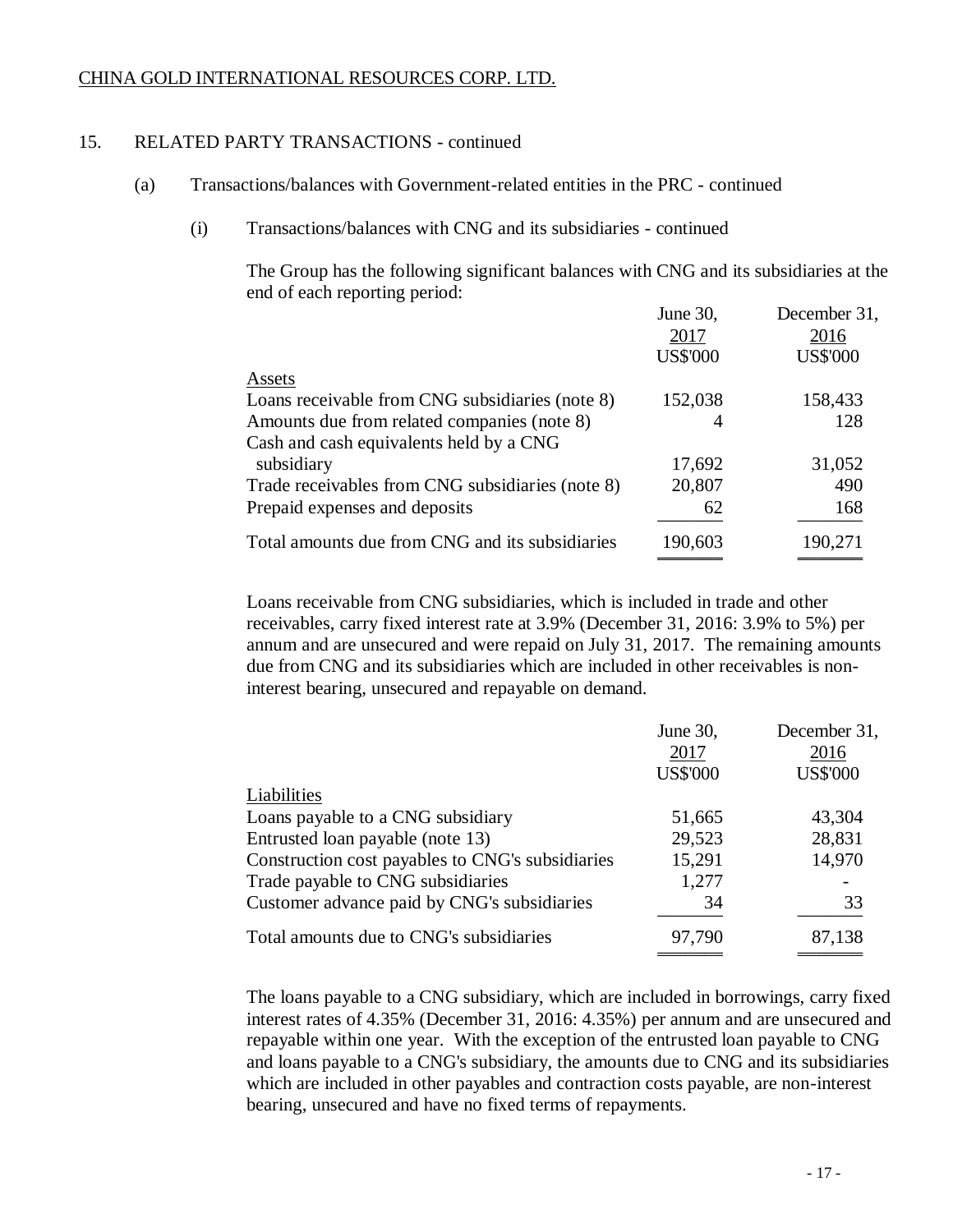## 15. RELATED PARTY TRANSACTIONS - continued

- (a) Transactions/balances with Government-related entities in the PRC continued
	- (ii) Transactions/balances with other government-related entities in the PRC

Apart from the transactions with CNG and its subsidiaries disclosed above, the Group has also entered into transactions of bank deposits, borrowings and other general banking facilities with other government-related entities in its ordinary course of business.

(b) Compensation of key management personnel

The Group has the following compensation to key management personnel during the period:

| Three months ended June 30, |                         | Six months ended June 30, |                         |
|-----------------------------|-------------------------|---------------------------|-------------------------|
| 2017<br><b>US\$'000</b>     | 2016<br><b>US\$'000</b> | 2017<br><b>US\$'000</b>   | 2016<br><b>US\$'000</b> |
| 204                         | 197                     | 426                       | 388                     |
| 3                           |                         | 10                        | 6                       |
| 207                         | 197                     | 436                       | 394                     |
|                             |                         |                           |                         |

## 16. FINANCIAL INSTRUMENTS

As at June 30, 2017 and December 31, 2016, the Group's available-for-sale investments include investment in equity securities listed in Hong Kong and investment in an unlisted company incorporated in the PRC.

Subsequent to initial recognition at fair value, investment in equity securities listed on the Stock Exchange is measured based on the quoted price (unadjusted) available on the stock exchange (Level 1 fair value measurement). As at June 30, 2017, US\$10,934,000 (December 31, 2016: US\$12,737,000) investment in equity securities is measured at fair value on a recurring basis. The Group's investment in listed equity securities represent investment in a company engaged in mining, processing and trading of nonferrous metals in Zambia. For the six month period ended June 30, 2017, no impairment loss was recognised (for the six month period ended June 30, 2016: US\$3,831,000 was recognised as impairment loss).

As at June 30, 2017, US\$2,067,000 (December 31, 2016: US\$2,018,000) investment in an unlisted company incorporated in the PRC is measured at cost since the investment in unlisted equity instrument does not have a quoted market price and the fair value cannot be measured reliably.

Fair value hierarchy has been defined in the Group's consolidated financial statements for the year ended December 31, 2016.